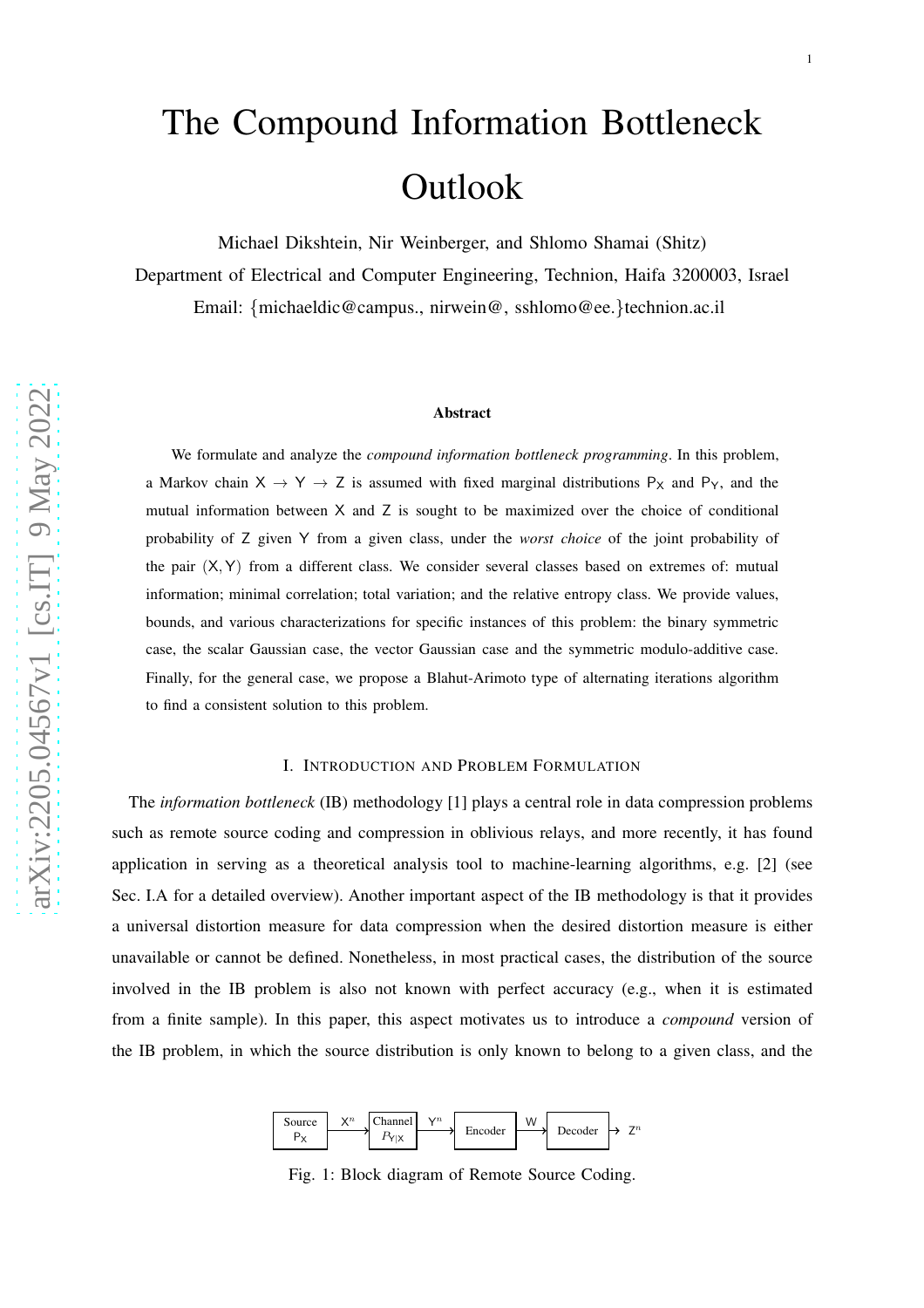representation chosen by the IB method is chosen to be the best possible under the worst-case choice within the class. We next exemplify this in two different compression scenarios – remote source coding and oblivious relays.

First, consider the compound remote source coding system [3]–[5] illustrated in Fig. 1. Let  $P_X$  be a source of information generating the sequence  $X<sup>n</sup>$ . The encoder observes  $Y<sup>n</sup>$  which is a noisy version of  $X^n$ . Then, the encoder produces a compressed representation W, which is later on mapped by the decoder to the reconstructed sequence  $\mathsf{Z}^n$ . The distortion is evaluated between  $\mathsf{X}^n$  and  $\mathsf{Z}^n$ , while the rate is the relative number of bits required to represent W. The encoder's goal is to find a compression strategy that extracts from  $Y^n$  the relevant information regarding  $X^n$ , when the distribution of the channel  $P_{Y|X}$  is not known in advance and cannot be accurately learned. This compound setting generalizes the classical remote source coding model studied by Dobrushin and Wolf [6], [7]. A different, yet related, problem of compound rate-distortion is in terms of distortion measure mismatch [8]. In particular, consider a setting where the lossy compression codebook is generated for the purpose of minimizing the distortion under the distortion measure  $d_0(\cdot, \cdot)$ , but the average distortion of the reconstructed sequence is evaluated via a different distortion measure,  $d_1(\cdot, \cdot)$ . Furthermore,  $d_1(\cdot, \cdot)$ can be a member of a certain class of distortion measures deviated from the nominal distortion  $d_0(\cdot, \cdot)$ . The compound IB problem studied in this paper, can be interpreted as a remote source coding, in which the (logarithmic) distortion measure is determined by one member from the class of possible  $P_{XY}$ , and thus is not completely specified.

Second, consider the oblivious communication system illustrated in Fig. 2, which is a simplified model for cloud communication with oblivious processing [9]. The network consists of a transmitter, a relay and a user. The channel from the transmitter to the relay is modeled as a *discrete memoryless channel* (DMC) P<sub>Y|X</sub>. The relay communicates messages to the receiver through a noiseless backhaul link of finite capacity. The transmitter maps the message M to a codeword  $X<sup>n</sup>$  and transmits it through a DMC  $P_{Y|X}$  to the relay. The relay is unaware of communicating parties' codebook, but is capable of learning the marginal distribution of Y from the received sequence  $Y^n$ . The relay represents  $Y^n$ with an index W and sends it to the user via the noiseless finite capacity backhaul link. The receiver then decodes  $\hat{M}$ . The system designer's goal is to construct a reliable communication scheme with the highest rate possible robust to the model constraints.

In practice, the relay is usually oblivious regarding the statistical characteristics of the channel  $P_{Y|X}$ ,



Fig. 2: Block diagram of the Oblivious Relay Network.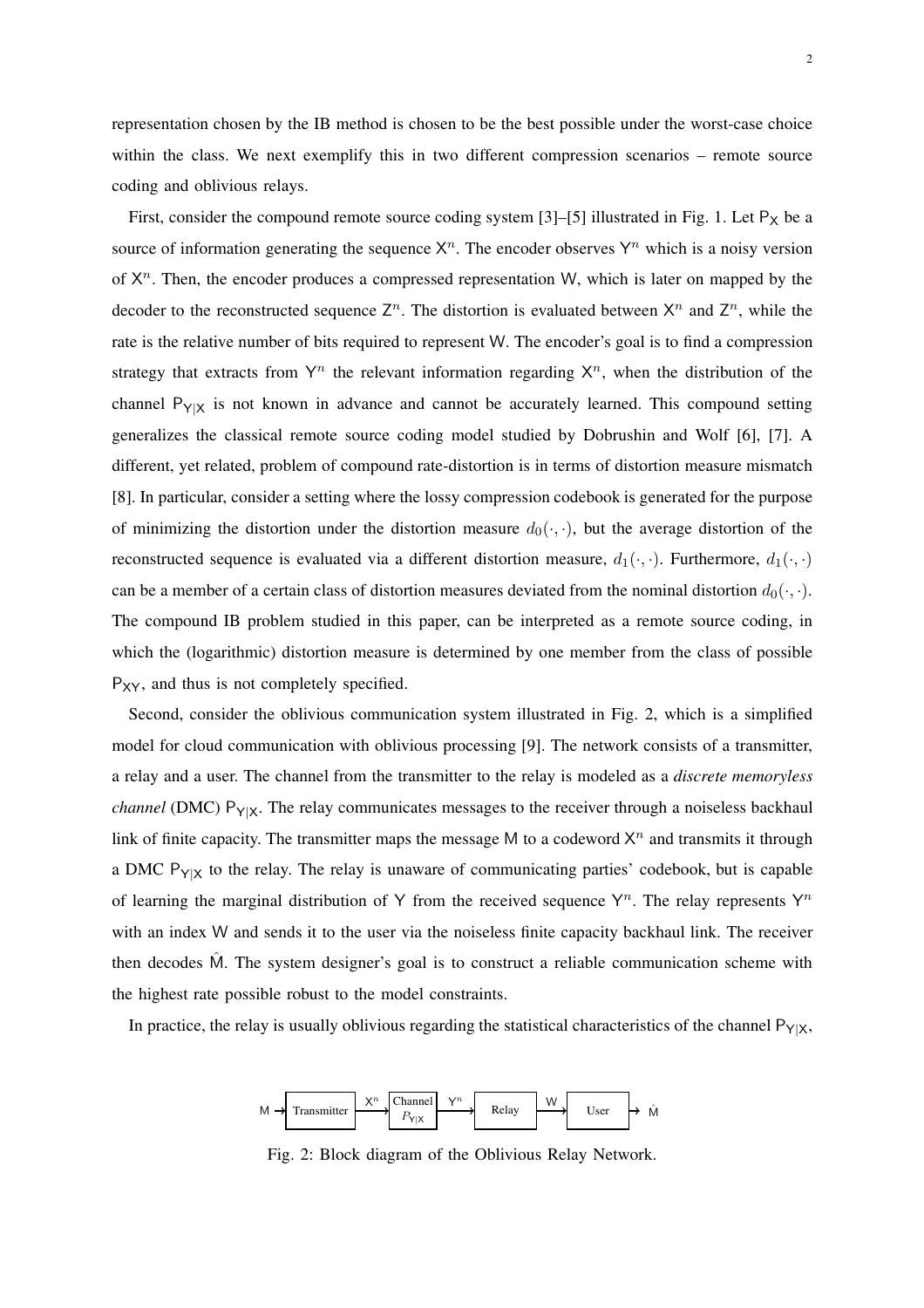but may assume that it belongs to a member of some defined class of channels. In fact, even if large number of samples had been available to learn the channel, and sophisticated learning algorithms are deployed,  $P_{Y|X}$  can not be learned since the codebook is random, and typically changes per message (motivated, e.g., by cryptographic requirements). In this event, the codebook-oblivious relay performs a remote source coding with, loosely speaking, a compound distortion measure that gauges the ability of the receiver to decode the transmitted message. Therefore, this scenario too falls into the framework of compound IB.

Formally, we define the *compound information bottleneck* (COMIB) problem as follows. Let (X,Y) be a pair of random variables, and fix their marginals to  $P_X$  and  $P_Y$ , respectively. Consider all random variables Z satisfying the Markov chain  $X \rightarrow Y \rightarrow Z$ . Unlike the standard IB problem, in which the joint distribution of  $P_{XY}$  is fixed, here we consider an uncertainty set for this joint distribution, and aim to solve

$$
R_{P_{\mathcal{X}P_{\mathcal{Y}}}}^{\text{com}}(\mathcal{P}_{\mathcal{X}\mathcal{Y}}, \mathcal{D}_{\mathcal{Z}|\mathcal{Y}}) = \max_{P_{Z|Y} \in \mathcal{D}_{\mathcal{Z}|\mathcal{Y}}} \min_{P_{XY} \in \mathcal{P}_{\mathcal{X}\mathcal{Y}}} I(X; Z), \tag{1}
$$

where  $I(X; Z)$  is the mutual information between X and Z. Thus, the set  $\mathcal{D}_{Z|Y}$  is the set of possible representations, and the set  $\mathcal{P}_{XY}$  is the uncertainty set of the joint distribution. The class  $\mathcal{D}_{Z|Y}$  will be the usual IB class, i.e.,  $\mathcal{D}_{\mathcal{Z}|\mathcal{Y}} = \{P_{Z|Y} : I(Y; Z) \leq C_2\}$ , or a restricted subset of this class, with an additional structure. The class  $\mathcal{P}_{XY}$  will take one of the following variants:

- *Privacy Funnel* (PF) class:  $\mathcal{P}_{\mathcal{XY}} = \{P_{XY}: I(X;Y) \ge C_1\}$ . This class is motivated by tradeoffs between privacy and utility, for example, of a health maintenance organization that wishes to share as much relevant information as possible to a an external partner, without disclosing the personal details of its patients. This setting can be modeled as a user that has two types of correlated data, a private data, represented by the random variable Z, and a public data, represented by a random variable Y, which he would like to share with an analyst. To diminish the inference capabilities of the analyst to extract private data from observing Y, the user instead shares a distorted version of Y denoted by X [10]. In the COMIB problem studied here, the inference from X to Z is minimized over the representation  $P_{Z|Y}$ , with the assumption that the disclosed information (in X) will be as private as possible.
- *Minimal Correlation* class:  $\mathcal{P}_{\chi} = \{P_{XY} : \mathbb{E}[XY] \ge \rho_1\}$ . This class is motivated by the compressed representation canonical correlation analysis (CRCCA) [11]. The interpretation is similar to the privacy funnel case, only here the correlation replaces the mutual information as a measure of statistical dependence.
- *Total Variation* (TV) class:  $\mathcal{P}_{\mathcal{XY}} = \{P_{XY}: d_{TV}(P_{XY}, P_1) \leq D_1\}$ , where the total variation distance between two probability vectors **p** and **q** is defined as  $d_{TV}(\mathbf{p}, \mathbf{q}) \triangleq \sum_{i=1}^{n} |p_i - q_i|$ . This class is motivated by finite sample analysis for IB setting [12], where the true joint law  $P_1$  of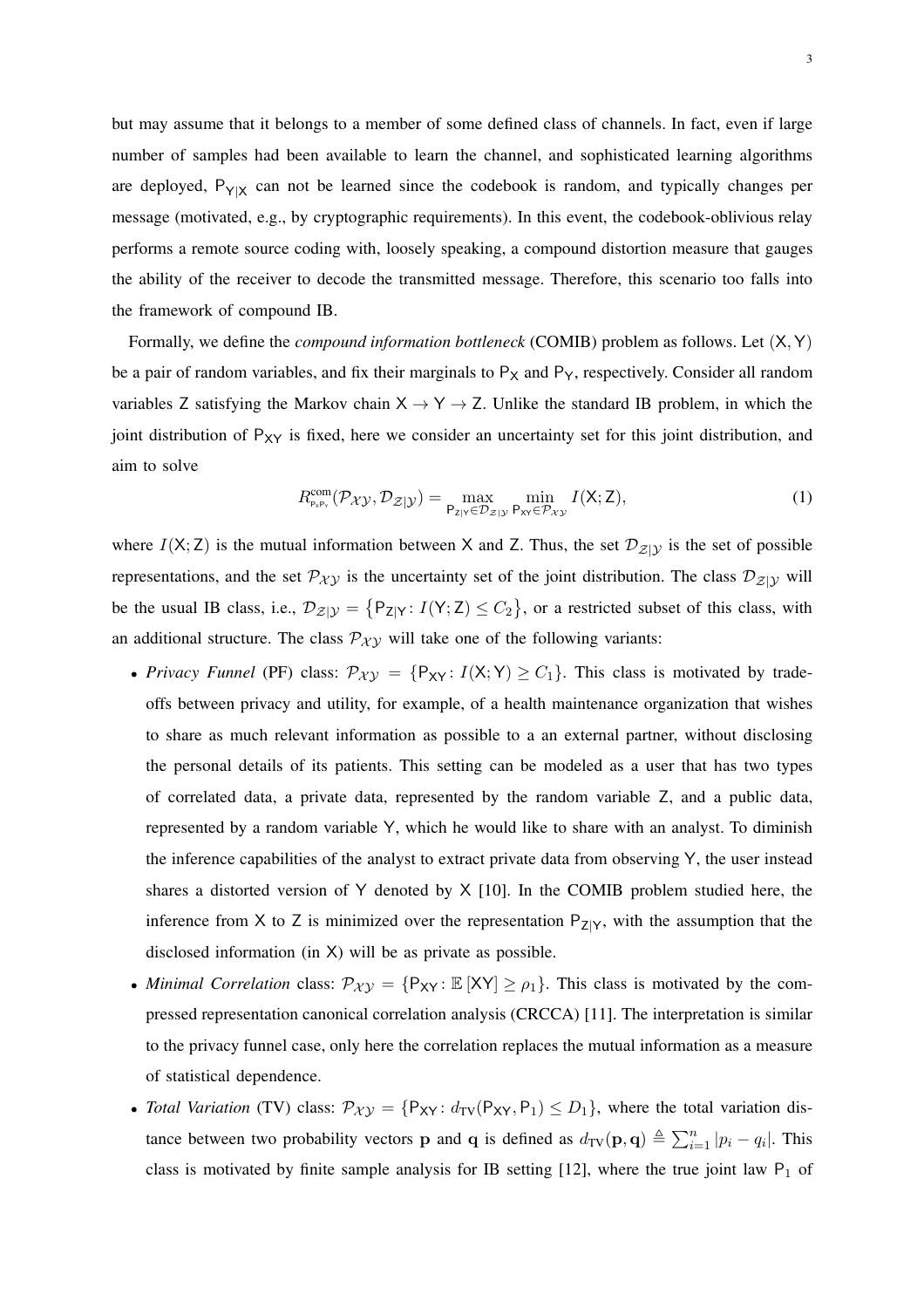$(X, Y)$  is not known, but rather its empirical co-occurrence distribution,  $P_{XY}$ , is used to calculate an estimate of the IB functional. Thus, COMIB method then provides bound on the extent in which the underlying distribution should be estimated in order to solve the IB problem.

• *Kullback–Leibler divergence* (KLD) class:  $\mathcal{P}_{\mathcal{XY}} = \{P_{XY} : D(P_{XY} || P_1) \le \epsilon_1\}$ . This class is commonly used by statisticians as a natural metric for model mismatch [13], is considered as a natural geometric "distance" between systems [14], and is utilized as a robustness measure for arbitrary deviations of the prior from the nominal distribution in robust hypothesis testing problems [15]. For the particular scenario of Gaussian nominal distribution, they were used to provide alternative bounds on MMSE [16]. Furthermore, they were applied to propose a reliable power distribution protocol in wireless communications [17].

For all the above classes, we will typically assume in the rest of the paper that the joint distribution is constrained to the given marginals, i.e.,  $\sum_{x} P_{XY}(x, y) = P_{Y}(y)$  and  $\sum_{y} P_{XY}(x, y) = P_{X}(x)$ . Since the COMIB problem generalizes the IB problem, we next review the central results and approaches to the IB problem, before describing our results. As said, choosing the class  $\mathcal{P}_{\chi\chi}$  to a singleton, i.e.,  $(X, Y)$  is a bivariate source characterized by a fixed joint probability law  $P_{XY}$ , recovers the standard IB problem [1], namely,

$$
R_{\mathsf{P}_{XY}}^{\mathbf{IB}}(\mathcal{D}_{\mathcal{Z}|\mathcal{Y}}) = \max_{\mathsf{P}_{\mathsf{Z}|Y} \in \mathcal{D}_{\mathcal{Z}|\mathcal{Y}}} I(\mathsf{X}; \mathsf{Z}).\tag{2}
$$

For discrete alphabets, this problem was originally studied in [18] as a method to characterize common information [19]. The IB method is essentially a remote source coding problem [6], [7], choosing the distortion measure as the logarithmic loss, and thus recovers remote source coding by taking  $\mathcal{D}_{\mathcal{Z}|\mathcal{Y}}$ as a maximal distortion constraint set.

In addition, *Privacy Funnel* (PF), a dual problem to the IB framework [10], [20], can also be recovered from (1) by setting  $P_{\chi y}$  as PF family and  $D_{\chi y}$  to contain a singleton, that is,

$$
R_{\mathsf{P}_{\mathsf{Z}|\mathsf{Y}}}^{\mathsf{PF}}(C_1) = \min_{\mathsf{P}_{\mathsf{XY}} \colon I(\mathsf{X}; \mathsf{Y}) \ge C_1} I(\mathsf{X}; \mathsf{Z}),\tag{3}
$$

Therefore, under a PF constraint, the problem introduced in (1) is actually a composition of the IB and PF problems. This makes the problem in (1) rather delicate – e.g., if  $(Y, Z)$  are jointly Gaussian, even the standard PF rate is zero, since one can use the channel from Y to X to describe the less significant bits of Y [21].

The IB problem is a non-convex optimization problem and a general closed form solution does not exist except for some particular settings. It was approached via several strategies. When  $(X, Y)$ is a *doubly symmetric binary source* (DSBS) [22] with transition probability p, it was shown in [23] that binary symmetric channels are optimal via Mrs. Gerber's lemma [24] (see also the examples in  $[18]$  and  $[25]$ ). When  $(X, Y)$  are jointly multivariate Gaussians, it was shown in  $[26]$  that the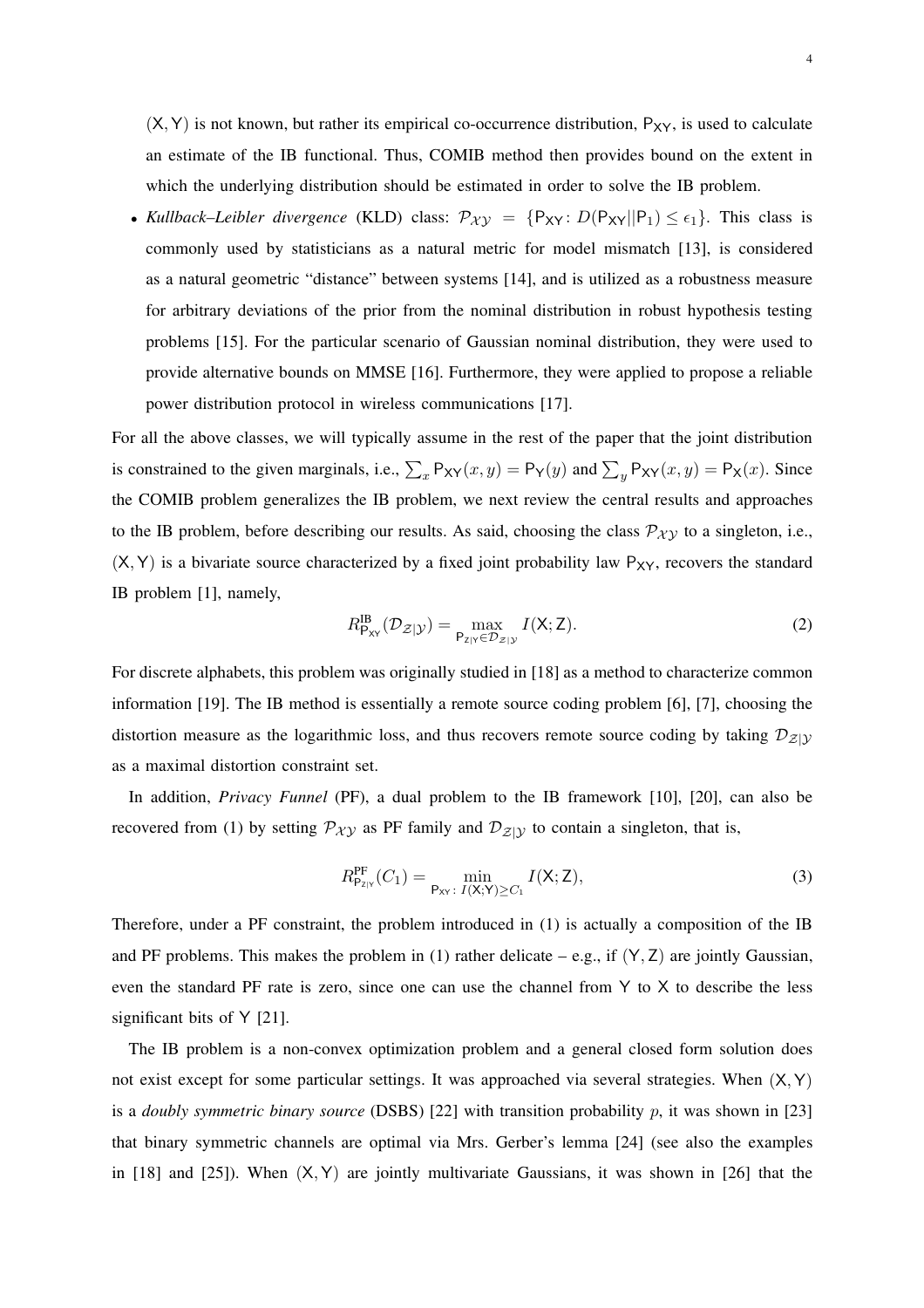optimal distribution of  $(X, Y, Z)$  is also jointly Gaussian. The optimality of the Gaussian test channel can be proved using the Entropy Power Inequality (EPI) [27], or by utilizing the I-MMSE relation and Single Crossing Property [28], [29]. Moreover, under the I-MMSE framework, the proof can be readily extended to Jointly Gaussian Random Vectors  $(X, Y)$  [29]. In a different, and more general case, when  $(X, Y, Z)$  are discrete random variables, a locally optimal  $P_{Z|Y}$  can be found by iteratively solving a set of self-consistent equations. A generalized Blahuto-Arimoto algorithm was proposed to solve those equations in [1], [30]–[33]. Finally, a particular case of deterministic mappings from X to Y was considered in [34].

In this work, we address the compound setting for the IB problem, with the goal of providing similar results. First, we address the DSBS and Gaussian (scalar and vector) settings. Second, we analyze the KLD class for  $\mathcal{P}_{XY}$  for the particular choice of jointly Gaussian random variables. Then, we consider general modulo additive channels, with modulo additive representations, and provide various bounds on the COMIB function with PF-based compound set, and then with TV-based compound set. Finally, we return to the general discrete alphabet case with PF based compound set, and propose an alternating algorithm, which essentially iterates between the maximization over  $P_{Z|Y}$  (an IB problem) and minimization over  $P_{XY}$  (a PF problem). We further specialize this algorithm to the moduloadditive setting, obtaining an elegant and efficient computational method.

#### *A. Related work*

In many problems in learning, there is an interest to represent data Y, with a compressed version Z that captures as much relevant information as possible with a fixed number of bits. One possible approach to handle such problem is via rate distortion theory for lossy source coding. However, the utilization of rate distortion theory, requires specifying a distortion function first, and it is usually intractable finding such function for real data scenarios. A pioneering work by Tishby et al. [1], suggested the IB framework, where additional variable X determines relevance (for example, it can be the labeling of the data). The quality of distortion is measured by the mutual information between X and Z, thus revealing a more natural distortion measure. This framework is closely related to a variety of problems in information theory, such as *remote source coding* [7], *conditional entropy bound* (CEB) [18], *common reconstruction* [35], and *information combining* (IC) [25], [36]. See an overview in a recent comprehensive tutorial on the IB method and related problems [23]. Applications of the IB problem in machine-learning are detailed in [2], [26], [37], [38].

In the coding-theoretic context, it has been recently shown that the IB method can be used to reduce the data transfer rate and computational complexity in 5G low-density parity check (LDPC) decoders [39], [40]. Furthermore, it is also related to construction of good polar codes [41]. In this problem, the value of the capacity of the polarized channels is required in order to identify the location of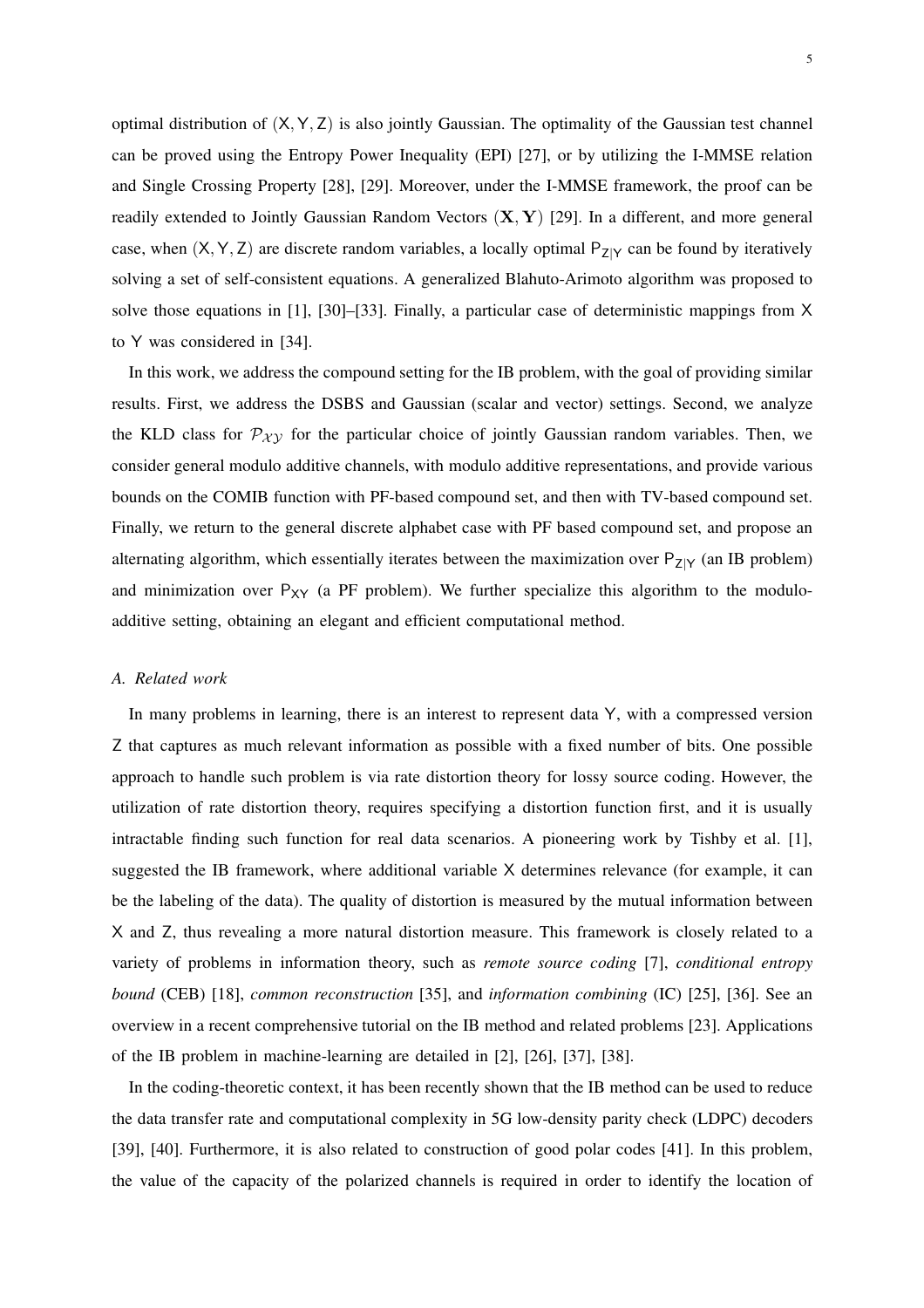"frozen bits" in the codeword. However, the output-alphabet size of the polarized channels increases exponentially, and so quantization is employed in order to reduce the computational complexity. The quality of the quantization scheme is then assessed via mutual information preservation. It can be shown that the corresponding IB problem upper bounds the mutual-information after quantization technique.

General quantization algorithms based upon the IB method were considered in [42]–[44]. Furthermore, a relationship between the KL means algorithm, and the IB method has been discovered in [45]. In [46] a robust IB program was proposed, with the goal of extracting features that are simultaneously relevant and robust. Unlike in this paper, therein the channel from Y to Z is made robust, as measured in terms of Fisher Information.

With more generality, the IB problem connects to many other timely aspects. These include game theory and Nash equilibrium [47], *capital investment* [48], *distributed learning* [37], *deep learning* [2], [49]–[52] and *convolutional neural networks* [53], [54].

#### *B. Notations and Preliminaries*

Throughout the paper, random variables are denoted using a sans-serif font, e.g., X, their realizations are denoted by the respective lower-case letters, e.g.,  $x$ , and their alphabets are denoted by the respective calligraphic letters, e.g.,  $\mathcal{X}$ . The cardinality of a finite set, say  $\mathcal{X}$ , is denoted by  $|\mathcal{X}|$ . The probability distribution function of X, the joint distribution function of X and Y, and the conditional distribution of X given Y are denoted by  $P_X$ ,  $P_{XY}$  and  $P_{X|Y}$  respectively. The expectation of X is denoted by  $\mathbb{E}[X]$ . Random vectors and their realizations are denoted in the respective bold font, say X and x.

Marginal probability vector is denoted by a lowercase boldface letter, i.e.,  $q \triangleq {P(X = x)}_{x \in \mathcal{X}}$ . The  $n-1$  dimensional simplex, i.e, the set of all n-ary probability vectors, is denoted by  $\Delta_n$ . For an integer n, the set of indices from 1 to n is denoted by  $[n] \triangleq \{1, \ldots, n\}$ . The standard k-th basis vector of  $\mathbb{R}^n$  is denoted by  $e_k^{(n)}$  $\binom{n}{k}$ , i.e.,  $\left[\mathbf{e}_k^{(n)}\right]$  ${k \choose k}$   $j \triangleq \delta_{jk}$ , where  $\delta_{jk}$  is Kronecker's delta. Furthermore, the all ones vector is denoted by  $e_n$ , the uniform distributed probability vector is denoted by  $u_n = e_n/n$ , and the all zeros vector is denoted by  $\mathbf{0}_n = [0, \dots, 0]^T$ . Subscript n and superscript  $^{(n)}$  are omitted when the dimension is clear from context. The transition matrix  $T$  from  $X$  to  $Y$  is denoted by  $T_{ij} \triangleq P(Y = i|X = j), i \in \mathcal{Y}, j \in \mathcal{X}$ .

All logarithms are taken to the natural base. The entropy function in  $\mathbb{R}^n$  is the function  $h : \mathbb{R}^n_+ \mapsto \mathbb{R}$ , given by  $h(\mathbf{x}) \triangleq -\sum_{i=1}^{n} x_i \log x_i$ . When q is the probability vector of random variable X, then  $h(\mathbf{q})$ is the entropy of X.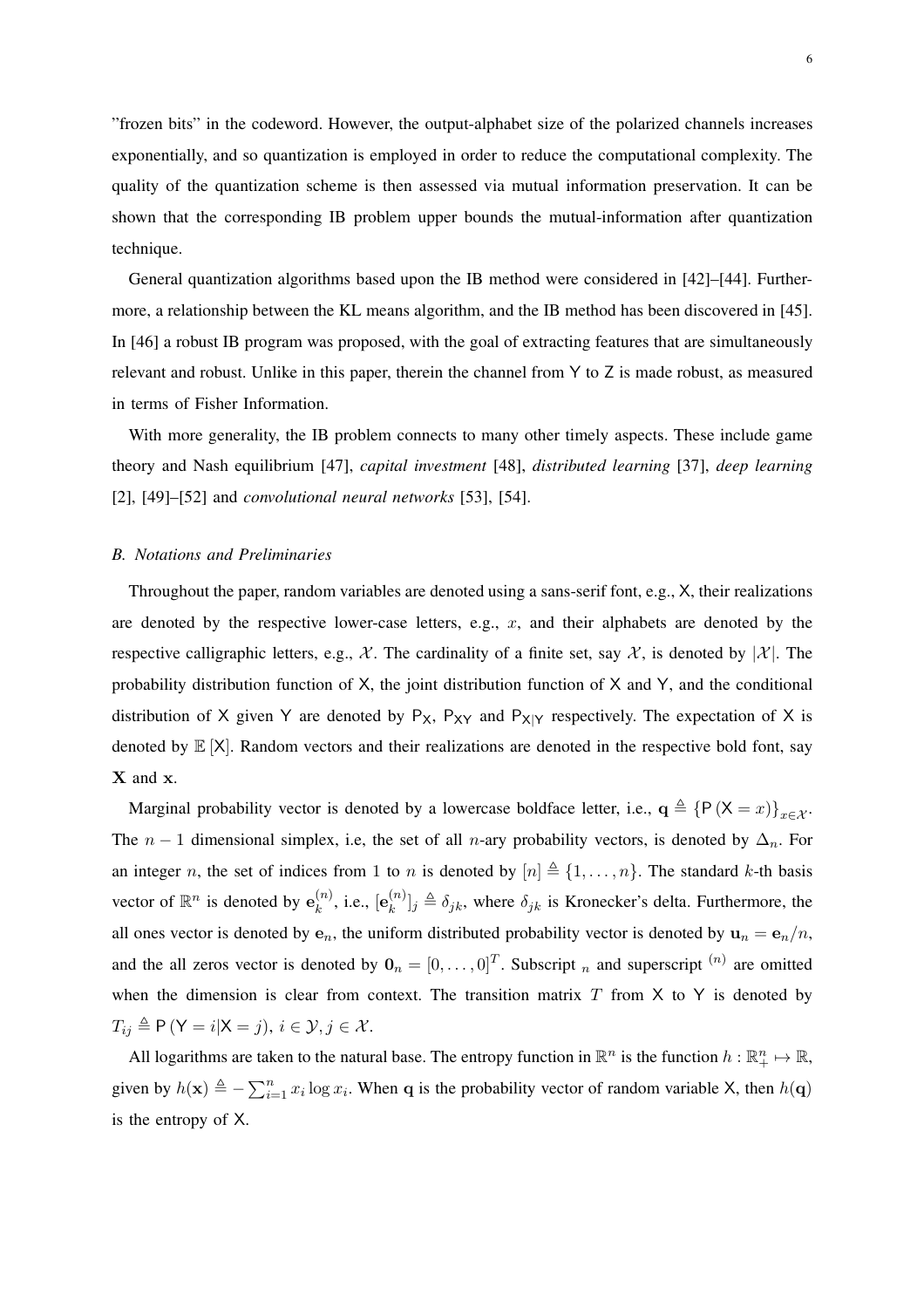The indicator function  $\mathbb{1}_{S}(x)$  of a set S is denoted by

$$
\mathbb{1}_{\mathcal{S}}(x) \triangleq \begin{cases} 1, & x \in \mathcal{S} \\ 0, & x \notin \mathcal{S}. \end{cases}
$$
 (4)

The *doubly symmetric binary source* (DSBS)  $(X, Y)$  with parameter  $\alpha$  is defined via the following joint PMF  $P_{XY}(x,y) = \frac{1}{2}(\alpha \cdot \mathbb{1}(x \neq y) + (1 - \alpha)\mathbb{1}(x = y))$ . One's complement is denoted with a bar, i.e.,  $\bar{x} = 1 - x$ . The binary convolution of  $x, y \in [0, 1]$  is defined as  $x * y \triangleq x\bar{y} + \bar{x}y$ . The binary entropy function is defined as  $h_b(p) \triangleq -p \log p - (1-p) \log(1-p)$ . The inverse of the binary entropy function restricted to the domain  $[0, 1/2]$  is denoted by  $h_h^{-1}$  $_{b}^{-1}(\cdot) : [0, \log 2] \rightarrow [0, 1/2]$ . The maximum of x and 1 is denoted by  $[x]^+ \triangleq \max\{x, 1\}$ . Similarly, the minimum of x and 1 is denoted by  $[x]^- \triangleq \min\{x, 1\}.$ 

A simple way to obtain solutions to (1) is by establishing a saddle point property. We briefly remind the reader this property as it will be used multiple times in the proofs.

*Lemma 1 (Optimality of Saddle Point [55, Sec. 5.4.2]):* Suppose there exists a saddle point  $(\tilde{w}, \tilde{z})$ , satisfying  $f(\tilde{w}, \tilde{z}) = \inf_{w \in \mathcal{W}} f(w, \tilde{z})$  and  $f(\tilde{w}, \tilde{z}) = \sup_{z \in \mathcal{Z}} f(\tilde{w}, z)$ , then

$$
f(\tilde{w}, \tilde{z}) = \sup_{z \in \mathcal{Z}} \inf_{w \in \mathcal{W}} f(w, z).
$$
 (5)

#### II. RESULTS - AN OVERVIEW

## *A. Binary* Y

In this section, we begin with a simple, yet canonical, example of binary random variables, for which full characterization of (1) can be found.

Suppose Y is a Ber(0.5) random variable with PF type of  $\mathcal{P}_{\mathcal{XY}}$  (no cardinality constraint on Z). Let  $R^{\text{bin}}(C_1, C_2)$  denote the COMIB with a PF constraint for this setting. The optimal solution here depends on the cardinality of X, and possibly of Z.

*Proposition 1:* Assume that X is binary. Then, the optimal (X,Y) are distributed as a *doubly symmetric binary source* (DSBS) with parameter  $\alpha$ , where  $\alpha = h_h^{-1}$  $b^{-1}(1 - C_1)$ . Furthermore, the optimal  $P_{Z|Y}$  in this case is a BSC with parameter  $\beta = h_b^{-1}$  $b^{-1}(1 - C_2)$ . The compound rate is thus  $R^{\text{bin}}(C_1, C_2) = 1 - h_b(\alpha * \beta).$ 

The proof of Prop. 1 appears in Sec. VII.A.

Next, assume that  $Y$  is  $Ber(0.5)$ , but there are no constraints on neither  $X$  nor  $Z$ .

*Proposition 2:* The optimal  $P_{Z|Y}$  is a BSC with parameter  $\delta = h_b^{-1}$  $b^{-1}(1 - C_2)$ , while the optimal  $P_{X|Y}$  is a BEC with parameter  $\epsilon = 1 - C_1$ . The optimal rate in such case is  $R^{\text{bin}}(C_1, C_2) = C_1 \cdot C_2$ .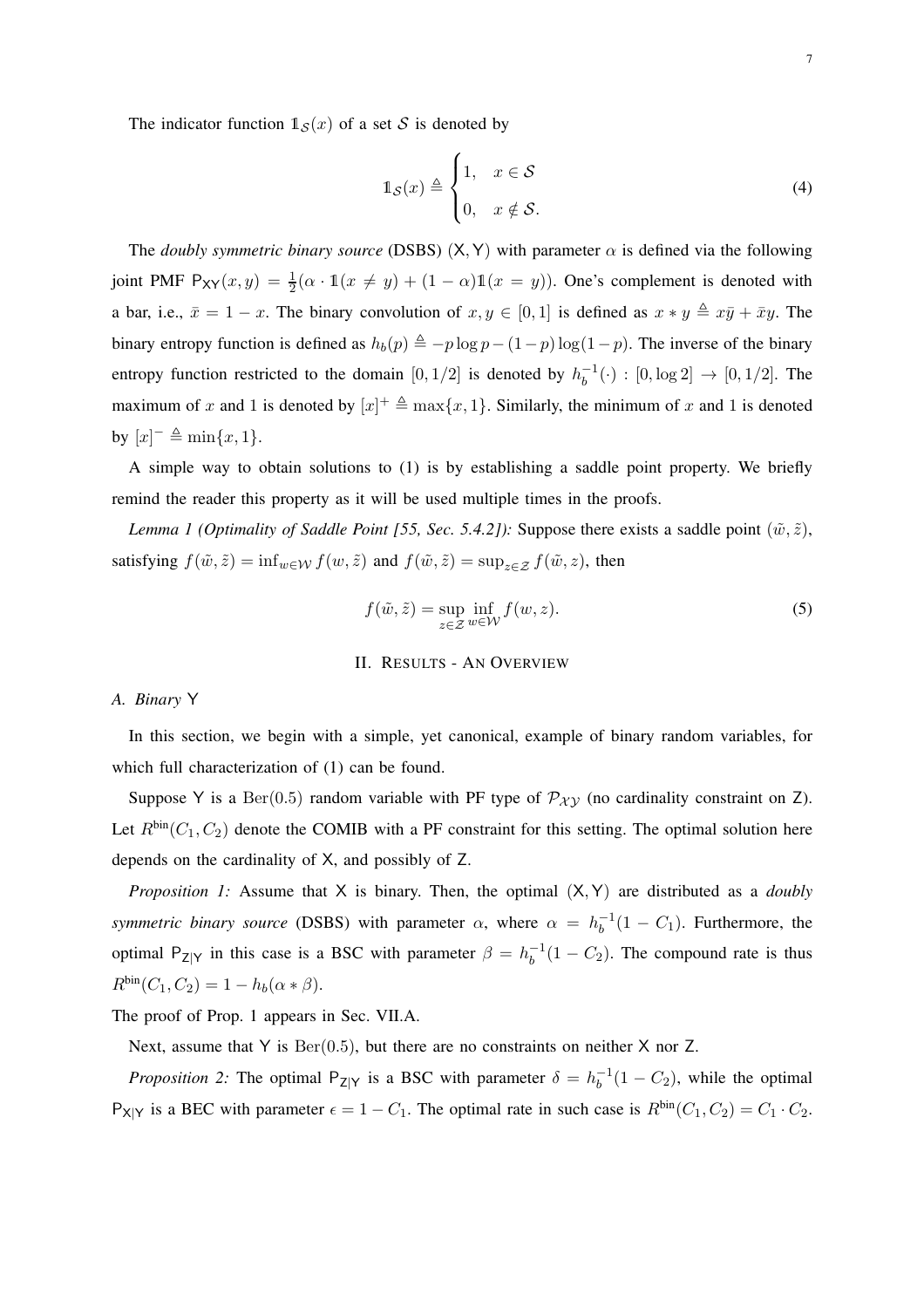Prop. 2 can be established by combining [18, IV.C] with [25, Thm. 1] and Lemma 1, and its proof is omitted. We also note in passing that it appears to be challenging to find a closed-form analytical solution for the asymmetric binary setting, i.e., when Y is not uniform.

*Remark 1:* Note that in this section there is no explicit constraint on the marginal probability of X, rather its cardinality. Making such assumption might make this problem trivial. For example, assuming that  $X \sim \text{Ber}(1/2)$  restricts P<sub>XY</sub> to a DSBS.

### *B. Scalar Gaussian* (X,Y)

We begin with a fundamental scenario where the marginal distributions of X and Y are both Gaussian. Note that in contrast to the symmetric uniform Bernoulli setting, which restricts the channel from X to Y being a BSC, here, Gaussianity of the marginals does not imply the joint distribution of (X,Y) being Gaussian [56, Ch. 4.7]. Thus, the result of the following theorem is more complicated than that of Prop. 1. Let  $R^{sc-G}(\rho, C)$  denote the value of (1) with  $P_{\mathcal{XY}}$  being the minimum correlation class with parameter  $\rho > 0$  and  $\mathcal{Q}_{\mathcal{Z}|\mathcal{Y}}$  being the IB bottleneck class with parameter C.

*Theorem 1:* It holds that  $R^{sc-G}(\rho, C) = -\frac{1}{2} \log(1-\rho^2\rho_C^2)$ , with  $\rho_C^2 = 1-2^{-2C}$ , and jointly Gaussian  $(X, Y, Z)$  is the unique optimizer of (1).

The proof of this theorem appears in Sec. VII.B.

#### *C. Vector Gaussian* (X, Y)

Now, suppose that **X** and **Y** are jointly Gaussian random vectors of dimension n. Let  $R^{\text{vec-G}}(C_1, C_2)$ denote the value of (1), with  $P_{\chi y}$  being the PF constraint with capacity  $C_1$ , and  $Q_{\chi}$  is the IB bottleneck class with capacity  $C_2$ .

*Theorem 2:* It holds that  $R^{\text{vec-G}}(C_1, C_2) = -\frac{n}{2}$  $\frac{n}{2} \log(1 - \rho_1^2 \rho_2^2)$ , where  $\rho_k^2 = 1 - 2^{-2C_k/n}$  for  $k \in \{1, 2\}$ . The optimal triplet  $(X, Y, Z)$  is jointly Gaussian with independent components.

In particular, this result establishes that the worst case channel  $P_{Y|X}$  is an Additive White Gaussian Noise, and its optimal representation  $P_{Z|Y}$  is also white.

The proof of this theorem is given in Sec. VII.D.

#### *D. Additive Channels with KL-divergence Constraint*

Suppose Y ~  $\mathcal{N}(0, 1)$  and the channel from Y to X is an additive Gaussian noise channel, namely, there exist a random variable  $W \sim \mathcal{N}(0, \sigma^2)$  such that  $X = Y + W$ .

Let  $R^{KL-G}(\epsilon_1, C_2)$  denote the value of (1) with  $\mathcal{P}_{\mathcal{XY}}$  being the KLD constraint with "distance"  $\epsilon_1$ and  $\mathcal{Q}_{\mathcal{Z}|\mathcal{Y}}$  is the IB bottleneck class with capacity  $C_2$ . where  $\mathsf{N}_0 \sim \mathcal{N}(0, \sigma_0^2)$ . We have the following result.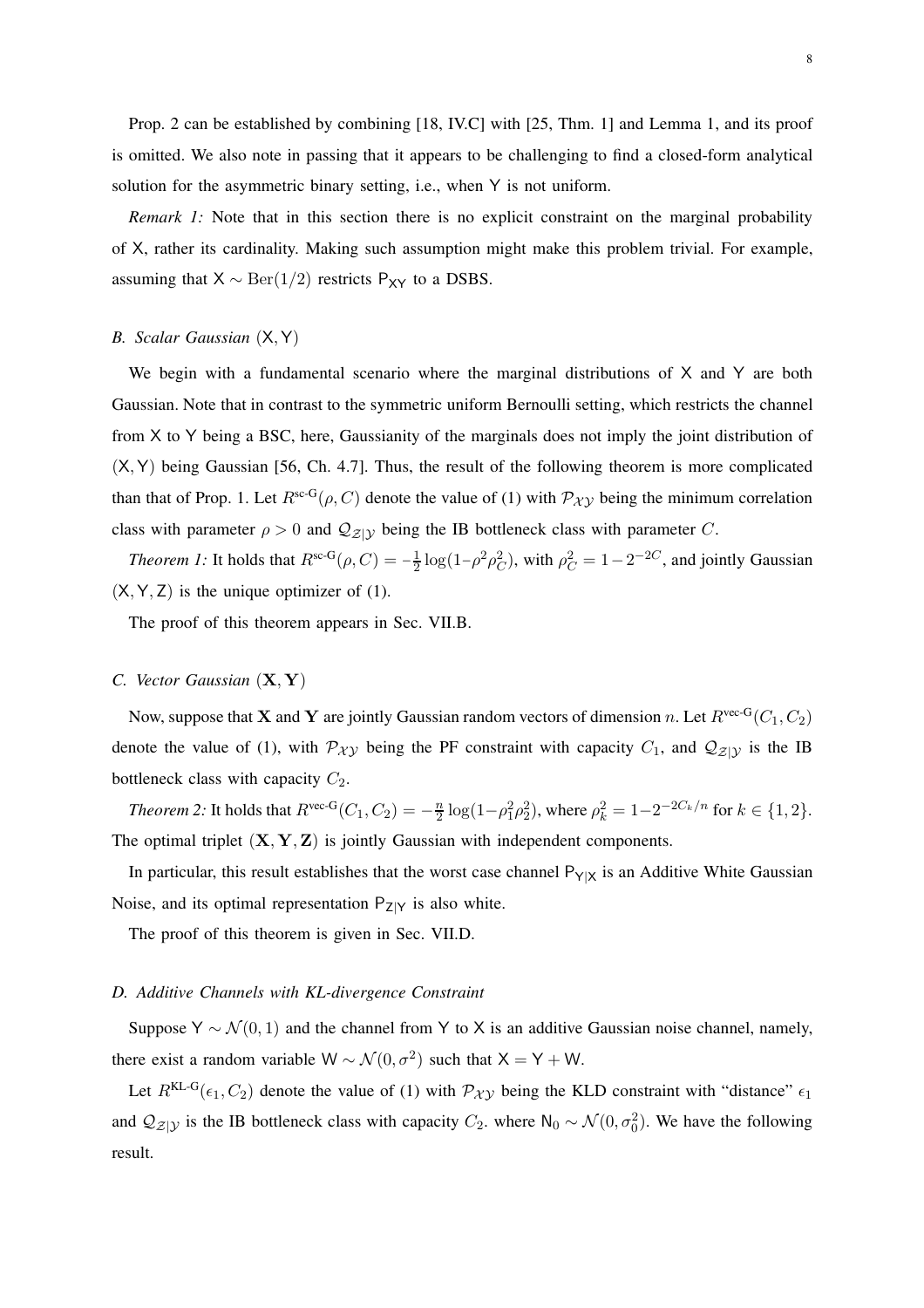*Theorem 3:* Let  $\sigma_*$  be the solution to  $\frac{1}{2} \log \frac{\sigma^2}{\sigma_0^2}$  $\frac{\sigma^2}{\sigma_0^2} + \frac{\sigma^2}{2\sigma_0^2}$  $\frac{\sigma^2}{2\sigma_0^2} - \frac{1}{2} = \epsilon_1$ . The COMIB rate with KLD constraint is given by:

$$
R(\epsilon_1, C_2)^{\text{KL-G}} = \frac{1}{2} \log \left( \frac{1}{1 - (1 - 2^{-2C_2}) \frac{1}{1 + \sigma_*^2}} \right).
$$
 (6)

The proof of Thm. 3 is given in Supplementary Material.

#### *E. Modulo Additive Channels with PF Constraint*

In this section, we return to the (general) discrete alphabet case, yet we restrict our attention to a symmetric setting with the following assumptions:

$$
\mathcal{P}_{\mathcal{X}\mathcal{Y}} \triangleq \{P_{XY}: X \sim \text{unif}[n], Y = X \oplus W, H(W) \leq \eta_1) \},\tag{7}
$$

$$
\mathcal{Q}_{\mathcal{Z}|\mathcal{Y}} \triangleq \{P_{Z|Y}: Z = Y \oplus V, H(V) \ge \eta_2)\}.
$$
\n(8)

This setting implies  $|\mathcal{X}| = |\mathcal{Y}| = |\mathcal{Z}| = n$ . Moreover, it also holds that  $Z = X \oplus W \oplus V$ , where  $\oplus$  is a modulo-n additive operator, so that  $X \to Y \to Z$  holds. Using  $H(W) \equiv H(P_W)$  and  $H(V) \equiv H(P_V)$ , we observe that  $I(X; Z) = \log n - H(P_W * P_V)$ , where  $*$  is the *n*-ary convolution operator. Thus, the solution to (1) is equivalent to the solution of

$$
R^{\text{mod}}(\eta_1, \eta_2) \triangleq \min_{\mathsf{P}_{\text{V}}:\ H(\mathsf{P}_{\text{V}}) \geq \eta_2} \max_{\mathsf{P}_{\text{W}}:\ H(\mathsf{P}_{\text{W}}) \leq \eta_1} H(\mathsf{P}_{\text{W}} * \mathsf{P}_{\text{V}}).
$$
(9)

In (8) we have confined the channel  $P_{Z|Y}$  to be modulo additive, which may be too restrictive in general. Nonetheless, when the IB function is *strictly* convex, the modulo additive channel assumption for  $\mathcal{Q}_{\mathcal{Z}|\mathcal{Y}}$  can be relaxed. Indeed:

*Proposition 3:* Fix a joint PMF  $P_{XY} \in P_{XY}$ , where  $P_{XY}$  is as defined in (7). Denote by T the transition probability matrix from Y to X. Assume that function  $R_T^{\text{CEB}}(\eta)$  defined by

$$
R_T^{\text{CEB}}(\eta) \triangleq \min_{\mathsf{P}_{\mathsf{Z}|\mathsf{Y}}:\ H(\mathsf{Y}|\mathsf{Z}) \geq \eta} H(\mathsf{X}|\mathsf{Z})\tag{10}
$$

is a strictly convex function of  $\eta$ , then it is equivalent to the following problem:

$$
g_T(\eta) \triangleq \min_{\mathbf{p} \in \Delta_n \colon h_n(\mathbf{p}) \geq \eta} h_n(T\mathbf{p}), \tag{11}
$$

where  $\Delta_n$  is the *n*-dimensional simplex, and the optimal channel from Y to Z is also a modulo additive channel.

Thus, if the strict convexity holds then modulo additive channels form a saddle point in (9), and are thus optimal via Lemma 1 (in the restricted class of modulo additive  $P_{XY}$ ). We postpone the proof of Prop. 3 to Supplementary Material.

*Remark 2:* Prop. 3 establishes equivalence between the problems addressed in [57] and [18]. However, as was shown in [57], the function  $g_T(\eta)$  is not convex in general, and therefore we cannot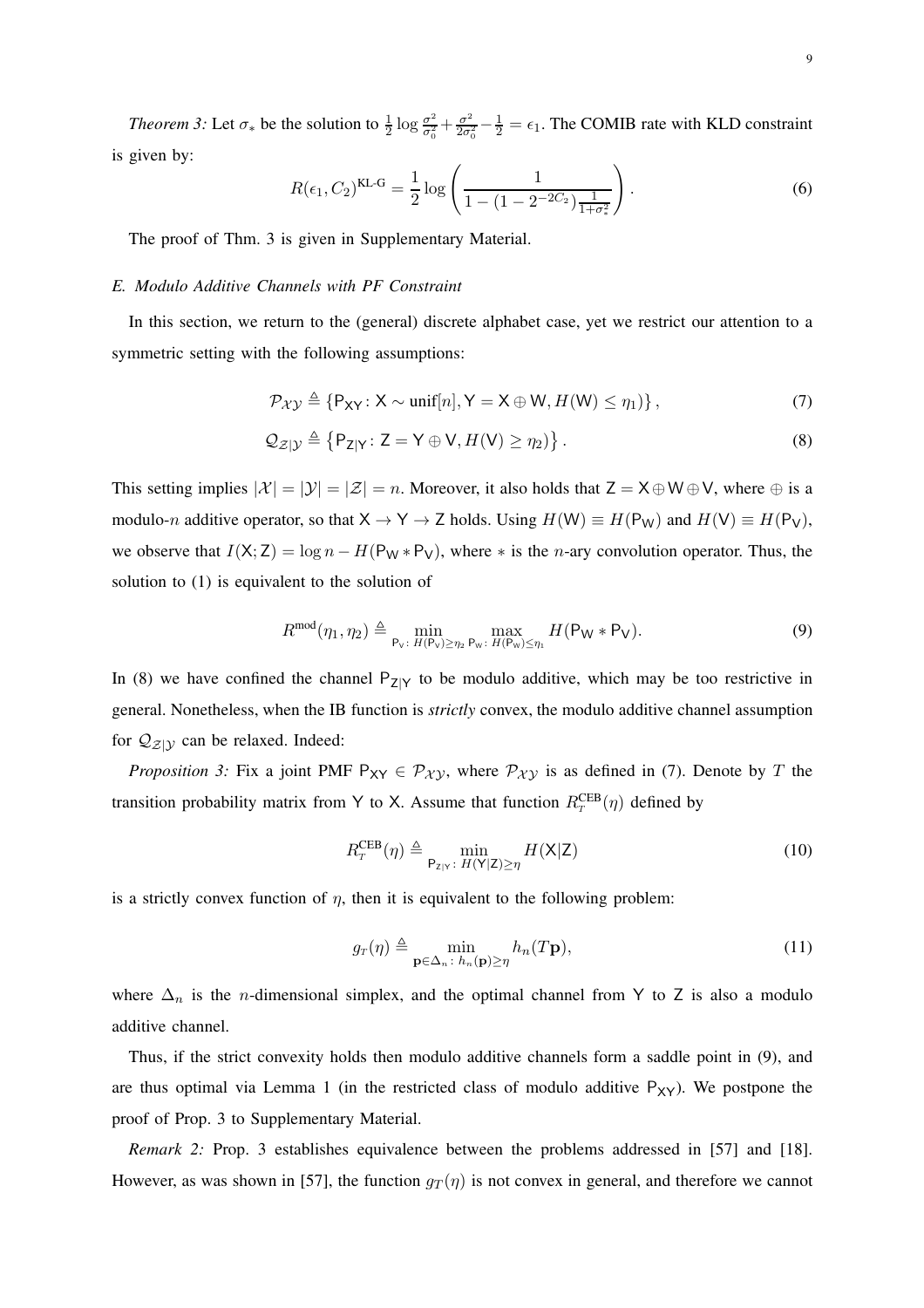universally utilize Prop. 3. We may use it only for regions of  $\eta$  where  $g_T(\eta)$  is convex. Nonetheless, it was shown in [57] that  $g_T(\eta)$  is convex for all binary channels and noiseless channels.

We will next show that in the low-SNR regime, specifically, when  $\eta_1 \geq \log(n-1)$ , the optimal distribution achieving (9) has a unique structure, characterized by generalized Hamming channels. We first give a proper definition of such channels. A PMF  $p \in \Delta_n$  is called  $(\alpha, n)$ -Hamming [57], if for some  $\alpha \in [0, 1]$ , it is of the form

$$
\mathbf{p} = \alpha \cdot \mathbf{e}_n + \bar{\alpha} \cdot \mathbf{u}_n = \left(\alpha + \frac{\bar{\alpha}}{n}, \frac{\bar{\alpha}}{n}, \dots, \frac{\bar{\alpha}}{n}\right). \tag{12}
$$

That is, **p** is an  $\alpha$ -mixture between the deterministic PMF  $e_n$  and the completely noisy PMF  $u_n$  (a uniform distribution over n). Also note that as  $\alpha > 0$  then **p** is ordered where the first probability is the largest and all the other  $n - 1$  probabilities are smaller and equal to each other. For negative values of  $\alpha$ , the vector on the RHS of (12) is a PMF only if  $\alpha \in \left[-\frac{1}{n-1}\right]$  $\frac{1}{n-1}$ , 0). In that case it has a full support, the first probability is the smallest, and all the other  $n - 1$  probabilities are the largest and equal to each other. Note also that  $p = u_n$  for  $\alpha = 0$  and then  $h(p) = \log n$ , while  $p = (0, u_{n-1}^T)^T$ for  $\alpha = -\frac{1}{n-1}$  $\frac{1}{n-1}$  and then  $h(\mathbf{p}) = \log(n-1)$ . We thus generalize the Hamming PMF for all  $\alpha \in [-1, 0]$ as follows. A PMF p is  $(\alpha, n, k)$  negative-Hamming if

$$
\mathbf{p} = [\alpha \cdot \mathbf{e}_k + \bar{\alpha} \mathbf{u}_k, \mathbf{0}_{n-k}], \tag{13}
$$

where  $k \in [n]$  is such that  $\alpha \in \left(-\frac{1}{k}\right]$  $\frac{1}{k-1}$ , 0]. Strictly speaking, an  $(\alpha, n, k)$  negative-Hamming probability vector has a support k, with first  $k - 1$  equal elements and the k-th element is smaller than the first  $k - 1$  ones.

*Theorem 4:* Consider the optimization problem defined in (9), and assume that  $\eta_1 \ge \log(n-1)$ . Then, the optimal P<sub>V</sub> and P<sub>W</sub> are a regular Hamming channel with parameters  $(\alpha, n)$  and a negative Hamming channel with parameters  $(\beta, n, n)$ , respectively, where  $\alpha$  is the positive root of

$$
\eta_2 + \left(\alpha + \frac{\bar{\alpha}}{n}\right) \log\left(\alpha + \frac{\bar{\alpha}}{n}\right) + \frac{(n-1)\bar{\alpha}}{n} \log\frac{\bar{\alpha}}{n} = 0,\tag{14}
$$

and  $\beta$  is the negative root of

$$
\eta_1 + \left(\beta + \frac{\bar{\beta}}{n}\right) \log \left(\beta + \frac{\bar{\beta}}{n}\right) + \frac{(n-1)\bar{\beta}}{n} \log \frac{\bar{\beta}}{n} = 0. \tag{15}
$$

Furthermore,

$$
R^{\text{mod}}(\eta_1, \eta_2) = -\left(\alpha\beta + \frac{\overline{\alpha\beta}}{n}\right) \log\left(\alpha\beta + \frac{\overline{\alpha\beta}}{n}\right) - \frac{(n-1)\overline{\alpha\beta}}{n} \log\frac{\overline{\alpha\beta}}{n}.\tag{16}
$$

We postpone the proof of this theorem to Sec. VII.E.

*Remark 3:* This elegant result does not extends to the regime  $\eta_1 \in (0, \log(n-1))$ , as the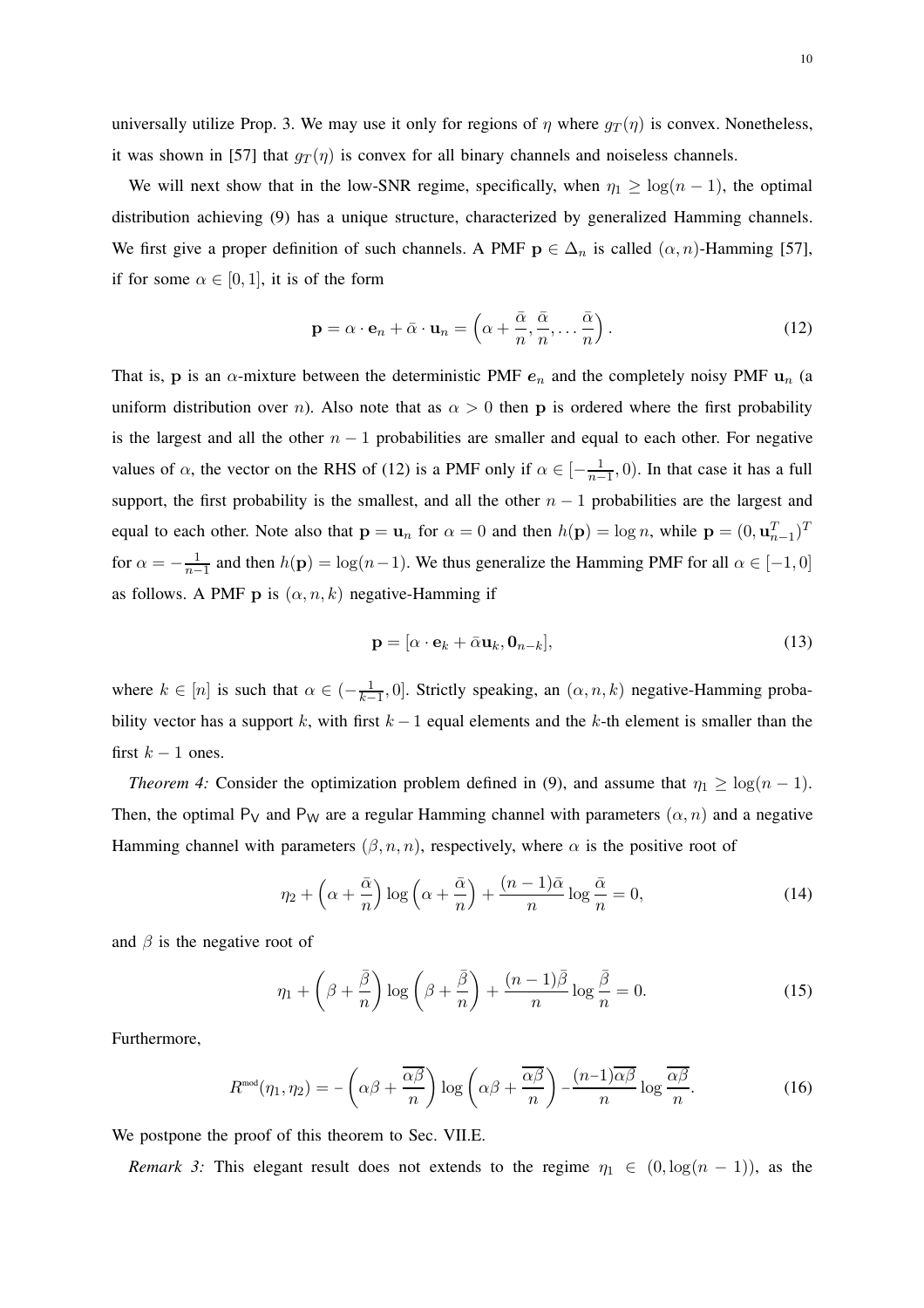following counterexample demonstrates. Suppose  $P_W = p$  is a negative Hamming channel with parameters (0.46, 3, 2), and take  $\eta_2 = 0.7$ . In this case, the positive Hamming point is given by  $\mathbf{q}^+ = (0.866, 0.067, 0.067)^T$ , which achieves an output entropy of  $h(\mathbf{p}*\mathbf{q}^+) = 1.179$  (bits). However, taking  $\mathbf{q}^* = (0.857, 0.031, 0.112)^T$  gives us  $h(\mathbf{p} * \mathbf{q}^*) = 1.165 < h(\mathbf{p} * \mathbf{q}^+)$  (bits).

We next provide bounds on (9) which complement the result of Thm. 4.

*Theorem 5:* If  $\eta_1 \in (0, \log(n-1))$ , then

$$
R^{\text{mod}}(\eta_1, \eta_2) \le -\left(\alpha \beta + \frac{\alpha \bar{\beta}}{k} + \frac{\bar{\alpha}}{n}\right) \log\left(\alpha \beta + \frac{\alpha \bar{\beta}}{k} + \frac{\bar{\alpha}}{n}\right) \log\left(\frac{\alpha \bar{\beta}}{k} + \frac{\bar{\alpha}}{n}\right) - (k-1)\left(\frac{\alpha \bar{\beta}}{k} + \frac{\bar{\alpha}}{n}\right) \log\left(\frac{\alpha \bar{\beta}}{k} + \frac{\bar{\alpha}}{n}\right) - (n-k)\left(\frac{\bar{\alpha}}{n}\right) \log\left(\frac{\bar{\alpha}}{n}\right), \quad (17)
$$

where  $\alpha$  is the positive root of (14) and  $\beta$  is the parameter of the negative Hamming PMF (13) with entropy  $\eta_1$ . If  $n = 3$ , then

$$
R^{\text{mod}}(\eta_1, \eta_2) \ge (1+\beta)h_b\left(\frac{1-\alpha}{3}\right) + (1+\beta)\left(1-\frac{1-\alpha}{3}\right)-\beta\eta_2,\tag{18}
$$

where  $\alpha$  is the positive root of (14) and  $\beta$  is the parameter of the negative Hamming PMF (13) with entropy  $\eta_1$ . If  $n > 3$ , then

$$
R^{\text{mod}}(\eta_1, \eta_2) \ge -\left(\alpha\beta + \frac{\overline{\alpha\beta}}{n}\right) \log\left(\alpha\beta + \frac{\overline{\alpha\beta}}{n}\right) - \frac{(n-1)\overline{\alpha\beta}}{n} \log\frac{\overline{\alpha\beta}}{n},\tag{19}
$$

with  $\alpha$  and  $\beta$  being the positive roots of (14), and (15).

The proof of this theorem is relegated to Sec. VII.F.

Finally, we consider the high-SNR regime, namely the scenario where  $\eta_1$  is small. In such case we have the following characterization of the optimal distributions and rate.

*Theorem 6:* Suppose  $\eta \ll 1$ , then

$$
R^{\text{mod}}(\eta_1, \eta_2) - \eta_2 = \alpha \beta \log \left( 1 + \frac{\alpha n}{1 - \alpha} \right) \cdot (1 + o(1)),\tag{20}
$$

with  $\alpha$  and  $\beta$  being the positive roots of (14), and (15), and  $o(1)$  vanishes when  $\eta_1 \downarrow 0$ . Asymptotically, optimal  $P_W$  and  $P_V$  are both positive Hamming distributions satisfying the constraints with equality. The proof of this theorem is relegated to Sec. VII.G.

#### III. MODULO ADDITIVE CHANNELS WITH TV CONSTRAINT

Let  $\delta \in (0,2)$  be given, and a nominal modulo additive channel represented by  $P_{\mathsf{W}}^{(0)}$ . In this section, the constraint  $H(W) \le \eta_1$  in  $\mathcal{P}_{XY}$  from the previous section is replaced with the constraint  $d_{\text{TV}}(P_W, P_W^{(0)}) \le \delta$  (the set  $\mathcal{Q}_{\mathcal{Z}|\mathcal{Y}}$  remains the same). We denote the resulting COMIB value as  $R^{\text{TV}}(\delta, \eta_2)$ .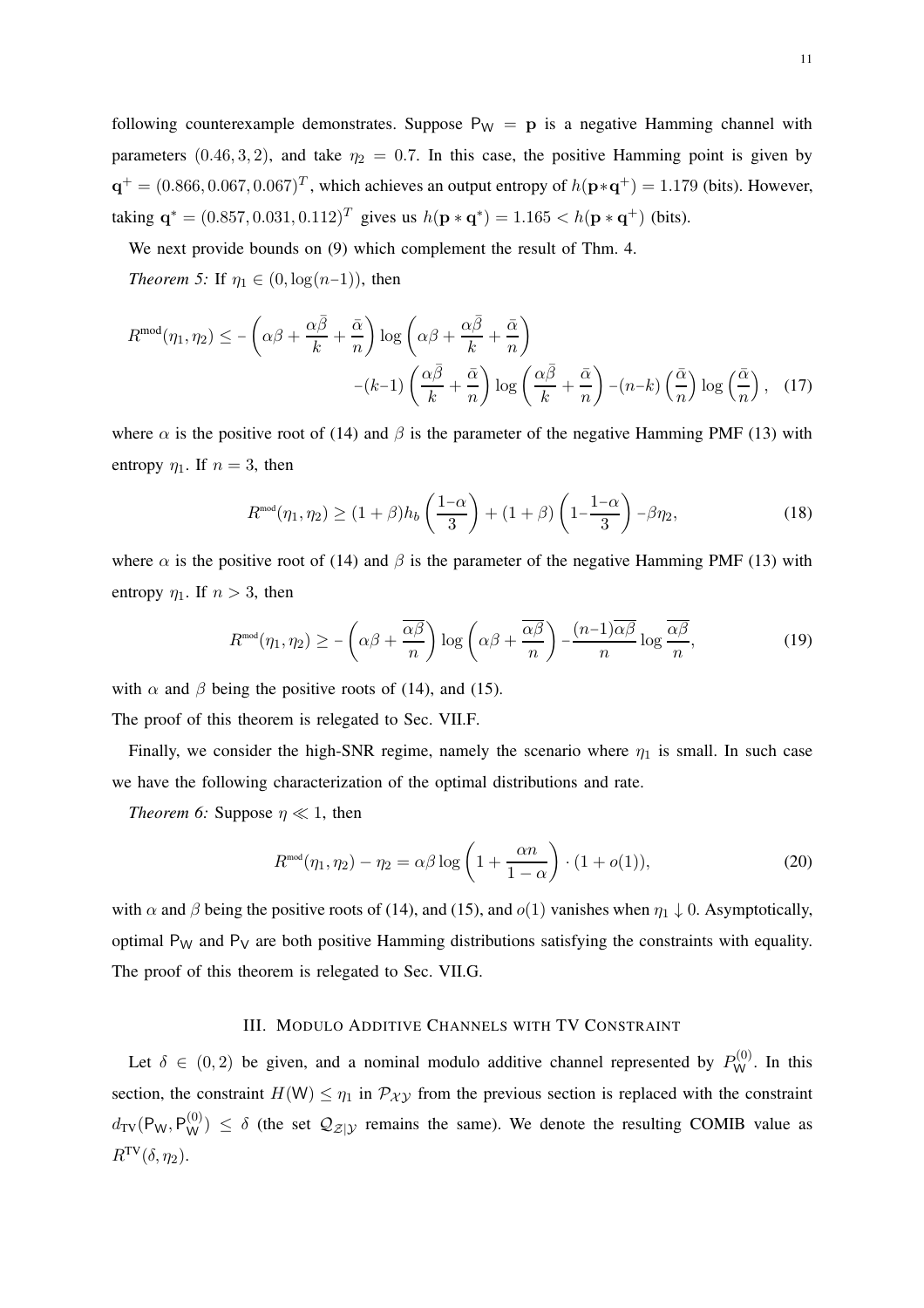A natural approach is to relate  $R^{TV}(\delta, \eta_2)$  to the standard bottleneck problem  $R(0, \eta_2) \equiv R_T^{CEB}(\eta_2)$ via the continuity of entropy in the total variation metric. This idea was used, e.g., in [12], to establish generalization bounds for the bottleneck problem, that is, in the regime of vanishing  $\delta$ . Here, we present a tighter result, valid for any  $\delta \in (0,1)$ . To this end, recall that the entropy difference of two PMFs in  $\Delta_n$  of total variation  $\delta$  is bounded by  $\omega(\delta, n) \triangleq \frac{1}{2}$  $\frac{1}{2}\delta \log(n-1) + h_b\left(\frac{\delta}{2}\right)$  $\frac{6}{2}$ ) [58], [59].

*Proposition 4:* For any  $\delta \in (0, 1)$ 

$$
\left| R^{\text{TV}}(\delta, \eta_2) - R_T^{\text{CEB}}(\eta_2) \right| \le \omega(\delta, n),\tag{21}
$$

where  $R_T^{\text{CEB}}(\eta_2)$  from (10) is computed at  $P_W^{(0)}$ .

Proposition 4 relates the compound IB to the standard IB problem, however, the latter is, in general, difficult to compute (and requires, for example, an alternating minimization algorithm, as in Section IV). In what follows, we will state computable upper and lower bounds to  $R^{TV}(\delta, \eta_2)$ . To this end, let T be a channel transition matrix, and let  $\theta(T) \in [0,1]$  be the Dobrushin contraction coefficient of  $T$  [60]

$$
\theta(T) \triangleq \max_{\mathbf{p}, \mathbf{q} \in \Delta_n : \mathbf{p} \neq \mathbf{q}} \frac{d_{\text{TV}}(T\mathbf{p}, T\mathbf{q})}{d_{\text{TV}}(\mathbf{p}, \mathbf{q})}
$$
(22)

$$
= \frac{1}{2} \max_{i,i' \in [n]: \ i \neq i'} d_{\text{TV}}(T_i, T_{i'}), \tag{23}
$$

where  $T_i$  is the *i*th row of T (the second inequality is a "two-point characterization"). Thus, at worst case, the computation of  $\theta(T)$  requires  $n^2 - n$  total variation distance calculations. Furthermore, if  $T \in$  $[0, 1]^{n \times n}$  is obtained by n permutations of a PMF, then only  $n-1$  total variation distance calculations are required. Second, let  $\Gamma(\delta) \triangleq \min_{\mathbf{q} \in \Delta_n : d_{\text{TV}}(\mathbf{q}, \mathbf{u}_n) \leq \delta} H(\mathbf{q})$  be the minimal entropy over a total variation ball centered at  $\mathbf{u}_n$ . This problem has a closed-form solution [61, Thm. 3] as follows: If  $1-1/n \leq$  $\delta/2$  then the optimal solution is  $\mathbf{q} = (1, 0, \dots, 0)$  and  $\Gamma(\delta) = 0$ . Otherwise, let  $n_0(\delta) \triangleq |n+1-n\delta/2|$ , and then the optimal solution is  $\mathbf{q}^* = (1/n + \delta/2, 1/n, ..., 1/n, (n - n_0(\delta) + 1)/n - \delta/2, 0, ..., 0)$ (there are  $n_0-2$  terms of  $1/n$  so the support size of this solution is  $n_0$ ). Therefore, for  $\delta \in [0, 2-2/n]$ the function  $\Gamma(\delta)$  is strictly positive and strictly decreasing with extreme values of  $\Gamma(0) = \log n$  and  $\Gamma(2-2/n) = 0$ . So, there exists an inverse function to  $\Gamma(\delta)$ , which we denote by  $D(\eta) : [0, \log n] \to$  $[0, 2 - 2/n]$ . Third, for a given  $p^{(0)} \in \Delta_n$ , let  $\Phi(\delta; \mathbf{p}^{(0)}) \triangleq \max_{\mathbf{q} \in \Delta_n : d_{TV}(\mathbf{q}, \mathbf{p}^{(0)}) \leq \delta} H(\mathbf{q})$  be the maximal entropy over a total variation ball centered at  $p^{(0)}$ . This problem also has a closed-form solution [61, Thm. 2] as follows: Let  $\mu$  and  $\nu$  be such that  $\sum_{i=1}^{n} (p_i^{(0)} - \mu)_+ = \sum_{i=1}^{n} (\nu - p_i^{(0)} - \mu)_+$  $i^{(0)}_i)_+ = \delta/2.$ If  $\nu \ge \mu$  then  $\Phi(\delta; \mathbf{p}^{(0)}) = \log n$  and the maximizing distribution  $\mathbf{q}^* = \mathbf{u}_n$  is uniform. Otherwise,  $\mathbf{q}^*$  is such that  $\mathbf{q}_i^* = \min\{\max(p_i^{(0)}\})$  $\{u^{(0)}, \mu\}, \nu\}$ , and its entropy is the maximum.

*Theorem 7:* Let  $T(P_W)$  be the channel transition matrix which corresponds to n cyclic permutations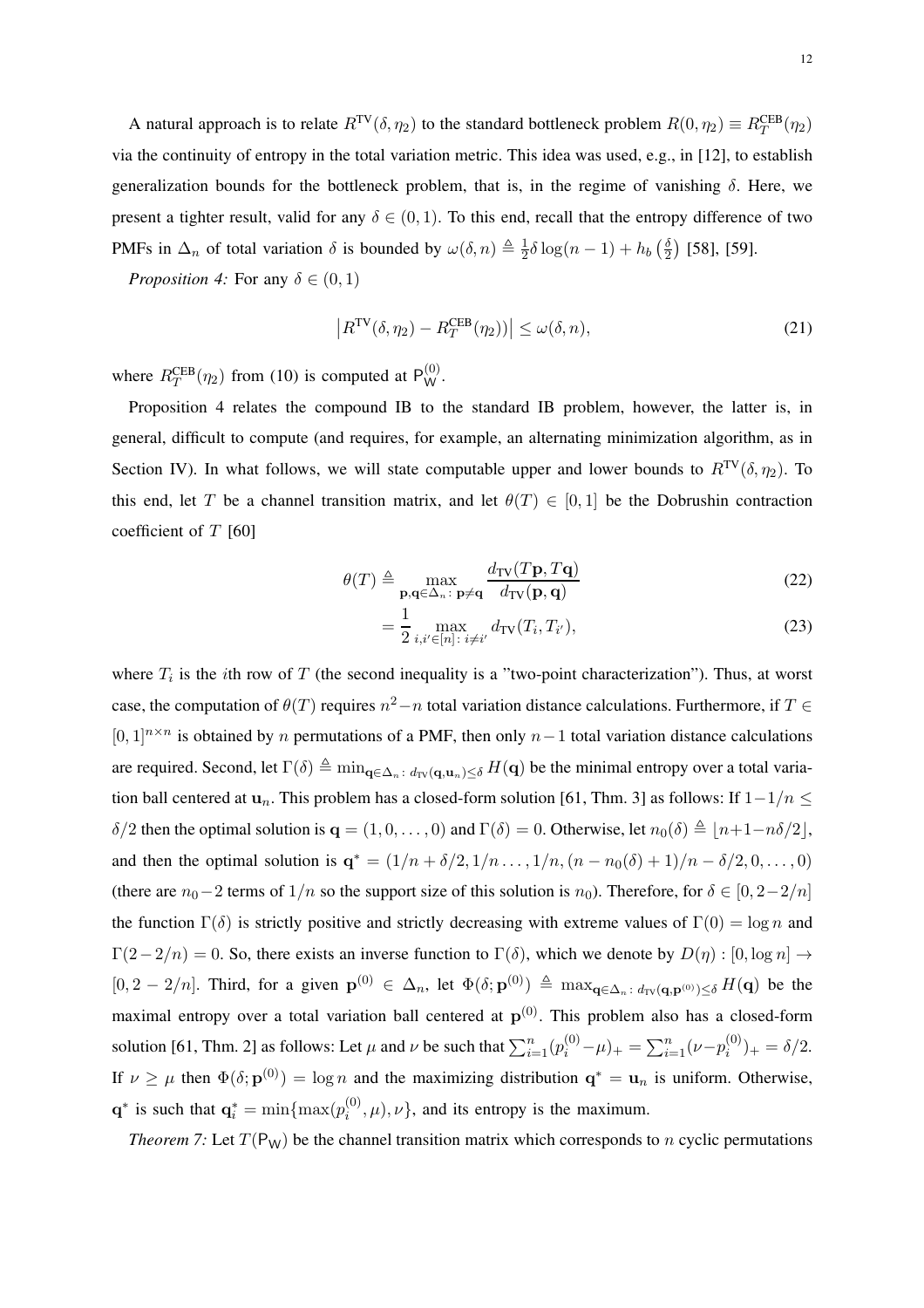of PW. Then,

$$
R^{\rm TV}(\delta, \eta_2) \ge \max_{\mathsf{P}_{\rm W}: d_{\rm TV}(P_{\rm W}, P_{\rm W}^{(0)}) \le \delta} \Gamma\left(\theta(T(\mathsf{P}_{\rm W})) \cdot D(\eta)\right),\tag{24}
$$

and that

$$
R^{\text{TV}}(\delta, \eta_2) \le \min_{P_V: H(P_V) = \eta_2} \Phi\left(\theta(T(P_V)) \cdot \delta; T(P_V) \mathbf{p}^{(0)}\right). \tag{25}
$$

Since  $\Gamma(\delta)$ , its inverse  $D(\eta)$ , as well as  $\Phi(\delta; \mathbf{p}^{(0)})$  are all efficiently computable, the expressions in the lower bound can be computed for any given  $T(P_W)$ . In general, the optimization over P<sub>W</sub> in the lower bound is computationally difficult. However, *any* arbitrary choice of P<sub>W</sub> which satisfies the constraint leads to a valid lower bound, and any global optimization algorithm can be used. Analogous statements hold for  $P_V$  in the upper bound. It should be noted that the optimization of the lower bound requires finding the minimal  $\theta(T(P_W))$ , whereas P<sub>V</sub> in the upper bound affects both the contraction coefficient  $\theta(T(P_V))$  and the transformed nominal PMF  $T(P_V)$  $\mathbf{p}^{(0)}$ .

Note that as  $g_T(\eta) \geq \eta$  always holds [57, Lemma 5 (c)], the lower bound of Thm. 7 requires optimizing over P<sub>W</sub> for which  $\theta(T(P_W))$  < 1. In general  $\theta(T)$  < 1 only if no two rows of T are orthogonal. Here, since the rows of  $T(P_W)$  are circular permutations of P<sub>W</sub>, it holds that  $\theta(T) < 1$ if and only if the support of  $P_W$  is strictly larger than  $n/2$ .

*Remark 4:* The proof of Thm. 7, given at Sec. VII.H, provides a lower bound on Witsenhausen's function  $q_T(\eta)$  from [57], which may be of independent interest.

## IV. AN ALTERNATING OPTIMIZATION ALGORITHM

We return in this section to the general  $(C_1, C_2)$  PF compound set. Applying a two-phase Lagrangian methodology, we obtain a set of self-consistent equations for  $P_{XY}$  and  $P_{Z|Y}$ . We then propose a Blahuto-Arimoto type iterative algorithm that solves those equations. The proofs are given in Supplementary Material.

### *A. The Inner Lagrangian*

Fix  $P_{Z|Y}$  that satisfies  $I(Y; Z) \leq C_2$  and consider the inner minimization problem from (1), given by (3), where the joint PMF is constrained to have some fixed marginal distributions, namely, there exist  $P_X$  and  $P_Y$  such that  $\sum_{y \in Y} P_{XY}(x, y) = P_X(x)$  and  $\sum_{x \in \mathcal{X}} P_{XY}(x, y) = P_Y(y)$ . For  $\lambda_1 \ge 0$ , the respective Lagrangian of the PF problem (3) is given by,

$$
\mathcal{L}_{\min}(\mathsf{P}_{\mathsf{XY}}, \lambda_1, \boldsymbol{\mu}, \boldsymbol{\nu}) = I(\mathsf{X}; \mathsf{Z}) - \lambda_1 I(\mathsf{X}; \mathsf{Y}) + \sum_{x \in \mathcal{X}} \mu_x \sum_{y \in \mathcal{Y}} \mathsf{P}_{\mathsf{XY}}(x, y) + \sum_{y \in \mathcal{Y}} \nu_y \sum_{x \in \mathcal{X}} \mathsf{P}_{\mathsf{XY}}(x, y). \tag{26}
$$

*Proposition 5:* Any stationary point  $P_{XY}^*$  of (26) satisfies

$$
P_{XY}^*(x,y) = \frac{P_X(x)P_Y(y)e^{-\beta_1 D(P_{Z|Y}(\cdot|y)||P_{Z|X}(\cdot|x))}}{Z_1(x,y,\beta_1)},
$$
\n(27)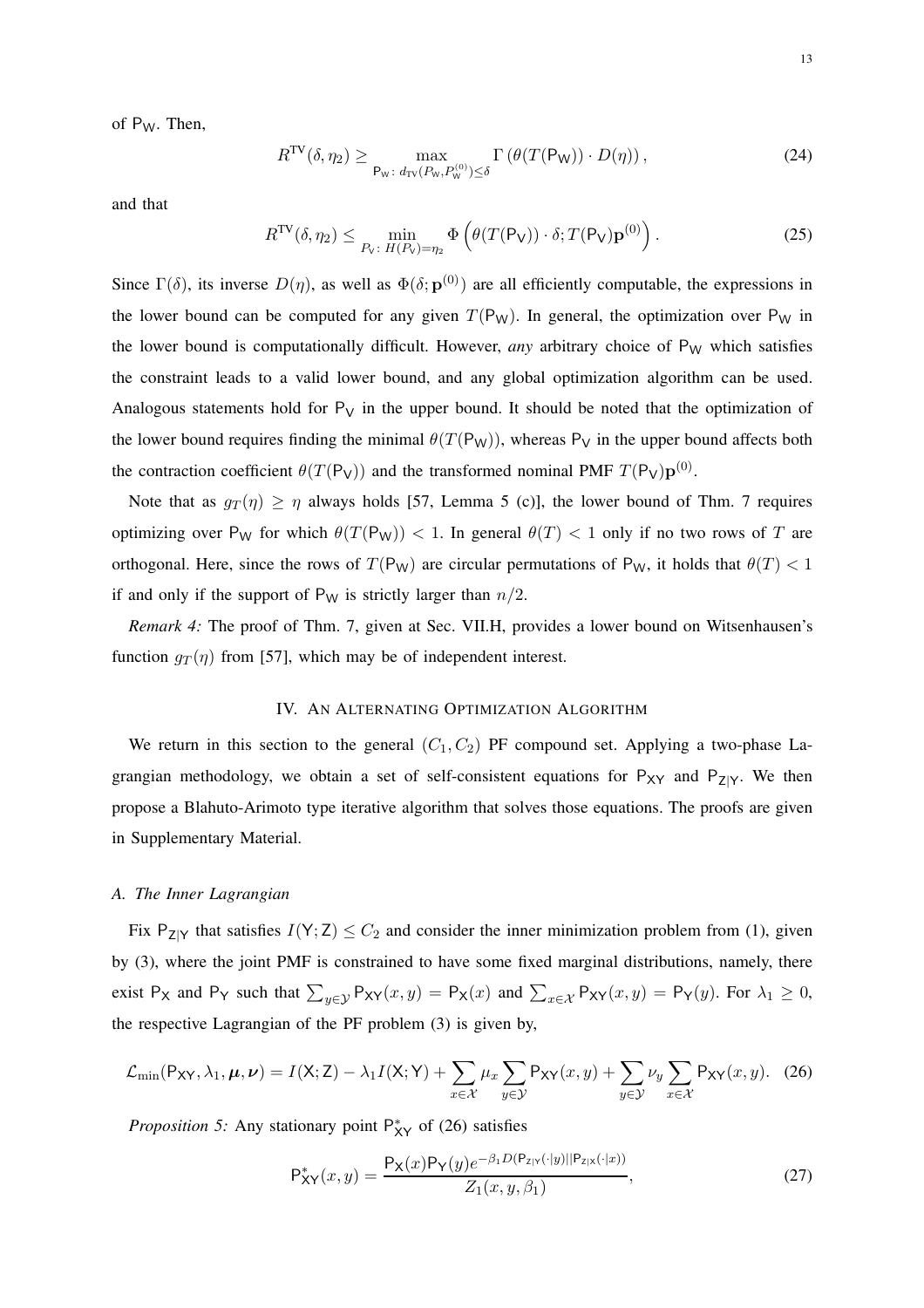Algorithm 1: marginalization(args)

**Input:**  $P_X$ ,  $P_Y$ ,  $Q_{XY}$  and  $NumIter$ Initialize:  $Q_{XY}^{(0)} = Q_{XY}$ . for  $t = 1$  to IterNum do  $\mathsf{Q}_{\mathsf{X}}(x) = \sum_{y \in \mathcal{Y}} \mathsf{Q}_{\mathsf{X}\mathsf{Y}}^{(t-1)}(x,y)$  ;  $\mathsf{Q}_{\mathsf{Y}}(y) = \sum_{x \in \mathcal{X}} \mathsf{Q}_{\mathsf{XY}}^{(t-1)}(x,y)$  ;  $\mathsf{Q}_{\mathsf{XY}}^{un}(x,y) = \frac{\mathsf{P}_{\mathsf{X}}(x)\cdot\mathsf{P}_{\mathsf{Y}}(y)\mathsf{Q}_{\mathsf{XY}}^{(t-1)}(x,y)}{\mathsf{Q}_{\mathsf{X}}(x)\cdot\mathsf{Q}_{\mathsf{Y}}(y)}$  $\frac{\Gamma_Y(y)Q_{XY} (x,y)}{Q_X(x) \cdot Q_Y(y)}$ ;  $\mathsf{Q}_\mathsf{XY}^{(t)}(x,y) = \frac{\mathsf{Q}_\mathsf{XY}^{un}}{\sum_{x,y} \mathsf{G}}$  $(x,y)$  $_{x,y}$  Q $_{\rm XY}^{un}(x,y)$ end **Output:**  $Q_{XY}^{(IterNum)}(x, y)$ 

where  $\beta_1 \triangleq 1/\lambda_1$  and  $Z_1(x, y, \beta_1)$  is the proper marginalization function, which verifies that P<sub>XY</sub> has the desired marginals  $P_X$  and  $P_Y$ . Furthermore, the optimal  $P_{Z|X}(z|x)$  is given by

$$
P_{Z|X}(z|x) = \frac{1}{P_X(x)} \sum_{y \in \mathcal{Y}} P_{Z|Y}(z|y) P_{XY}^*(x, y).
$$
 (28)

*Remark 5:* Note that the problem of computing  $Z_1(x, y, \beta_1)$  is of independent interest. We propose an alternating algorithm which is summarized in Algorithm 1.

The system of equations characterizing the stationary points in (27) and (28) must hold simultaneously for consistency. An alternating iteration algorithm is a common approach to solve these equations.

*Proposition 6:* Equations (27) and (28) are satisfied simultaneously at the minimum of the Lagrangian (26) where the minimization is performed independently over the convex sets of  $\{P_{XY}(x, y)\}$ and  $\{P_{Z|X}(z|x)\},\$ 

$$
\min_{\mathsf{P}_{\mathsf{Z}|\mathsf{X}}(z|x)} \min_{\mathsf{P}_{\mathsf{XY}}(x,y)} \mathcal{L}_{\min}(\mathsf{P}_{\mathsf{XY}}, \lambda_1, \mu, \nu).
$$
\n(29)

These independent conditions correspond precisely to alternating interactions of (27) and (28). Denoting by  $t$  the iteration step, we obtain Algorithm 2.

### *B. The Outer Lagrangian*

Note that maximization of  $I(X; Z)$  for a fixed  $P_{XY}$  that satisfies  $I(X; Y) \geq C_1$  is just the standard *information bottleneck*, the proposed here technique is identical to the one suggested in [1]. For completeness, the respective algorithm from [1, Thm. 5] is summarized in Algorithm 3.

#### *C. The Compound Algorithm*

We have proposed two algorithms that aim to solve the underlying maximum and minimum optimization problems in a isolated manner. The algorithm we propose for the COMIB problem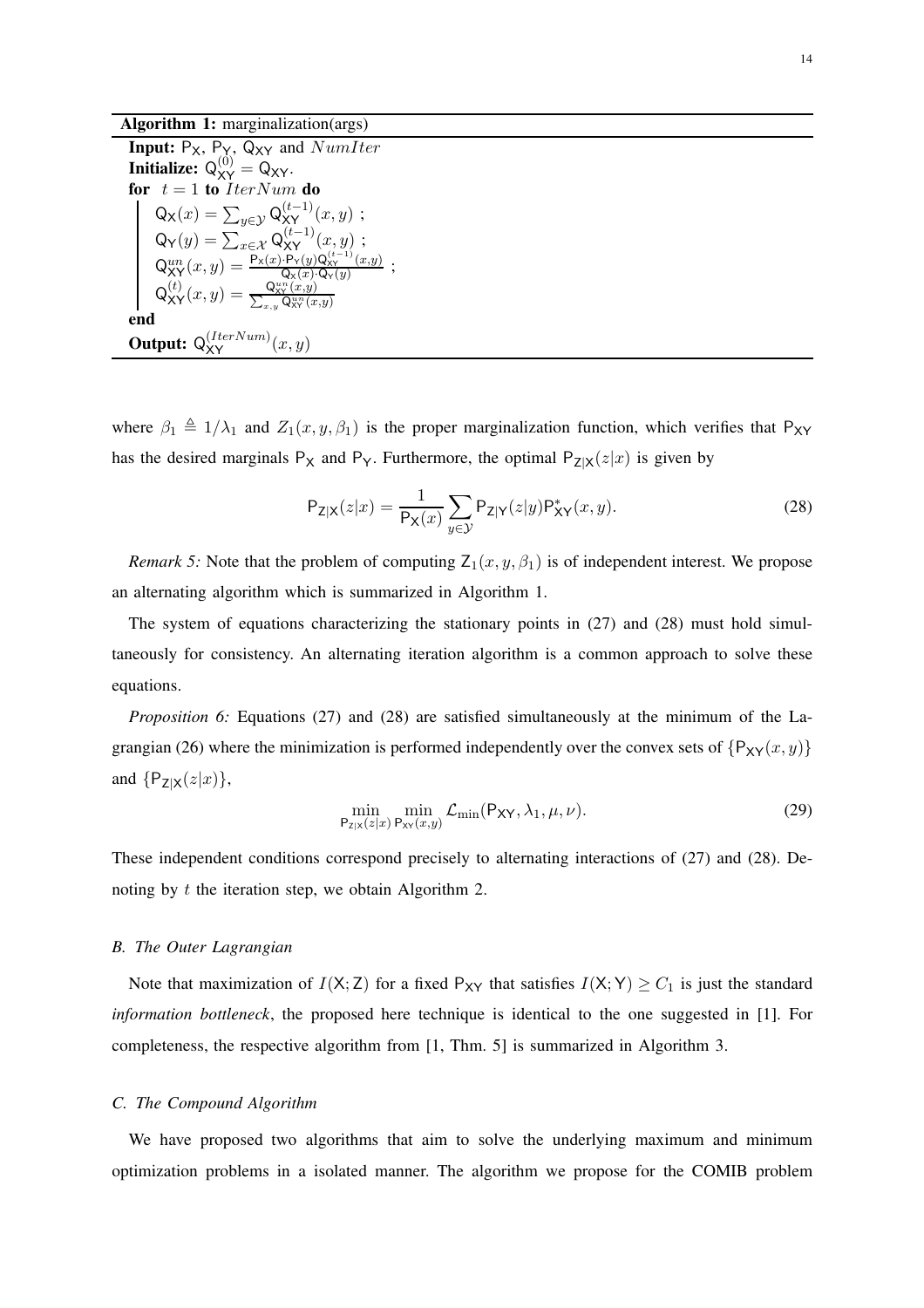intervenes them together with an objective to find the solution simultaneously. There are two natural approaches to handle this problem. The first one is to alternate between the steps of each algorithm until convergence. The second one is to run the first algorithm until convergence and then the other one, and so on. We have found the second type of algorithms to be more effective, and this is summarized in Algorithm 4.

#### V. ALTERNATING OPTIMIZATION ALGORITHM FOR MODULO ADDITIVE CHANNELS

In this section we specialize the alternating algorithm developed in Section IV for the modulo additive channel introduced in Sec. II.E. In particular, we propose here a method to solve (9). The proofs are given in Supplementary Material.

#### *A. Maximization Algorithm*

For some fixed P<sub>V</sub> that satisfies  $H(P_V) \ge \eta_2$ , consider the following maximization problem:

$$
\varphi_T(\eta) \triangleq \max_{\mathsf{P}_{\mathsf{W}} \colon H(\mathsf{P}_{\mathsf{W}}) \leq \eta_1} H(\mathsf{P}_{\mathsf{W}} * \mathsf{P}_{\mathsf{V}}). \tag{30}
$$

The respective Lagrangian is given by

$$
L^{\varphi}(\mathbf{p}, \lambda_1) = -h(T_v \mathbf{p}) + \lambda_1 (h(\mathbf{p}) - \eta_1), \qquad (31)
$$

where  $T_v$  is a transition matrix with columns being the cyclic permutations of  $\mathbf{p}_v$ . Maximizing  $L^{\varphi}(\mathbf{p}, \lambda_1)$  can be given an exact formal solution.

*Proposition 7:* The maximizer of (31),  $\mathbf{p}_w^*$ , satisfies

$$
\mathbf{p}_{w}^{*} = \frac{e^{\beta_{1}T_{v}^{T}\log \mathbf{q}_{w}}}{Z_{1}(\beta_{1})},
$$
\n(32)

where  $Z_1(\beta_1)$  is the partition function, and  $\mathbf{q}_w$  is given by  $\mathbf{q}_w = T_v \mathbf{p}_w^*$ .

| <b>Algorithm 2:</b> $pf$ iterator( $args$ )                                                                                                                                                                                                                                                                                  |
|------------------------------------------------------------------------------------------------------------------------------------------------------------------------------------------------------------------------------------------------------------------------------------------------------------------------------|
| <b>Input:</b> $P_X$ , $P_Y$ , $P_{Z Y}$ and $\beta_1$                                                                                                                                                                                                                                                                        |
| <b>Initialize:</b> Arbitrary $P_{xy}^{(0)}$ with valid marginals, $t = 1$ .                                                                                                                                                                                                                                                  |
| while Variation in $I(X; Z)$ is greater then $\epsilon$ do                                                                                                                                                                                                                                                                   |
| Compute $P_{Z X}^{(t)}(z x) = \frac{\sum_{y \in Y} P_{Z Y}(z y)P_{XY}^{(t-1)}(x,y)}{P_{X X}^{(t)}}$ ;<br>Set $P_{XY}^{(t)}(x,y) = \frac{P_X(x)P_Y(y)e^{-\beta_1 D}(P_{Z Y}(\cdot y)  P_{Z X}^{(t)}(\cdot x))}{Z_1(x,y,\beta_1)}$ ;<br>Find $Z_1(x,y,\beta_1)$ s.t. $P_{XY}^{(t)}$ has valid marginals (see Algorithm 1);<br> |
|                                                                                                                                                                                                                                                                                                                              |
|                                                                                                                                                                                                                                                                                                                              |
|                                                                                                                                                                                                                                                                                                                              |
| end                                                                                                                                                                                                                                                                                                                          |
| Output: $P_{XY}^*$                                                                                                                                                                                                                                                                                                           |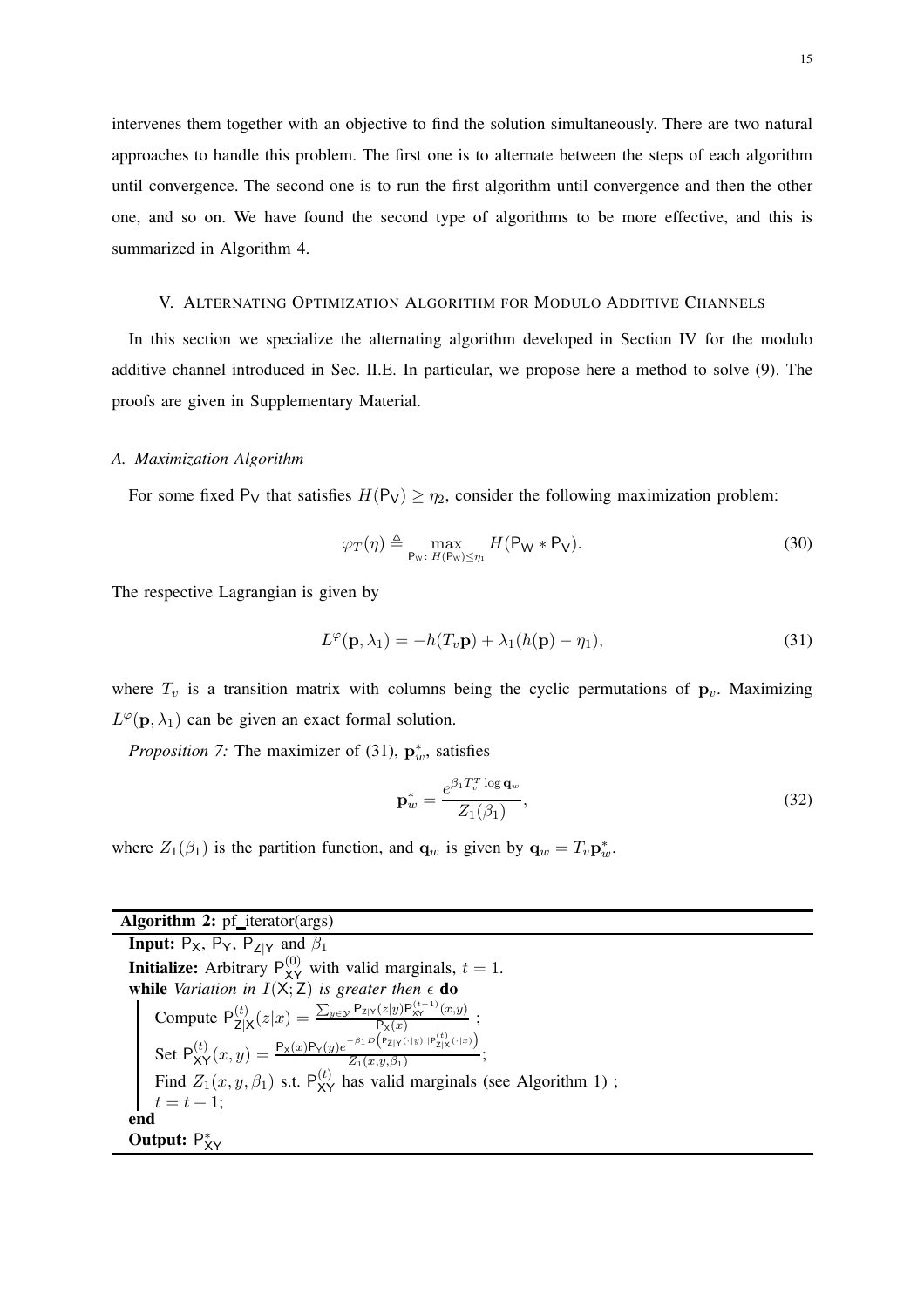# Algorithm 3: ib\_iterator(args)

**Input:** P<sub>XY</sub>, and  $\beta_2$ **Initialize:** Arbitrary  $P_{7}^{(0)}$  $\sum_{|X|}^{(0)}$ ,  $s=1$ . while *Variation in*  $I(X;\mathsf{Z})$  *is greater then*  $\epsilon$  do  $P_{7}^{(s)}$  $\frac{f(z)}{z|Y}(z|y) = \frac{P_Z^{(s-1)}(z)}{Z(y,\beta_2)}$  $\frac{Z_{Z}^{(s-1)}(z)}{Z(y,\beta_2)}\cdot e^{-\beta_2 D\left(\mathsf{P}_{\mathsf{X}|\mathsf{Y}}(\cdot|y)||\mathsf{P}_{\mathsf{X}|\mathsf{Z}}^{(s-1)}(\cdot|z)\right)};$  $P_7^{(s)}$  $\frac{S(z)}{Z}(z) = \sum_{y \in \mathcal{Y}} \mathsf{P}_{\mathsf{Y}}(y) \mathsf{P}_{\mathsf{Z}|\mathsf{Y}}^{(s-1)}$  $\frac{(s-1)}{Z|Y}(z|y);$  $\mathsf{P}^{(s)}_{\mathsf{v} \mathsf{b}}$  $\frac{\mathsf{x}^{(s)}}{\mathsf{x}|\mathsf{z}}(x|z) = \sum_{y\in\mathcal{Y}}\mathsf{P}_{\mathsf{X}|\mathsf{Y}}(x|y)\mathsf{P}_{\mathsf{Y}|\mathsf{Z}}^{(s)}$  $\mathsf{Y}^{(s)}_{|\mathsf{Z}}(y|z);$  $s = s + 1;$ end Output:  $P_{Z|Y}^*$ 

Algorithm 4: COMIB Programming

**Input:**  $P_X$ ,  $P_X$ ,  $C_1$  and  $C_2$ Initialize:  $\mathsf{P}_{\mathsf{Z}|\mathsf{X}}^{(0)}$  $\frac{1}{2|Y|}$  and  $P_{XY}^{(0)}$  with valid marginals. while *Variation in*  $I(X; Z)$  *is greater then*  $\epsilon$  do for  $\beta_1 \in \mathbb{R}_+$  do  $P_{XY}^*(\beta_1^*) = pf\_iterator(P_X, P_Y, P_{Z|Y}^{(0)})$  $\overset{(0)}{\mathsf{Z}|\mathsf{Y}}, \beta_1);$ end Find  $P_{XY}^*(\beta_1^*)$  s.t.  $I(X;Y) = C_1$ ; Set:  $P_{XY}^*(\beta_1^*) \mapsto P_{XY}^{(0)}$ ; for  $\beta_2 \in \mathbb{R}_+$  do  $P_{Z|Y}^*(\beta_2) = ib\_iterator(P_{XY}^{(0)}, \beta_2);$ end Find  $\beta_2^*$  s.t.  $I(P_{Z|Y}^*(\beta_2^*)) = C_2;$ Set:  $\mathsf{P}^*_{\mathsf{Z}|\mathsf{Y}}(\beta_2^*) \mapsto \mathsf{P}^{(0)}_{\mathsf{Z}|\mathsf{Y}}$  $\frac{1}{2|Y}$  ; end Output:  $P_{XY}^*, P_{Z|Y}^*$ 

The self-consistent equations can be turned into converging, alternating iterations as given in the following proposition.

*Proposition 8:* The set of self-consistent equations is satisfied simultaneously at the maxima of (31), where the maximization is done independently over the convex set of the normalized distributions,  $\mathbf{p}, \mathbf{q} \in \Delta_n$ . Namely,

$$
\max_{\mathbf{q}\in\Delta_n} \max_{\mathbf{p}\in\Delta_n} \Phi[\mathbf{p}, \mathbf{q}] = \max_{\mathbf{q}\in\Delta_n} \max_{\mathbf{p}\in\Delta_n} h(\mathbf{q}) - \lambda_1 h(\mathbf{p}).
$$
\n(33)

This maximization is performed by the converging alternating iterations. Denoting by  $t$  the iterations step, we obtain Algorithm 5.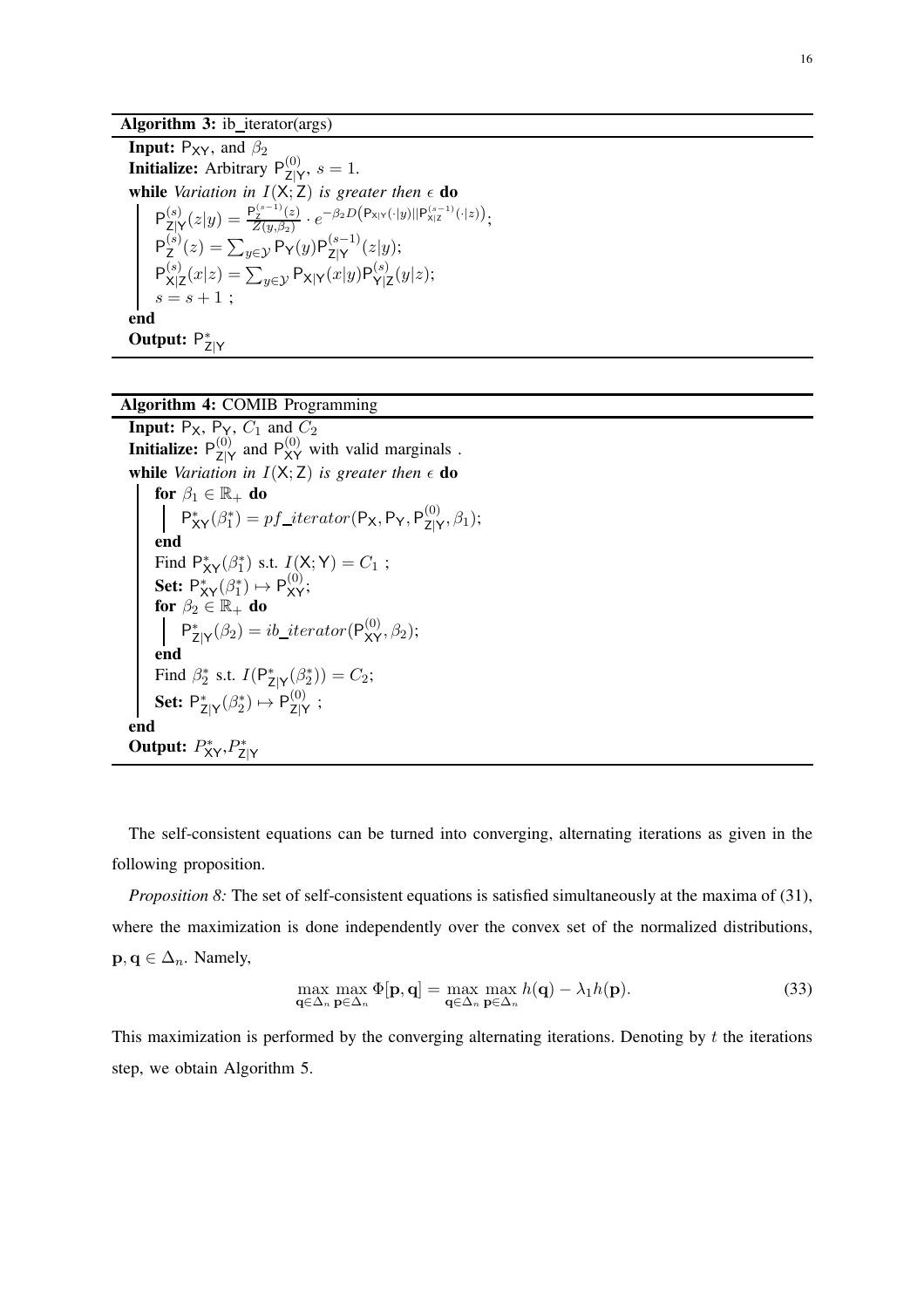#### *B. Minimization Algorithm*

In a very similar manner, fix P<sub>W</sub> that satisfies  $H(P_W) \leq \eta_1$ , and consider the respective minimization problem, namely, IB for modulo additive channels:

$$
g_T(\eta) \triangleq \min_{\mathsf{P}_\mathsf{V}: H(\mathsf{P}_\mathsf{V}) \geq \eta_2} H(\mathsf{P}_\mathsf{W} * \mathsf{P}_\mathsf{V}).\tag{34}
$$

The respective Lagrangian is given by

$$
L^{g}(\mathbf{p}, \lambda_2) = h(T_w \mathbf{p}) + \lambda_2 (\eta_2 - h(\mathbf{p})),
$$
\n(35)

where  $T_w$  is a transition matrix with columns being the cyclic permutations of  $\mathbf{p}_w$ . Minimizing  $L^g(\mathbf{p},\lambda_2)$  can be given an exact formal solution.

*Proposition 9:* The minimizer of  $(35)$ ,  $p_v^*$ , satisfies

$$
\mathbf{p}_v^* = \frac{e^{\beta_2 T_w^T \log \mathbf{q}_v}}{Z_2(\beta_2)},\tag{36}
$$

where  $Z_2(\beta_2)$  is the partition function, and  $\mathbf{q}_v$  is given by  $\mathbf{q}_v = T_w \mathbf{p}_v^*$ .

The self-consistent equations can be turned into converging, alternating iterations as given in the following proposition.

*Proposition 10:* The set of self-consistent equations are satisfied simultaneously at the minima of (35), where the minimization is done independently over the convex set of the normalized distributions,  $\mathbf{p}, \mathbf{q} \in \Delta_n$ . Namely,

$$
\min_{\mathbf{q}\in\Delta_n} \min_{\mathbf{p}\in\Delta_n} \mathcal{G}[\mathbf{p}, \mathbf{q}] = \min_{\mathbf{q}\in\Delta_n} \min_{\mathbf{p}\in\Delta_n} h(\mathbf{q}) - \lambda_2 h(\mathbf{p}).
$$
\n(37)

This minimization is performed by the converging alternating iterations. Denoting by  $s$  the iterations step, we obtain Algorithm 6.

### Algorithm 5: pf\_modulo\_iterator(args)

**Input:**  $\mathbf{p}_v$ , and  $\beta_1$ Set:  $T_v$  = cyclic permutations of  $\mathbf{p}_v$ **Initialize:** Arbitrary valid  $\mathbf{p}^{(0)} \in \Delta_n$ ,  $\mathbf{q}^{(0)} = T_v \mathbf{p}^{(0)} t = 1$ . **while** Variation in  $h(T_v\mathbf{p})$  is greater then  $\epsilon$  do Compute  ${\bf p}^{(t)} = \frac{e^{\beta_1 T_v^T \log {\bf q}^{(t-1)}}}{Z_v(\beta_v)}$  $\frac{v \log q}{Z_1(\beta_1)}$ ; Set  $\mathbf{q}^{(t)} = T_v \mathbf{p}^{(t)}$ ;  $t = t + 1;$ end Output:  $p_w^* = p^{(t-1)}$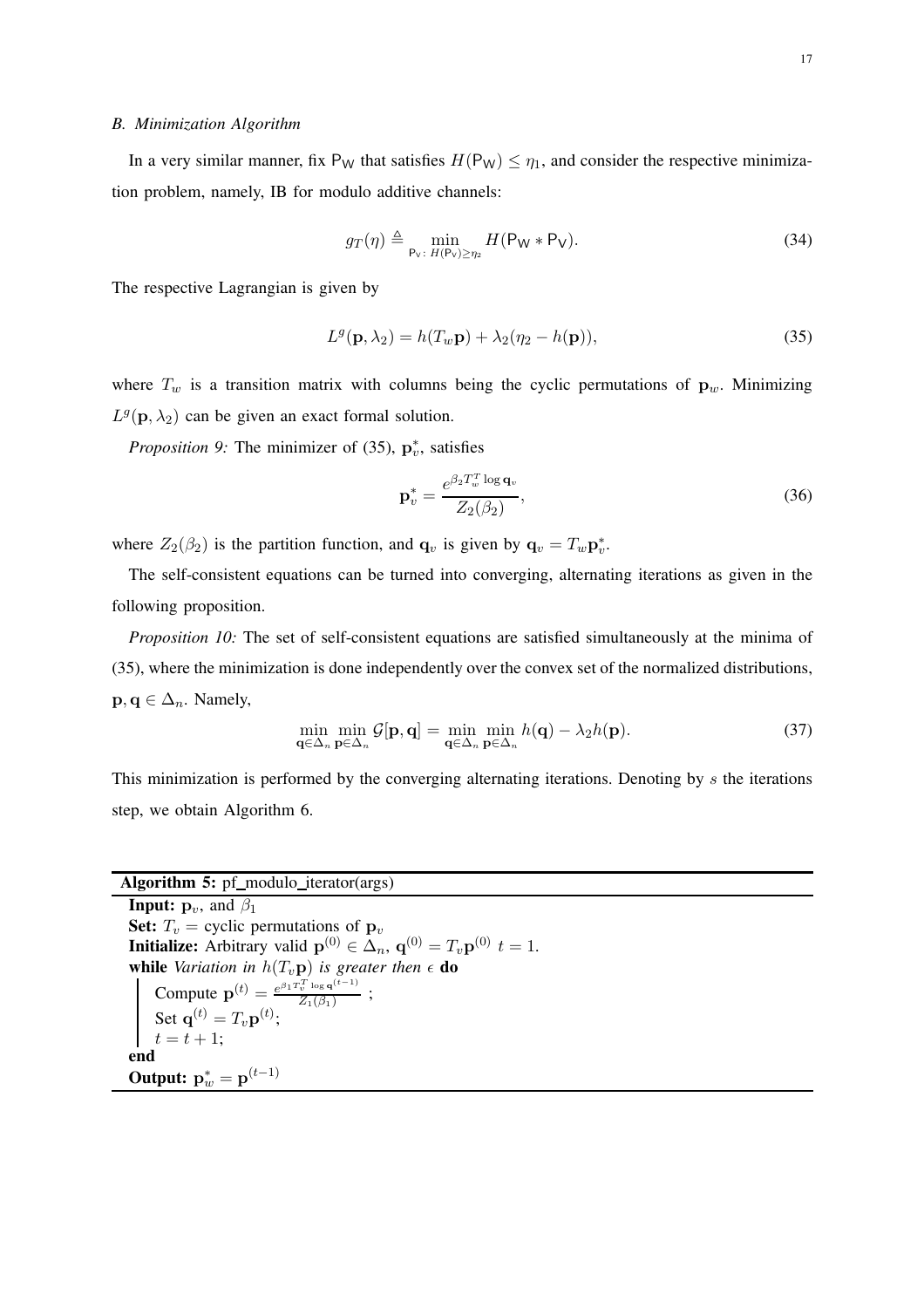Algorithm 6: ib\_modulo\_iterator(args)

**Input:**  $\mathbf{p}_w$ , and  $\beta_2$ Set:  $T_w$  = cyclic permutations of  $\mathbf{p}_w$ **Initialize:** Arbitrary valid  $\mathbf{p}^{(0)} \in \Delta_n$ ,  $\mathbf{q}^{(0)} = T_w \mathbf{p}^{(0)}$   $t = 1$ . while *Variation in*  $h(T_w \mathbf{p})$  *is greater then*  $\epsilon$  **do** Compute  $\mathbf{p}^{(s)} = \frac{e^{\beta_2 T_w^T \log \mathbf{q}^{(s-1)}}}{Z_o(\beta_0)}$  $\frac{w \log q}{Z_2(\beta_2)}$ ; Set  $\mathbf{q}^{(s)} = T_w \mathbf{p}^{(s)}$ ;  $s = s + 1;$ end Output:  $p_v^* = p^{(s-1)}$ 

#### *C. Compound Algorithm*

We combine the maximization and minimization methods into alternating procedure in order to solve (9), as described in Algorithm 7.

Algorithm 7: COMIB Modulo Programming

| <b>Input:</b> <i>n</i> , $\eta_1$ and $\eta_2$<br><b>Initialize:</b> $\mathbf{p}_w^{(0)}$ and $\mathbf{p}_{w}^{(0)}$ .                |
|---------------------------------------------------------------------------------------------------------------------------------------|
| <b>while</b> Variation in $h(\mathbf{p}_w^{(0)} * \mathbf{p}_v^{(0)})$ is greater then $\epsilon$ do                                  |
| for $\beta_1 \in \mathbb{R}_+$ do                                                                                                     |
| $\mathbf{p}_{w}^{*}(\beta_{1}) = pf\_modulo\_iterator(\mathbf{p}_{v}^{(0)}, \beta_{1});$                                              |
| end                                                                                                                                   |
| Find $\beta_1^*$ s.t. $h(\mathbf{p}_w^*(\beta_1^*)) = \eta_1$ ;                                                                       |
| <b>Set:</b> $\mathbf{p}_{w}^{*}(\beta_{1}^{*}) \mapsto \mathbf{p}_{w}^{(0)}$ ;                                                        |
| for $\beta_2 \in \mathbb{R}_+$ do                                                                                                     |
| $\mathbf{p}_n^*(\beta_2) = ib\_modulo\_iterator(\mathbf{p}_w^{(0)}, \beta_2);$                                                        |
| end                                                                                                                                   |
| Find $\beta_2^*$ s.t. $h(\mathbf{p}_v(\beta_2^*)) = \eta_2$ ;<br><b>Set:</b> $\mathbf{p}_v^*(\beta_2^*) \mapsto \mathbf{p}_v^{(0)}$ ; |
|                                                                                                                                       |
| end                                                                                                                                   |
| <b>Output:</b> $\mathbf{p}_m^*, \mathbf{p}_n^*$                                                                                       |

#### VI. NUMERICAL SIMULATIONS

We evaluate both the analytical bounds derived in Thm. 5 and the algorithms developed in Sec. IV and Sec. V by comparing their results on a common example. A representative examples of  $n = 5, 10$  and various rate constraints is shown in Figs. 3, and 4. As expected, the algorithm's output lies between the upper and lower bounds. It is also somewhat closer to the lower bound, which hints that lower bound is tighter than the upper bound, and it is the latter that should be improved. In addition, we have evaluated the algorithm from Section IV, which is not constrained to moduloadditive channels. As expected, better rates are obtained when the constraint is relaxed, but they are only slightly smaller. Furthermore, it is evident that the unconstrained setting has better performance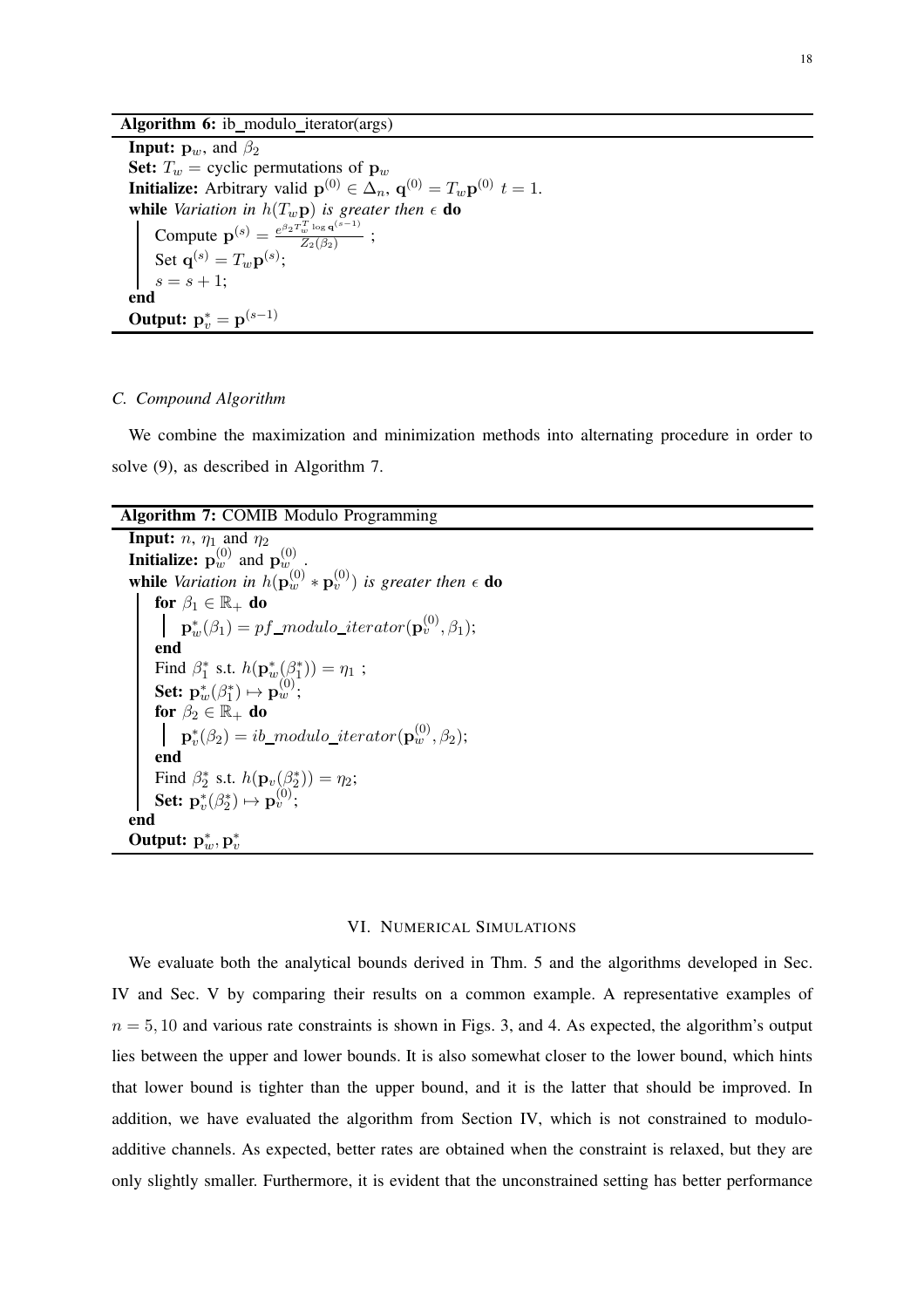

Fig. 3: Bounds on COMIB function with PF constraint for  $n = 5$ .



Fig. 4: Bounds on COMIB function with PF constraint for  $n = 10$ .

as n grows, indicating that the test-channel can better align its structure in order to approach the bottleneck constraints. The analytical bounds are tight in the extreme points of  $\eta_2$  and also for large alphabets.

We also evaluate the bounds derived for the TV class setting in Section III. An example for  $n = 15$ , and  $\delta = 0.3$ , and  $P_{W}^{(0)} \propto \exp(2i)$  for  $i \in [15]$  (and 0 otherwise) is illustrated in Fig. 5. The bounds are fairly close and tighten for large values of  $\eta_2$ , but should be tightened for lower values.

## VII. SELECTED PROOFS

### *A. Proof of Prop. 1*

We utilize Lemma 1. First direction - assuming a particular  $P_{XY}$  and solving the respective maximization problem over  $P_{Z|Y}$ . Suppose  $(X, Y)$  is a DSBS with parameter  $\alpha$ , then it is known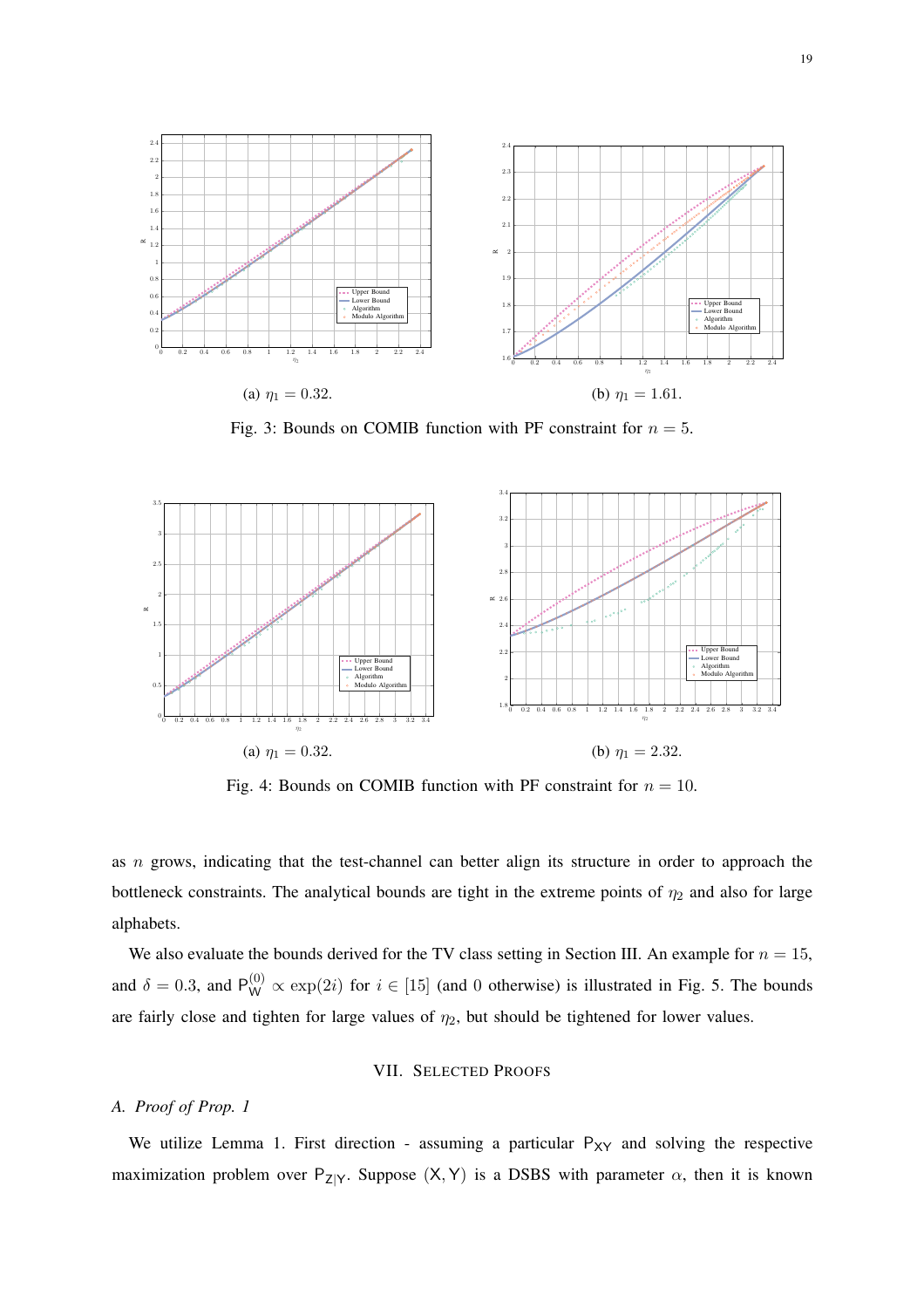

Fig. 5: Bounds on COMIB function with TV constraint for  $n = 15$  and  $\delta = 0.3$ .

[18] that the optimal  $P_{Z|Y}$  in this case is a BSC with parameter  $\beta = h_b^{-1}$  $b^{-1}(1-C_2).$ 

Opposite direction - fixing a specific  $P_{Z|Y}$  and solving the respective minimization problem over P<sub>XY</sub>. Suppose (Y, Z) is a DSBS with parameter  $\beta$ . Denoting  $\alpha_x \triangleq P(Y = 1|X = x)$ , we obtain  $I(X; Z) = 1 - \sum_{x \in \{0,1\}} h_b(\alpha_x * \beta) P_X(x)$ , and  $I(X; Y) = 1 - \sum_{x \in \{0,1\}} h_b(\alpha_x) P_X(x)$ . Thus, this problem is equivalent to the following maximization problem:

$$
R(\eta_1) = \underset{\{\alpha_x\}}{\text{maximize}} \mathbb{E}\left[h_b(\alpha_X * \beta)\right]
$$
  
subject to 
$$
\mathbb{E}\left[h_b(\alpha_X)\right] \leq \eta_1.
$$
 (38)

The respective Lagrangian is given by

$$
L(\alpha_0, \alpha_1, P_X, \lambda) = \mathbb{E}\left[h_b(\alpha_X * \beta)\right] - \lambda \left[\mathbb{E}\left[h_b(\alpha_X)\right] - \eta_1\right] = \mathbb{E}\left[h_b(\alpha_X * \beta) - \lambda h_b(\alpha_X)\right] + \lambda \eta_1. \tag{39}
$$

Define  $f(\alpha) \triangleq h_b(\alpha * \beta) - \lambda h_b(\alpha)$ , and let  $\alpha^* \in \arg \max_{\alpha \in [0,1]} f(\alpha)$ . Note that

$$
f(\bar{\alpha}) = h_b(\bar{\alpha} * \beta) - \lambda h_b(\bar{\alpha}) = h_b(\alpha * \beta) - \lambda h_b(\alpha) = f(\alpha).
$$
 (40)

Thus,  $\bar{\alpha}^*$  also maximizes  $f(\alpha)$ . Therefore,

$$
L(\alpha_0, \alpha_1, P_X, \lambda) = \mathbb{E}\left[f(\alpha_X)\right] + \lambda \eta_1 \le f(\alpha^*) + \lambda \eta_1,\tag{41}
$$

with equality when  $\alpha_0 = 1 - \alpha_1 = \alpha^*$  and X  $\sim \text{Ber}(0.5)$ . Finally note that X  $\sim \text{Ber}(0.5)$  and  $Y \sim Ber(0.5)$  restrict  $(X, Y)$  to a DSBS with parameter  $\alpha$ , thus completing the proof.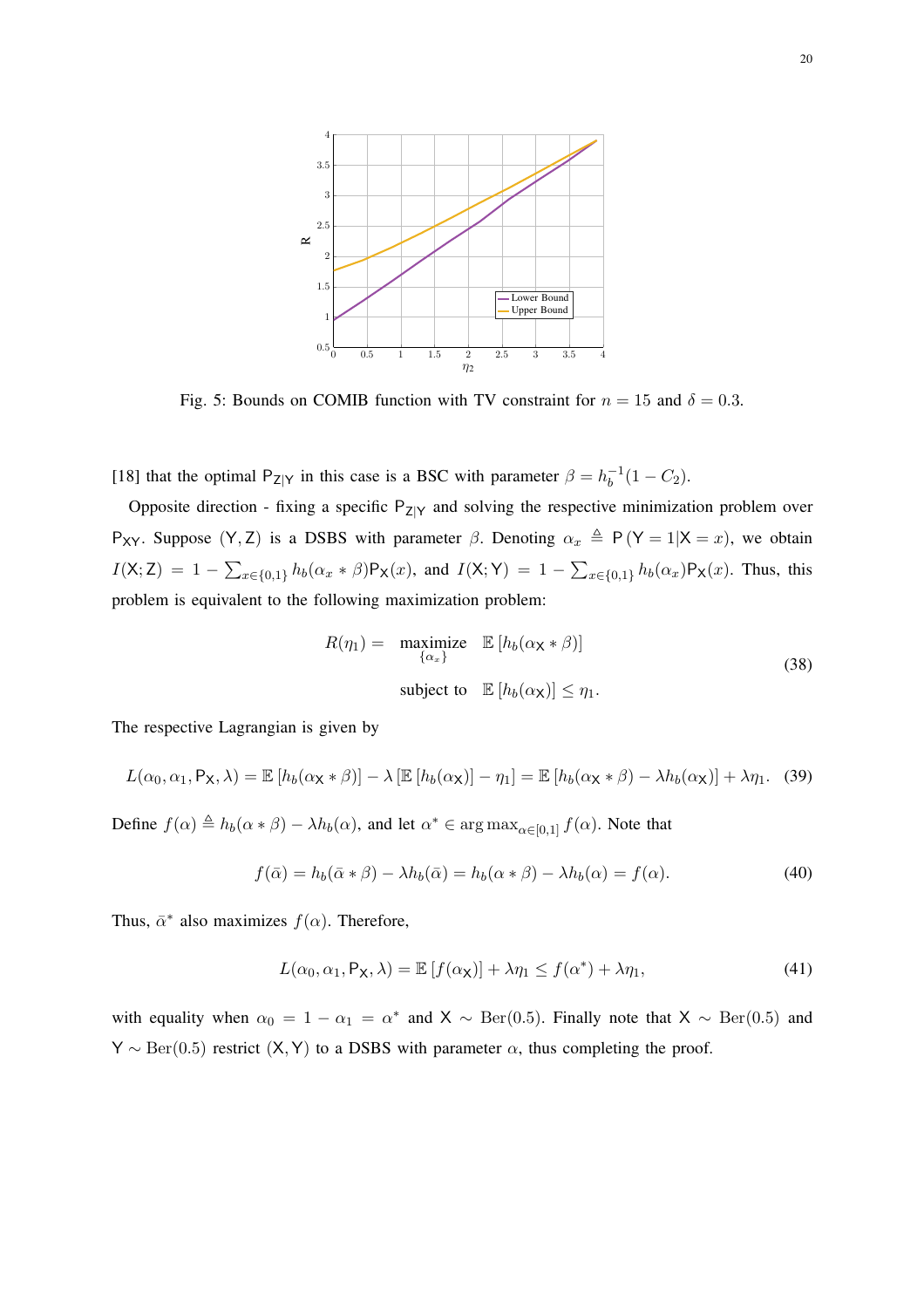#### *B. Proof of Thm. 1*

We utilize the saddle point property of Lemma 1. Assume that  $(X, Y)$  are jointly Gaussian with covariance matrix  $\overline{ }$ 

$$
K_{\mathbf{XY}} = \begin{pmatrix} 1 & \rho_1 \\ \rho_1 & 1 \end{pmatrix} . \tag{42}
$$

Due to [28, Thm. 7.1] and [26], the solution to (2) is a Gaussian  $f_{Z|Y}$ . Thus,  $(Y, Z)$  are also jointly Gaussian with covariance matrix

$$
K_{\mathsf{YZ}} = \begin{pmatrix} 1 & \rho_2 \\ \rho_2 & 1 \end{pmatrix},\tag{43}
$$

where  $\rho_2^2 = 1 - 2^{-2C_2}$ . This further implies that  $(X, Y, Z)$  are jointly Gaussian. Thus

$$
\max_{f_{Z|Y}} \max_{I(Y;Z) \le C} I(X;Z) = \frac{1}{2} \log \frac{1}{1 - \rho_1^2 \cdot \rho_2^2}.
$$
\n(44)

Now consider the opposite direction of the saddle point property. Suppose that the optimal channel from Y to Z is a Gaussian channel, i.e., there exists V ~  $\mathcal{N}(0,1)$ , independent of Y, such that  $Z = \rho_2 Y + \sqrt{1 - \rho_2^2} V$ , where  $\rho_2^2 = 1 - 2^{-2C_2}$ . We aim to solve the following minimization problem:

$$
\begin{array}{ll}\n\text{minimize} & I(\mathsf{X}; \mathsf{Z}) \\
\text{subject to} & \mathbb{E}[\mathsf{X}\mathsf{Y}] \ge \rho_1.\n\end{array} \tag{45}
$$

We proceed to lower bound  $I(X; Z)$  from below:

$$
I(X;Z) = h(Z) - h(Z|X)
$$
\n(46)

$$
\geq \frac{1}{2}\log 2\pi e - \frac{1}{2}\log 2\pi e \mathbb{E}\left[ (Z - \mathbb{E}\left[ Z|X] \right)^2 \right] \tag{47}
$$

$$
\stackrel{\text{(a)}}{\geq} \frac{1}{2} \log 2\pi e - \frac{1}{2} \log 2\pi e \mathbb{E} \left[ (\mathsf{Z} - \mathbb{E} \left[ \mathsf{Z} \mathsf{X} \right] \cdot \mathsf{X})^2 \right] \tag{48}
$$

$$
= \frac{1}{2} \log \frac{1}{\mathbb{E}\left[ (\rho_2 \mathsf{Y} + \sqrt{1 - \rho_2^2} \mathsf{V} - \rho_2 \mathbb{E}\left[ \mathsf{X} \mathsf{Y} \right] \mathsf{X})^2 \right]}
$$
(49)

$$
= \frac{1}{2} \log \frac{1}{1 - \rho_2^2 (\mathbb{E} [XY])^2}
$$
(50)

$$
\geq \frac{1}{2} \log \frac{1}{1 - \rho_1^2 \rho_2^2},\tag{51}
$$

where (a) follows since the optimal MMSE estimator of Z given X has lower error than the linear estimator. This lower bound can attained by taking  $(X, Y)$  jointly Gaussian with correlation  $\rho_1$ .

Summarizing the above, we have shown that if  $(X, Y)$  are jointly Gaussian with correlation  $\rho_1$ then the maximum of  $I(X; Z)$  is attained with jointly Gaussian  $(Y, Z)$  satisfying  $I(X; Z) = C_2$ . We have also shown that assuming that  $(Y, Z)$  are jointly Gaussian satisfying  $I(Y; Z) = C_2$ , then jointly Gaussian (X, Y) with correlation  $\rho_1$  minimize  $I(X; Z)$ . Hence, by the saddle point property, they are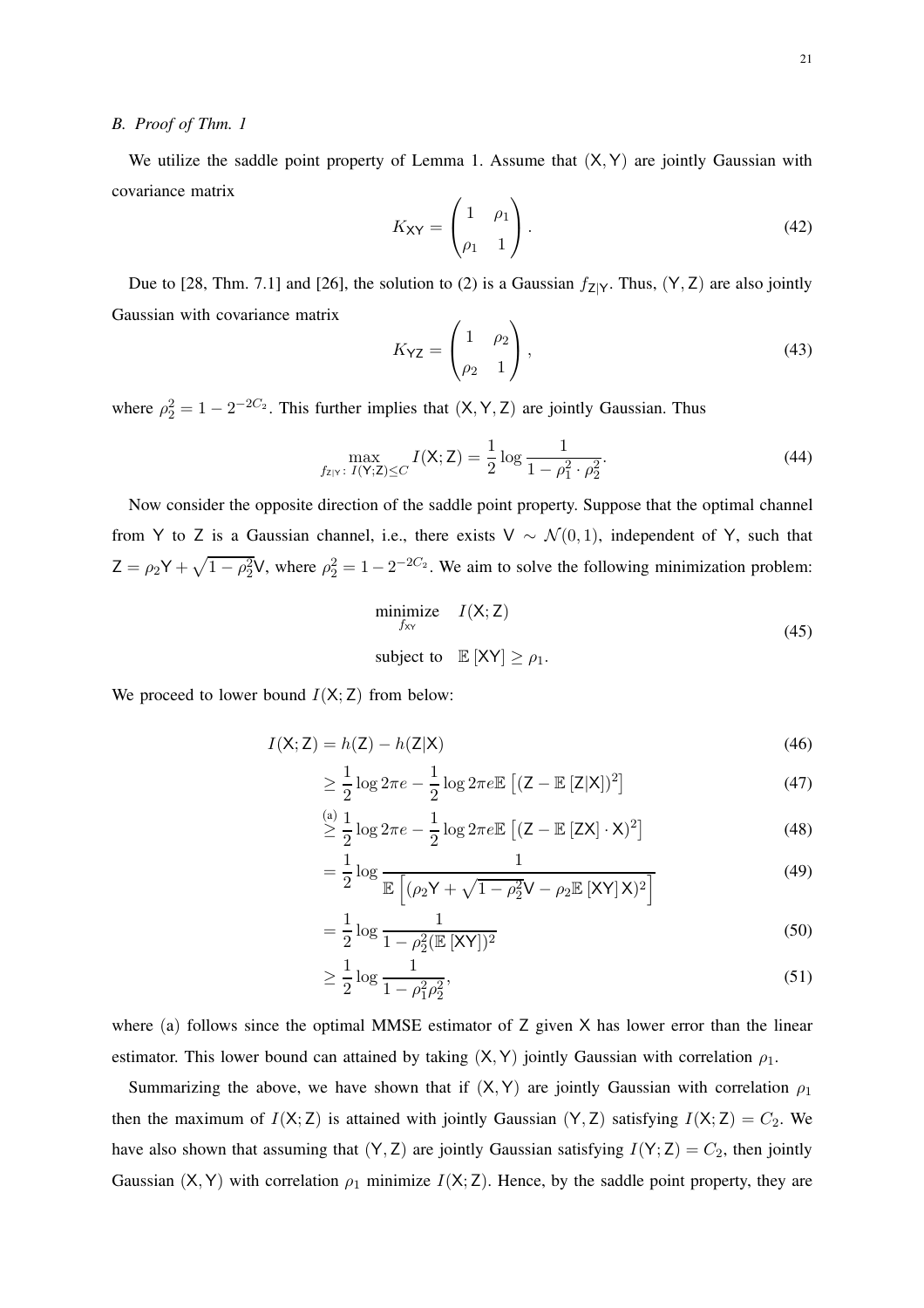the optimal choice for the problem. This completes the proof of the theorem.

#### *C. Privacy Funnel for Jointly Gaussian Vectors*

*Theorem 8:* Suppose  $X \rightarrow Y \rightarrow Z$  constitute a jointly Gaussian vector Markov chain with positive definite marginal covariance matrices  $\Sigma_X$ ,  $\Sigma_Y$ , and  $\Sigma_Z$  respectively, and that the cross-covariance matrix of Z and Y is given by  $\Sigma_{\mathbf{ZY}}$ . Denote by  $\Sigma_{\mathbf{YX}}$  the cross-covariance matrix of the optimal solution to the PF problem (3). Further, let  $U_1^T \Lambda V_1$  be the Singular Value Decomposition (SVD) of  $\Sigma_Y^{-1/2} \Sigma_{\mathbf{Y} \mathbf{X}} \Sigma_{\mathbf{X}}^{-1/2}$  and  $U_2^T \Gamma V_2$  be the SVD of  $\Sigma_{\mathbf{Z}}^{-1/2} \Sigma_{\mathbf{Z} \mathbf{Y}} \Sigma_{\mathbf{Y}}^{-1/2}$ .

The underlying Gaussian PF problem can be relaxed to the following optimization problem:

$$
R^{\mathsf{PF}-G}(C_1) = \min_{U_1 \in \mathcal{U}(N), \{\lambda_i\}} -\frac{1}{2} \log \det(I - V_2^T \Gamma^2 V_2 U_1^T \Lambda^2 U_1)
$$
  
subject to 
$$
- \sum_{i=1}^N \frac{1}{2} \log(1 - \lambda_i^2) = C_1,
$$
 (52)

where  $U(N)$  is the set of all  $N \times N$  unitary matrices, called the unitary group, and  $\{\lambda_i\}$  are the entries of the diagonal matrix  $\Lambda$ .

**Proof.** Suppose that Y and Z are jointly Gaussian vectors with covariance matrix  $\Sigma_{ZY}$ , then there exists  $\mathbf{V} \sim \mathcal{N}(0, \Sigma_{\mathbf{V}})$  with  $\Sigma_{\mathbf{V}} = \Sigma_{\mathbf{Z}} - \Sigma_{\mathbf{ZY}} \Sigma_{\mathbf{Y}}^{-1} \Sigma_{\mathbf{ZY}}^T$  such that  $\mathbf{Z} = \Sigma_{\mathbf{ZY}} \Sigma_{\mathbf{Y}}^{-1} \mathbf{Y} + \mathbf{V}$ . Consider the SVD of  $\Sigma_Z^{-1/2} \Sigma_{\mathbf{ZY}} \Sigma_Y^{-1/2} = U_2^T \Gamma V_2$  where  $U_2$  and  $V_2$  are two orthogonal matrices and  $\Gamma$  is a diagonal matrix with singular values on the diagonal.

We further define the following transformations  $\tilde{\mathbf{Z}} = \tilde{T}_z \mathbf{Z}$  and  $\tilde{\mathbf{Y}} = \tilde{T}_y \mathbf{Y}$ , where  $\tilde{T}_z = U_2 \Sigma_{\mathbf{Z}}^{-1/2}$ Z and  $\tilde{T}_y = V_2 \Sigma_Y^{-1/2}$ . Note that

$$
\Sigma_{\tilde{\mathbf{Z}}} = \tilde{T}_z \Sigma_{\mathbf{Z}} \tilde{T}_z^T = I_{n_z},\tag{53}
$$

$$
\Sigma_{\tilde{\mathbf{Y}}} = \tilde{T}_{y} \Sigma_{\mathbf{Y}} \tilde{T}_{y}^{T} = I_{n_{y}},\tag{54}
$$

$$
\Sigma_{\tilde{\mathbf{Z}}\tilde{\mathbf{Y}}} = \tilde{T}_z \Sigma_{\mathbf{Z}\mathbf{Y}} \tilde{T}_y^T = U_2 \Sigma_{\mathbf{Z}}^{-1/2} \Sigma_{\mathbf{Z}\mathbf{Y}} \Sigma_{\mathbf{Y}}^{-1/2} V_2^T = \Gamma.
$$
 (55)

We are interested in the PF optimization problem from (3), which is a minimization of convex function over the complement of an open convex set, therefore the minimum is obtained on the boundary of the set.

Since Y and X are jointly Gaussian, there exists  $W \sim \mathcal{N}(0, \Sigma_Y - \Sigma_{YX} \Sigma_X^{-1} \Sigma_{YX}^T)$  such that Y =  $\Sigma_{\mathbf{Y}\mathbf{X}}\Sigma^{-1}_{\mathbf{X}}\mathbf{X} + \mathbf{W}$ . Furthermore, considering the singular value decomposition of  $\Sigma^{-1/2}_{\mathbf{Y}}\Sigma_{\mathbf{Y}\mathbf{X}}\Sigma^{-1/2}_{\mathbf{X}} =$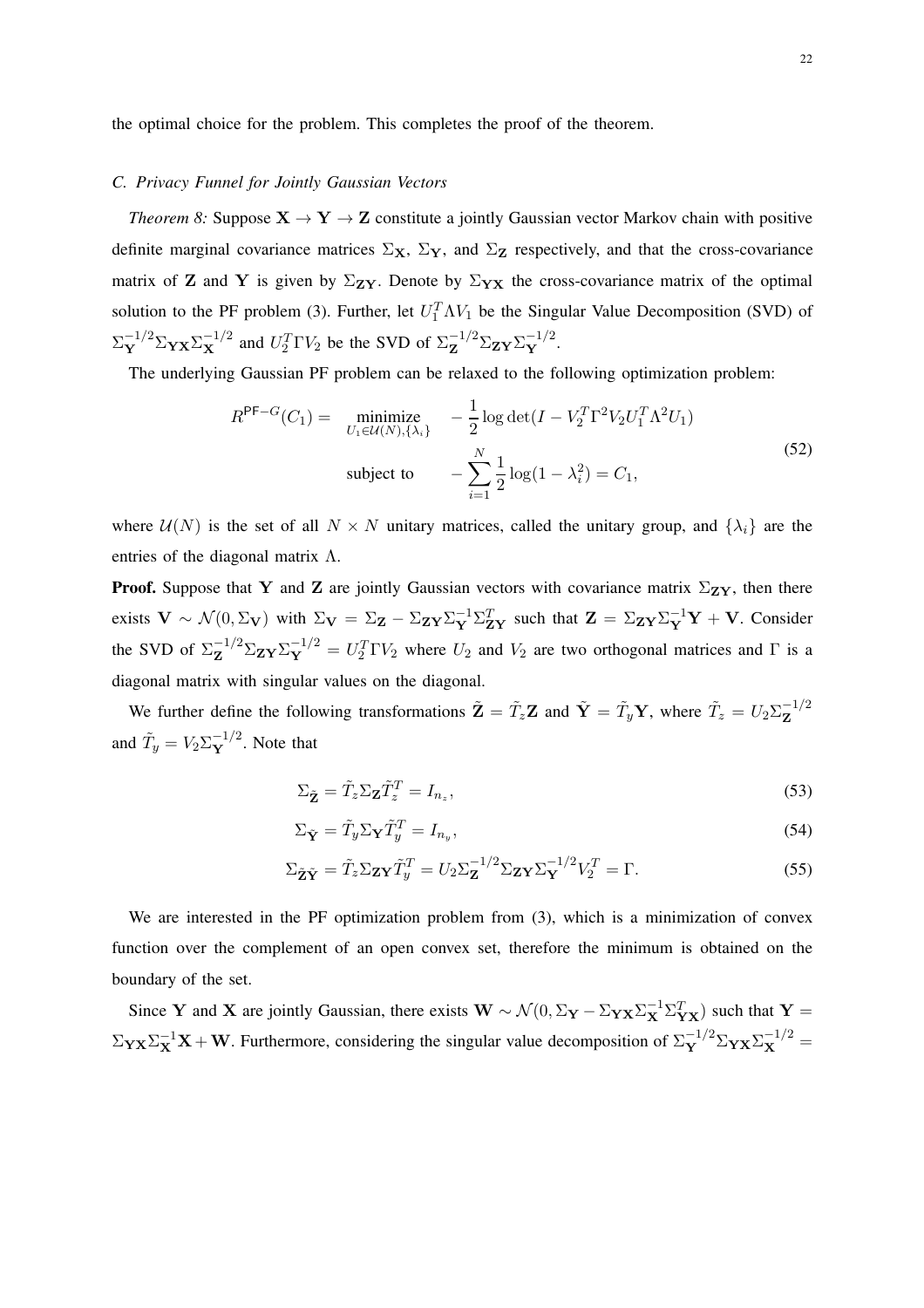$U_1^T \Lambda V_1$ , the rate constraint obtains the following form:

$$
I(\mathbf{Y}; \mathbf{X}) = h(\mathbf{Y}) - h(\mathbf{W})
$$
\n(56)

$$
= \frac{1}{2} \log \frac{\det \Sigma_Y}{\det (\Sigma_Y - \Sigma_{\mathbf{Y} \mathbf{X}} \Sigma_{\mathbf{X}}^{-1} \Sigma_{\mathbf{Y} \mathbf{X}}^T)} \tag{57}
$$

$$
= -\frac{1}{2}\log \det(I - \Lambda^2)
$$
\n(58)

$$
= -\sum_{i=1}^{n} \frac{1}{2} \log(1 - \lambda_i^2), \tag{59}
$$

where we identify  $C_{1i} \triangleq -\frac{1}{2}$  $\frac{1}{2}$ log(1 –  $\lambda_i^2$ ). Next, consider the objective function. Note that

$$
\mathbf{Z} = \Sigma_{\mathbf{Z}\mathbf{Y}} \Sigma_{\mathbf{Y}}^{-1} \Sigma_{\mathbf{Y}\mathbf{X}} \Sigma_{\mathbf{X}}^{-1} \mathbf{X} + \Sigma_{\mathbf{Z}\mathbf{Y}} \Sigma_{\mathbf{Y}}^{-1} \mathbf{W} + \mathbf{V},
$$
(60)

and so,

$$
I(\mathbf{Z}; \mathbf{X}) = h(\mathbf{Z}) - h(\Sigma_{\mathbf{Z}\mathbf{Y}}\Sigma_{\mathbf{Y}}^{-1}\mathbf{W} + \mathbf{V})
$$
\n(61)

$$
= \frac{1}{2} \log \frac{\det \Sigma_{\mathbf{Z}}}{\det(\Sigma_{\mathbf{Z}} - \Sigma_{\mathbf{ZY}} \Sigma_{\mathbf{Y}}^{-1} \Sigma_{\mathbf{YX}} \Sigma_{\mathbf{X}}^{-1} \Sigma_{\mathbf{YX}}^T \Sigma_{\mathbf{Y}}^{-1} \Sigma_{\mathbf{ZY}}^T)}
$$
(62)

$$
= -\frac{1}{2} \log \det(I - U_2^T \Gamma V_2 U_1^T \Lambda V_1 V_1^T \Lambda U_1 V_2^T \Gamma U_2^T)
$$
(63)

$$
= -\frac{1}{2}\log \det(I - V_2^T \Gamma^2 V_2 U_1^T \Lambda^2 U_1).
$$
\n(64)

This completes the proof of the theorem. ■

#### *D. Proof of Thm. 2*

We extend here Thm. 1 to a vector setting, by utilizing again the saddle point property from Lemma 1. We begin with the first direction of the saddle point property. Assume that  $\Sigma_{\mathbf{X}} = \Sigma_{\mathbf{Y}} = I$ and  $\Sigma_{XY} = \lambda I$ . Then, by [26] we have

$$
C_2 = \sum_{i=1}^{n} \frac{1}{2} \log \left[ \frac{\lambda^2 (\nu - 1)}{1 - \lambda^2} \right] = \frac{n}{2} \log \left[ \frac{\lambda^2 (\nu - 1)}{1 - \lambda^2} \right].
$$
 (65)

Therefore,  $\nu^* - 1 = \frac{1 - \lambda^2}{\lambda^2} 2^{\frac{2C_2}{n}}$ , and the respective IB rate is given by  $R(C_2) = -\frac{n}{2}$  $\frac{n}{2}\log\left(1-\lambda^2(1-2^{-\frac{2C_2}{n}})\right).$ Furthermore, since  $I(X; Y) = C_1$ , then  $\lambda^2 = 1 - 2^{-\frac{2C_1}{n}}$ , and thus,

$$
R(C_1, C_2) \le -\frac{n}{2} \log \left( 1 - (1 - 2^{-\frac{2C_1}{n}})(1 - 2^{-\frac{2C_2}{n}}) \right).
$$
 (66)

Now consider the opposite direction of the saddle point property. Suppose that  $\Sigma_Y = \Sigma_Z = I$  and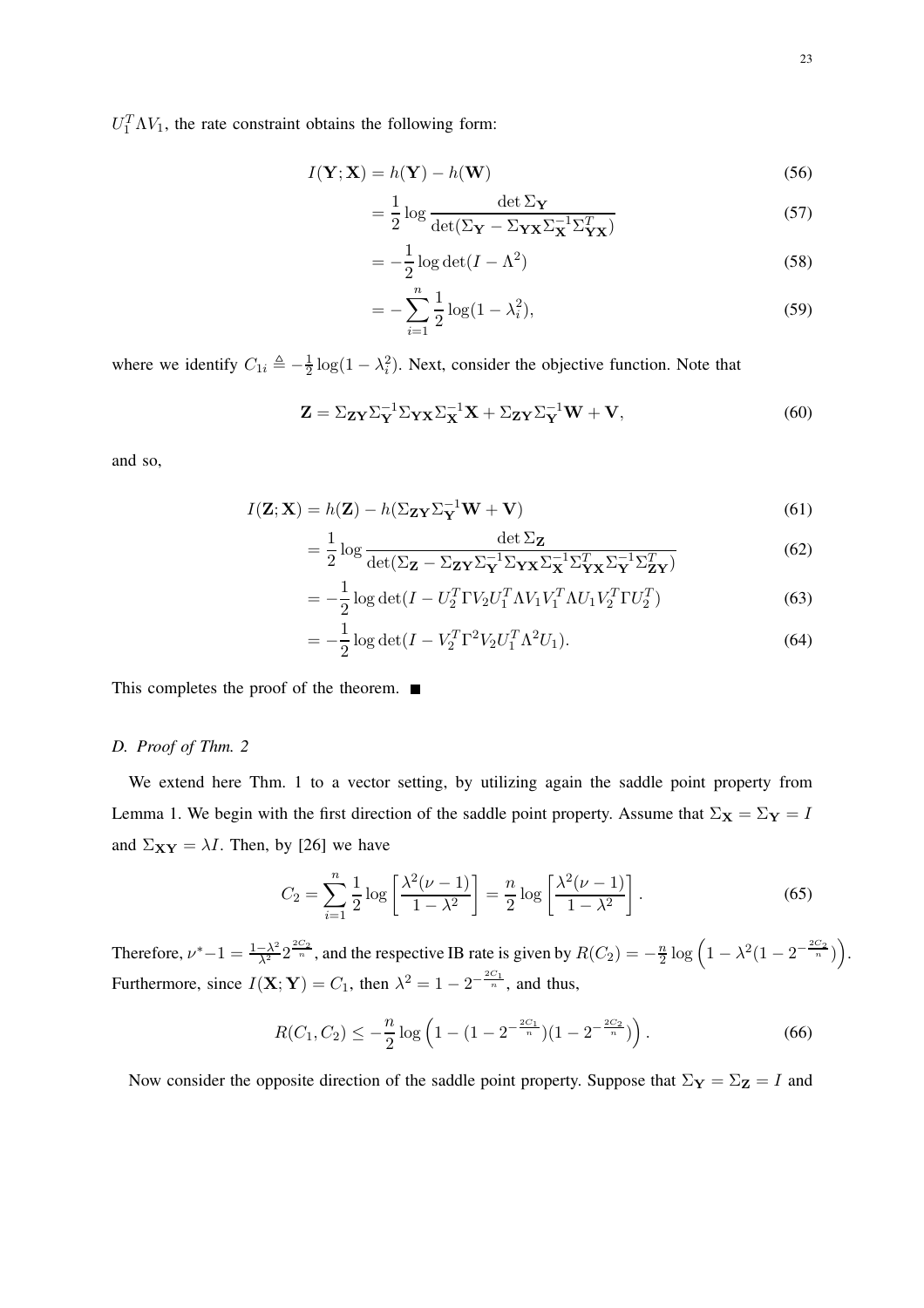$\Sigma_{\mathbf{Z}\mathbf{Y}} = \gamma I$ . Thus, by Thm. 8, the PF problem is given by:

$$
\begin{aligned}\n\text{minimize} & -\sum_{i=1}^{n} \frac{1}{2} \log(1 - \gamma^2 \eta_i) \\
\text{subject to} & -\sum_{i=1}^{n} \frac{1}{2} \log(1 - \eta_i) \ge C_1,\n\end{aligned} \tag{67}
$$

where  $\eta_i \triangleq \lambda_i^2$ . The respective Lagrangian has the form

$$
\tilde{L}(\{\eta_i\}, \mu) = -\sum_{i=1}^n \frac{1}{2} \log(1 - \gamma^2 \eta_i) + \mu \left[ C_1 + \sum_{i=1}^n \frac{1}{2} \log(1 - \eta_i) \right].
$$
\n(68)

The KKT conditions are given by:

• Stationarity:

$$
\frac{\partial \tilde{L}}{\partial \eta_i} = \frac{\gamma^2}{2(1 - \gamma^2 \eta_i)} - \frac{\mu}{2(1 - \eta_i)} = 0,\tag{69}
$$

which implies  $\eta_i = \frac{\gamma^2 - \mu}{\gamma^2 (1 - \mu)}$  $\frac{\gamma^2-\mu}{\gamma^2(1-\mu)}$ .

• Complementary Slackness:  $\mu \left[ C_1 + \sum_{i=1}^n \frac{1}{2} \right]$  $\frac{1}{2} \log(1 - \eta_i) \right] = 0.$ 

Note that  $\mu = 0$  gives us  $\eta_i = 1 = \lambda_i^2$  which implies an infeasible rate. Therefore we assume  $\mu^* > 0$ and we obtain that all  $\eta_i = \lambda_i^2$  are equal, where  $\mu$  is chosen to satisfy the constraint.

Therefore,

$$
R(C_1, C_2) \ge R^{\text{PF}-G}(C_1) = -\frac{n}{2}\log\left[1 - (1 - 2^{-\frac{2C_1}{n}})(1 - 2^{-\frac{2C_2}{n}})\right].\tag{70}
$$

This completes the proof of the theorem.

#### *E. Proof of Thm. 4*

The main idea here is to show that the composition of positive and negative Hamming channels is a saddle point for (9) and then apply Lemma 1. In particular, assuming that  $P_W$  is a negative Hamming channel satisfying  $H(P_W) \ge \log(n-1)$ , we will first show that a positive Hamming channel P<sub>V</sub>, which satisfies  $H(P_V) = \eta_2$ , is the optimizer of

$$
\min_{\mathsf{P}_{\mathsf{V}}\colon H(\mathsf{P}_{\mathsf{V}})\geq\eta_2} H(\mathsf{P}_{\mathsf{W}} * \mathsf{P}_{\mathsf{V}}). \tag{71}
$$

Then, assuming that  $P_V$  is a positive Hamming channel, we will show that it implies the optimizer of

$$
\max_{\mathsf{P}_{\mathsf{W}}\colon H(\mathsf{P}_{\mathsf{W}})\leq\eta_1} H(\mathsf{P}_{\mathsf{W}} * \mathsf{P}_{\mathsf{V}}),\tag{72}
$$

is a negative Hamming channel satisfying  $H(P_W) = \eta_1$ . Our proof is based on an auxiliary lemma presented below.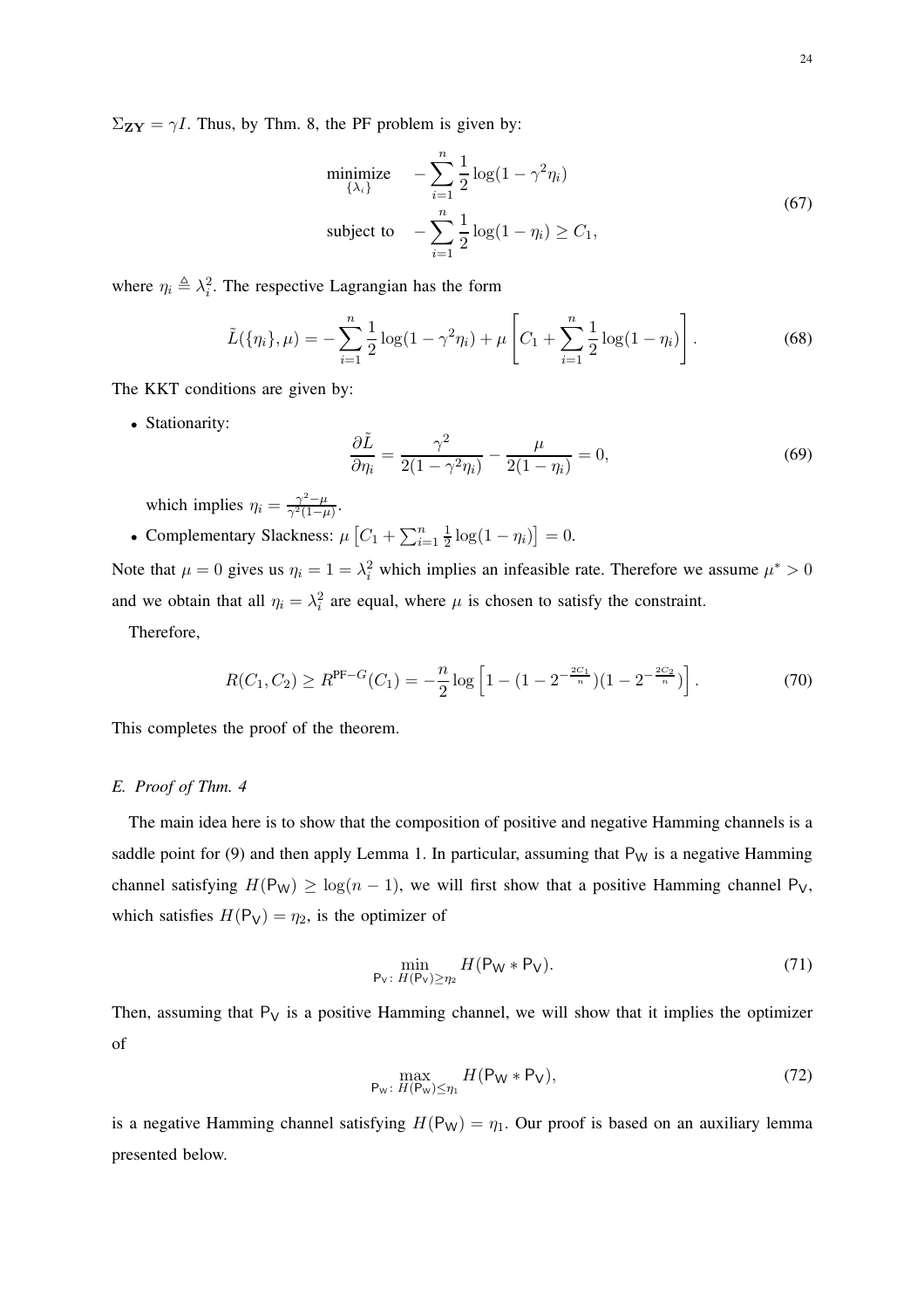We will begin our discussion by solving a simplified version of our problem, termed here as the optimization kernel. The proof follows and extends a basic idea from the proof of [57, Lemma 7].

*Lemma 2:* Let  $\mathbf{x} = (x_1, x_2, x_3)^T \in \mathbb{R}^3_+$ , and consider the extreme points of the following function

$$
f(\mathbf{x}) = -\sum_{i=1}^{3} (ax_i + b) \log(ax_i + b), \tag{73}
$$

where  $0 \neq a \in \mathbb{R}$  and  $b > 0$ , over the set defined by the following system of equations

$$
x_1 \ge x_2 \ge x_3 \ge 0,\tag{74}
$$

$$
x_1 + x_2 + x_3 = c_1,\t\t(75)
$$

$$
-\sum_{i=1}^{3} x_i \log x_i = c_2. \tag{76}
$$

The function  $f(\mathbf{x})$  decreases as  $x_1$  increases along the arc in  $\mathbb{R}^3$  defined by (75) and (76). That is if  $c_2 < \log 2$ , then the maximum is obtained for  $\mathbf{x} = (x_1^*, c_1 - x_1^*, 0)$  where  $x_1^*$  is the root of

$$
c_2 + x_1 \log x_1 + (c_1 - x_1) \log (c_1 - x_1) = 0. \tag{77}
$$

Otherwise, if  $c_2 \ge \log 2$ , then the maximum is obtained for  $\mathbf{x} = (x_1^*, x_1^*, c_1 - 2x_1^*)$  where  $x_1^*$  is the root of

$$
c_2 + 2x_1 \log x_1 + (c_1 - 2x_1) \log (c_1 - 2x_1) = 0,\t(78)
$$

and the minimum is obtained for  $\mathbf{x} = (\hat{x}_1, (c_1 - \hat{x}_1)/2, (c_1 - \hat{x}_1)/2)$  where  $\hat{x}_1$  is the root of

$$
c_2 + x_1 \log x_1 + (c_1 - x_1) \log (c_1 - x_1)/2 = 0. \tag{79}
$$

**Proof.** The relations (75) and (76) imply  $dx_1 + dx_2 + dx_3 = 0$ , and  $\sum_{i=1}^{3} (1 + \log x_i) dx_i = 0$ , which further indicate

$$
dx_3 = \frac{\log x_1 - \log x_2}{\log x_2 - \log x_3} dx_1.
$$
 (80)

Thus

$$
df(\mathbf{x}) = -\sum_{i=1}^{3} a(1 + \log(ax_i + b))dx_i = -a \sum_{i=1}^{3} \log(ax_i + b)dx_i
$$
\n(81)

$$
= -a\mathrm{d}x_1 \left[ \log(ax_1+b) - \log(ax_2+b) - \frac{\log x_1 - \log x_2}{\log x_2 - \log x_3} \left( \log(ax_2+b) - \log(ax_3+b) \right) \right]. \tag{82}
$$

Consider the function  $\phi(t) \triangleq a \log(a e^t + b)$ . Note that  $\frac{d\phi}{dt} = \frac{a^2 e^t}{a e^t + b}$  $\frac{a^2e^i}{ae^t+b}$ , and

$$
\frac{\mathrm{d}^2 \phi}{\mathrm{d}t^2} = \frac{a^2 e^t (ae^t + b) - a^3 e^{2t}}{(ae^t + b)^2} = \frac{a^2 be^t}{(ae^t + b)^2} > 0,\tag{83}
$$

where the last inequality follows since  $b > 0$ . Thus  $\phi(t)$  is a convex function and by Chordal Slope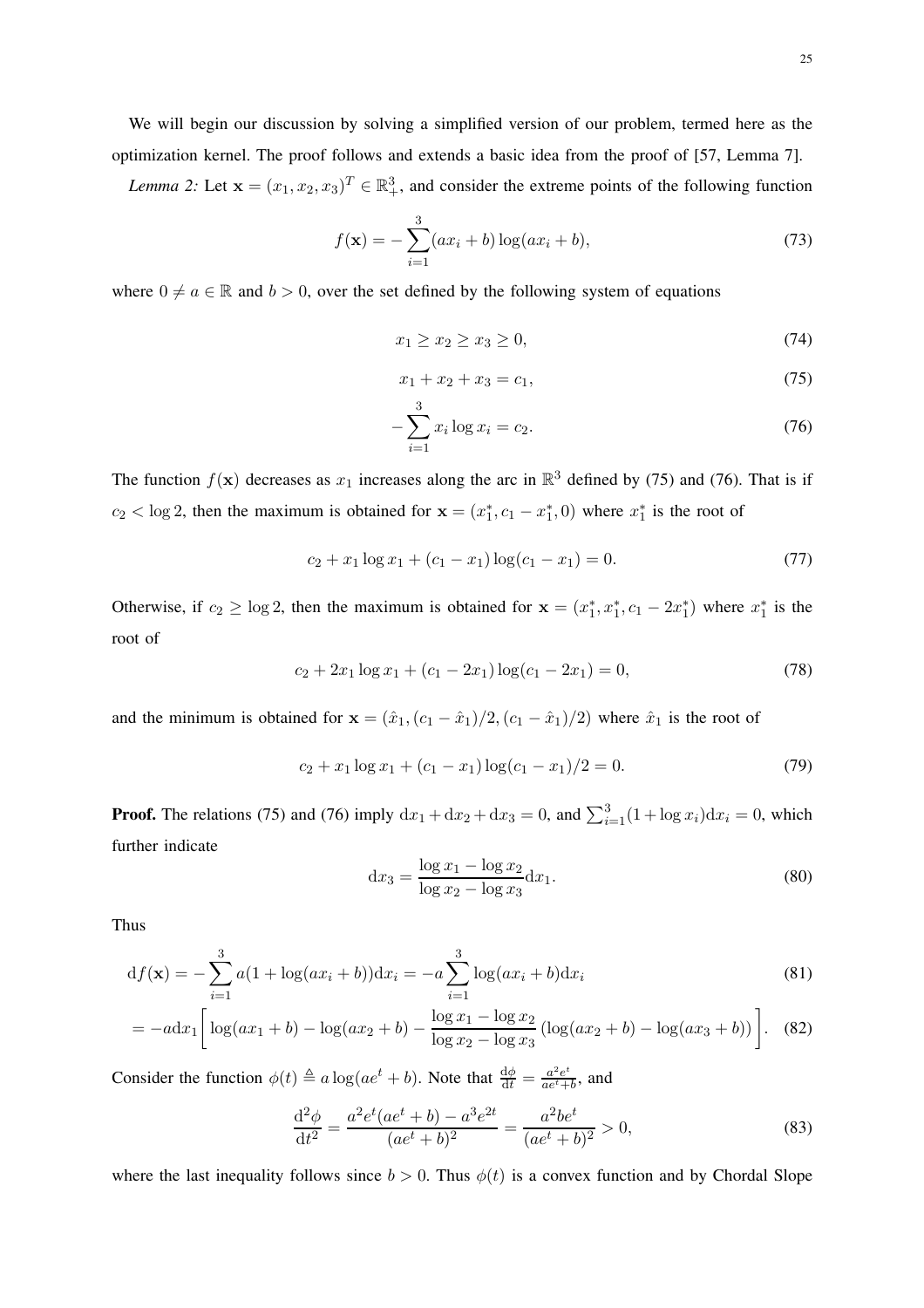Lemma [62, Ch. 6.6] we have with  $t_i = \log x_i$  that

$$
\frac{a\log(ax_1+b) - a\log(ax_2+b)}{\log x_1 - \log x_2} \ge \frac{a\log(ax_2+b) - a\log(ax_3+b)}{\log x_2 - \log x_3}.\tag{84}
$$

Plugging this inequality in (82) implies that the expression inside the brackets is strictly positive, and thus increasing  $x_1$  results in decreasing of  $f(\mathbf{x})$ .

If  $c_2 < \log 2$  the endpoint that corresponds to the maximum value satisfies  $(x_1, c_1 - x_1, 0)$ , where  $x_1$  can be found by solving (77). If  $c_2 \ge \log 2$  the endpoint that corresponds to the maximum value satisfies  $(x_1, x_1, c_1 - 2x_1)$  where  $x_1$  can be found by solving (78). For any  $c_2$ , the minimum value is obtained for  $(x_1,(c_1-x_1)/2,(c_1-x_1)/2)$ , where  $x_1$  is found by solving (79). ■

We proceed to solve the first direction of the saddle point property, i.e., we will solve a maximization problem. The result is summarized in the following proposition.

*Proposition 11:* Suppose that  $P_V$  is a regular  $(\alpha, n)$  Hamming. Then the solution of

$$
\max_{\mathsf{P}_{\mathsf{W}}\colon H(\mathsf{P}_{\mathsf{W}})\leq\eta_1} H(\mathsf{P}_{\mathsf{W}} * \mathsf{P}_{\mathsf{V}}),\tag{85}
$$

is a negative Hamming channel  $(\beta, n, k)$ .

*Remark 6:* Note that here we do not have any constraint on  $k$ , i.e., this result holds for any entropy constraint (i.e., value of  $\eta_1$ ).

Proof. The underlying optimization problem is a maximization of a concave function over the complement of a convex set, therefore, the optimal value lies on the boundary of the set, that is, we may restrict to all P<sub>W</sub> satisfying  $H(P_W) = \eta_1$ . Since  $h_n (\alpha \mathbf{p} + (1 - \alpha) \mathbf{u})$  and  $h_n(\mathbf{p})$  are both invariant under permutations, one may assume  $p_1 \geq p_2 \geq \cdots \geq p_n$ . Thus, (85) may be reformulated in the following standard form:

$$
\max_{\mathbf{p}\in\mathbb{R}^n} \quad -\sum_{i=1}^n \left(\alpha p_i + \frac{(1-\alpha)}{n}\right) \log\left(\alpha p_i + \frac{(1-\alpha)}{n}\right)
$$
\n
$$
\text{s.t.} \quad -\sum_{i=1}^n p_i \log p_i = \eta_1, \quad \sum_{i=1}^n p_i = 1
$$
\n
$$
1 \ge p_1 \ge p_2 \ge \dots \ge p_n \ge 0.
$$
\n
$$
(86)
$$

- For  $n = 3$ , (86) is exactly the problem defined in Lemma 2 with  $a = \alpha > 0$ ,  $b = \overline{\alpha}/n > 0$ ,  $c_1 = 1$  and  $c_2 = \eta_1$ , thus
	- if  $\eta_1 < \log_2$ , the maximizer is  $\mathbf{p}^* = (p_1^*, 1 p_1^*, 0)$ , where  $p_1^* = h_b^{-1}$  $b^{-1}(\eta_1)$ .
	- − otherwise, if  $η_1 ≥ log_2$ , the maximizer is  $\mathbf{p}^* = (p_1^*, p_1^*, 1 2p_1^*)$ , where  $p_1^*$  is the root of  $h_b(2p_1^*) + 2p_1^* \log 2 = \eta_1$ .
- Suppose  $n > 3$  and assume by contradiction that  $p^*$  is not a negative Hamming. Thus, there exist  $k_1, k_2, k_3 \in [n]$  with  $1 > p_{k_1}^* > p_{k_2}^* > p_{k_3}^* > 0$ . We will show that the output entropy can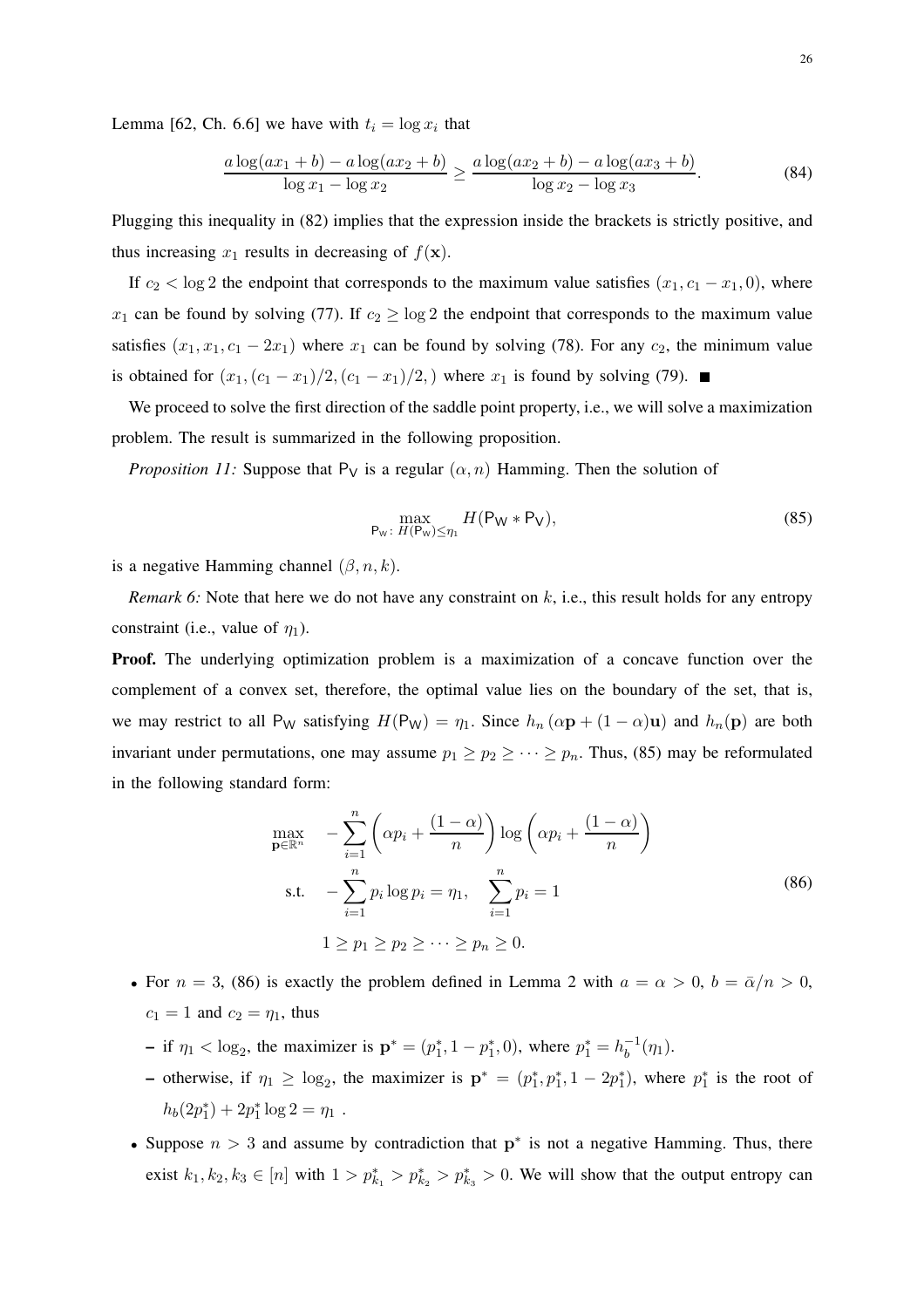be further increased, thus contradicting the optimality of p<sup>\*</sup>. Assume that the remaining indices are kept fixed, thus they contribution to the output entropy is not changed. We are interested in the following problem:

$$
\max_{[p_{k_1}, p_{k_2}, p_{k_3}]^T \in \mathbb{R}^3} \quad -\sum_{i=1}^3 \left( \alpha p_{k_i} + \frac{(1-\alpha)}{n} \right) \log \left( \alpha p_{k_i} + \frac{(1-\alpha)}{n} \right)
$$
\nsubject to\n
$$
-\sum_{i=1}^3 p_{k_i} \log p_{k_i} = \eta_1 + \sum_{i \notin \{k_1, k_2, k_3\}} p_i \log p_i
$$
\n
$$
1 \ge p_{k_1} \ge p_{k_2} \ge p_{k_3} \ge 0, \quad \sum_{i=1}^n p_{k_i} = 1 - \sum_{i \notin \{k_1, k_2, k_3\}} p_i.
$$
\n(87)

The problem defined in Lemma 2 is identical to (87) with  $a = \alpha > 0$ ,  $b = \bar{\alpha}/n > 0$ ,  $c_1 = 1 \sum_{i\notin\{k_1,k_2,k_3\}} p_i$  and  $c_2=\eta_1+\sum_{i\notin\{k_1,k_2,k_3\}} p_i$ , but it has a different maximizer, thus contradicting the optimality of  $p^*$ .

Now, we go ahead to solve the reverse direction of the saddle point property, i.e., we will solve a minimization problem. The result is summarized in the following proposition.

*Proposition 12:* Suppose that P<sub>W</sub> is a negative  $(\beta, n, n)$  Hamming satisfying  $H(P_W) \ge \log(n-1)$ . Then, the solution of

$$
\min_{\mathsf{P}_{\mathsf{V}}:\ H(\mathsf{P}_{\mathsf{V}})\geq\eta_2}H(\mathsf{P}_{\mathsf{W}}*\mathsf{P}_{\mathsf{V}}),\tag{88}
$$

is a regular Hamming  $P_V$  with parameter  $\alpha$ .

The proof of Prop. 12 is omitted due to space limitation and its resemblance to the proof of Prop. 11.

#### *F. Proof of Thm. 5*

This theorem addresses the regime in which W does not have a full support, which occurs when the entropy constraint on W is below  $\log(n-1)$ . The respective  $(\beta, n, k)$  negative Hamming distribution is given by (13) with  $k < n$ .

Choosing P<sub>V</sub> as a regular Hamming channel with parameter  $\alpha$  we obtain an upper bound. The resulting maximization problem, which is given by

$$
R(\eta_1, \eta_2) \le \max_{\mathsf{P}_{\mathsf{W}}:\ H(\mathsf{P}_{\mathsf{W}}) \le \eta_1} H(\mathsf{P}_{\mathsf{W}} * \mathsf{P}_{\mathsf{V}}),\tag{89}
$$

yields a negative Hamming channel with parameters  $(\beta, n, k)$ . Plugging the definition of Hamming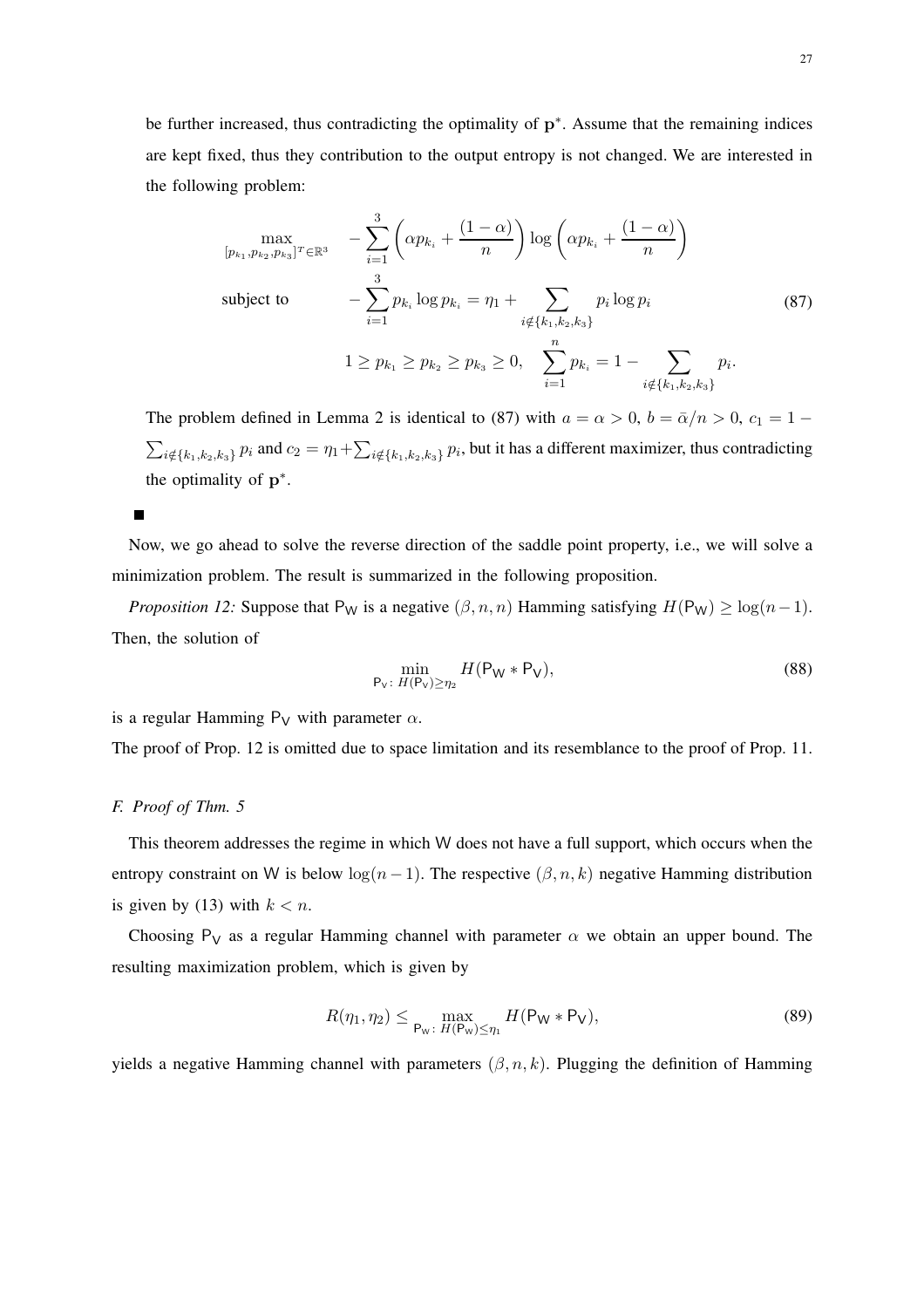$$
R(\eta_1, \eta_2) \le -\left(\alpha \beta + \frac{\alpha \bar{\beta}}{k} + \frac{\bar{\alpha}}{n}\right) \log \left(\alpha \beta + \frac{\alpha \bar{\beta}}{k} + \frac{\bar{\alpha}}{n}\right) + (k-1)\left(\frac{\alpha \bar{\beta}}{k} + \frac{\bar{\alpha}}{n}\right) \log \left(\frac{\alpha \bar{\beta}}{k} + \frac{\bar{\alpha}}{n}\right) - (n-k)\left(\frac{\bar{\alpha}}{n}\right) \log \left(\frac{\bar{\alpha}}{n}\right). \tag{90}
$$

For the lower bound, we first address here the case with  $\log(n - 2) < \eta_1 < \log(n - 1)$ . The respective negative Hamming  $P_W$  is given by:

$$
P_W = \left[\frac{\bar{\theta}}{n-2}, \frac{\bar{\theta}}{n-2}, \dots, \frac{\bar{\theta}}{n-2}, \theta, 0\right] = \left[\frac{\bar{\theta}}{n-2} - \theta + \theta, \frac{\bar{\theta}}{n-2} - \theta + \theta, \dots, \frac{\bar{\theta}}{n-2} - \theta + \theta, \theta, 0\right],\tag{91}
$$

where  $\theta \leq (1 - \theta)/(n - 2)$ . This gives rise to the following output probability vector

$$
[\mathbf{q}]_j = \theta \sum_{i \neq j} p_i + \frac{1 - \theta}{n - 2} \sum_{i \notin \{j, j+1\}} p_i = \theta (1 - p_j) + \left(\frac{1 - \theta}{n - 2} - \theta\right) (1 - p_j - p_{j-1}).
$$
 (92)

Let p' be the left shifted version of p, then the output PMF takes the following form

$$
\mathbf{q} = \theta(1 - \mathbf{p}) + \left(\frac{1 - \theta}{n - 2} - \theta\right)(1 - \mathbf{p} - \mathbf{p}') = (n - 1)\theta \frac{1 - \mathbf{p}}{n - 1} + (1 - (n - 1)\theta) \frac{1 - \mathbf{p} - \mathbf{p}'}{n - 2}.
$$
 (93)

Since entropy is a concave function, we have

$$
h(\mathbf{q}) = h\left( (n-1)\theta \frac{1-\mathbf{p}}{n-1} + (1-(n-1)\theta) \frac{1-\mathbf{p}-\mathbf{p}'}{n-2} \right)
$$
(94)

$$
\geq (n-1)\theta h\left(\frac{1-\mathbf{p}}{n-1}\right) + (1-(n-1)\theta)h\left(\frac{1-\mathbf{p}-\mathbf{p}'}{n-2}\right). \tag{95}
$$

Thus,

$$
h(\mathbf{q}) \ge (n-1)\theta h\left(\frac{1-\mathbf{p}}{n-1}\right) + (1-(n-1)\theta)h\left(\frac{1-\mathbf{p}-\mathbf{p}'}{n-2}\right). \tag{96}
$$

We have already shown that the minimizer of the first term in RHS of (96) is a regular Hamming channel (See the proof for Thm. 4). Therefore,

$$
\min_{\mathbf{p}:\;h(\mathbf{p})\geq\eta_2}\left\{h\left(\frac{1-\mathbf{p}}{n-1}\right)\right\} = h_2\left(\frac{1-\alpha}{n}\right) + \left(1-\frac{1-\alpha}{n}\right)\log(n-1). \tag{97}
$$

As for the second term in the RHS of (96), we can only solve it exactly for  $n = 3$ , where  $1 - \mathbf{p} - \mathbf{p}' =$ p'', with p'' being a different cyclic permutation of p. In such case we have

$$
\min_{\mathbf{p}:\;h(\mathbf{p})\geq\eta_2}\left\{h(\mathbf{p}'')\right\}=\eta_2.\tag{98}
$$

Thus for  $n = 3$  we obtain

$$
\min_{\mathbf{p}:\;h(\mathbf{p})\geq\eta_2} h(\mathbf{q}) \geq 2\theta h_2\left(\frac{\bar{\alpha}}{3}\right) + 2\theta \left(1 - \frac{\bar{\alpha}}{3}\right) \log(2) + (1 - 2\theta)\eta_2. \tag{99}
$$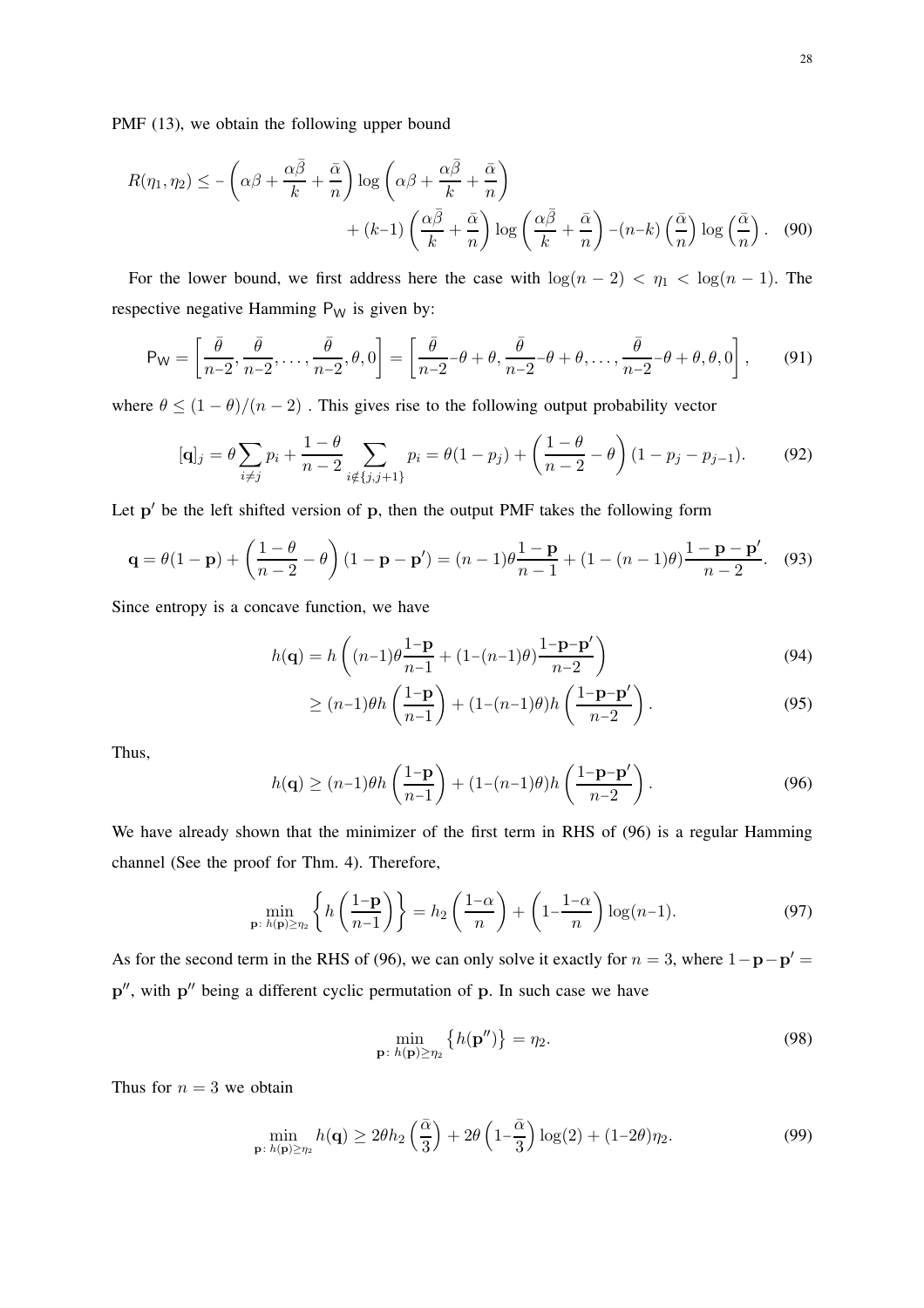By minimax inequality, this is also a lower bound on our problem, i.e.,

$$
R(\eta_1, \eta_2) \ge 2\theta h_2\left(\frac{\bar{\alpha}}{3}\right) + 2\theta \left(1 - \frac{\bar{\alpha}}{3}\right) \log(2) + (1 - 2\theta)\eta_2. \tag{100}
$$

Using the standard notation given in (13), we have  $1 - \theta = \frac{1-\beta}{2}$  $\frac{-\beta}{2}$ , therefore  $\theta = \frac{1+\beta}{2}$  $\frac{+1}{2}$ , and thus establishing the lower bound.

For the case  $n > 3$  we can choose  $P_W$  to be a positive  $(\beta, n)$ -Hamming channel which has a full support. Plugging the respective Hamming PMFs from (12), we obtain the following lower bound:

$$
R(\eta_1, \eta_2) \ge -\left(\alpha \beta + \frac{\overline{\alpha \beta}}{n}\right) \log \left(\alpha \beta + \frac{\overline{\alpha \beta}}{n}\right) + \frac{(n-1)\overline{\alpha \beta}}{n} \log \frac{\overline{\alpha \beta}}{n},\tag{101}
$$

where  $\alpha$  is the positive root of (14) and  $\beta$  is the positive root of (15).

#### *G. Proof of Thm. 6*

Suppose  $\eta_1 > 0$  is small, and assume w.l.o.g. that  $p_1$  is the largest element of p. Consider the following bound on the entropy function:  $\eta_1 \ge h(\mathbf{p}) \ge h_b(1 - p_1)$ . Thus,  $1 - p_1 \le h_b^{-1}$  $_{b}^{-1}(\eta_{1}) \to p_{1} \geq$  $1 - h_b^{-1}$  $b_0^{-1}(\eta_1)$ , and therefore, every  $\mathbf{p}_w$  satisfying  $h_n(\mathbf{p}_w) = \eta_1$  can be written as  $\mathbf{p}_w = \mathbf{e}_1 + \epsilon$ , where  $e_1$  is an extreme point of  $\Delta_n$  and  $e_n^T \epsilon = 0$ , with  $e_n$  being the all ones vector, and the maximal absolute component of  $\epsilon$  tends to zero as  $\eta_1 \downarrow 0$ . Fix  $\mathbf{p}_w$  as above and some  $\mathbf{p}_v$ , and consider the output distribution q, given by  $\mathbf{q} = \mathbf{p}_v * \mathbf{p}_w = \mathbf{p}_v + \mathbf{p}_v * \boldsymbol{\epsilon} = \mathbf{p}_v + T\boldsymbol{\epsilon}$ , where T represents the transition probability matrix of a modulo channel defined by  $\mathbf{p}_v$ . Now, utilizing *linear approximation theorem* [63, Thm. 1.24], we obtain

$$
h(\mathbf{q}) = h(\mathbf{p}_v) + \nabla_{\epsilon}^T h(\mathbf{p}_v) T \epsilon + \frac{1}{2} \epsilon^T T^T \nabla^2 h(\xi) T \epsilon,
$$
\n(102)

for some  $\xi \in [p_v, q]$ , where  $[p_v, q]$  stands for the line connecting the points  $p_v$  and q.

Consider the gradient  $\nabla_{\bf q}h_n({\bf q}) = -\log {\bf q} - {\bf e}_n$ , thus,  $\nabla_{\bf \epsilon}h_n({\bf q}) = -T^T(\log {\bf q} + {\bf e}_n)$ . We have obtained the following first order approximation to the output entropy

$$
h_n(\mathbf{q}) = h_n(\mathbf{p}_v) - (\log \mathbf{p}_v + \mathbf{e})^T T \boldsymbol{\epsilon} + \frac{1}{2} \boldsymbol{\epsilon}^T T^T \nabla^2 h(\boldsymbol{\xi}) T \boldsymbol{\epsilon}
$$
 (103)

$$
= h_n(\mathbf{p}_v) - \left(T^T \log \mathbf{p}_v\right)^T \boldsymbol{\epsilon} - \mathbf{e}^T \boldsymbol{\epsilon} + \frac{1}{2} \boldsymbol{\epsilon}^T T^T \nabla^2 h(\boldsymbol{\xi}) T \boldsymbol{\epsilon}
$$
(104)

$$
= \eta_2 - \left(T^T \log \mathbf{p}_v\right)^T \boldsymbol{\epsilon} + \frac{1}{2} \boldsymbol{\epsilon}^T T^T \nabla^2 h(\boldsymbol{\xi}) T \boldsymbol{\epsilon}.
$$
 (105)

We next validate that the matrix norm of the Hessian  $\nabla^2 h(\xi)$  is bounded. Indeed, note that

$$
\nabla_{\boldsymbol{p}}^2 h(\boldsymbol{p})\Big|_{\mathbf{p}=\boldsymbol{\xi}} = \text{diag}(\boldsymbol{\xi})^{-1},\tag{106}
$$

thus if p and q have both full support, then any point  $\xi$  on the line that connects them has full support. In the sequel, we will utilize Lemma 1 and take  $p_v$  with full support, therefore  $q = p_v * p_w$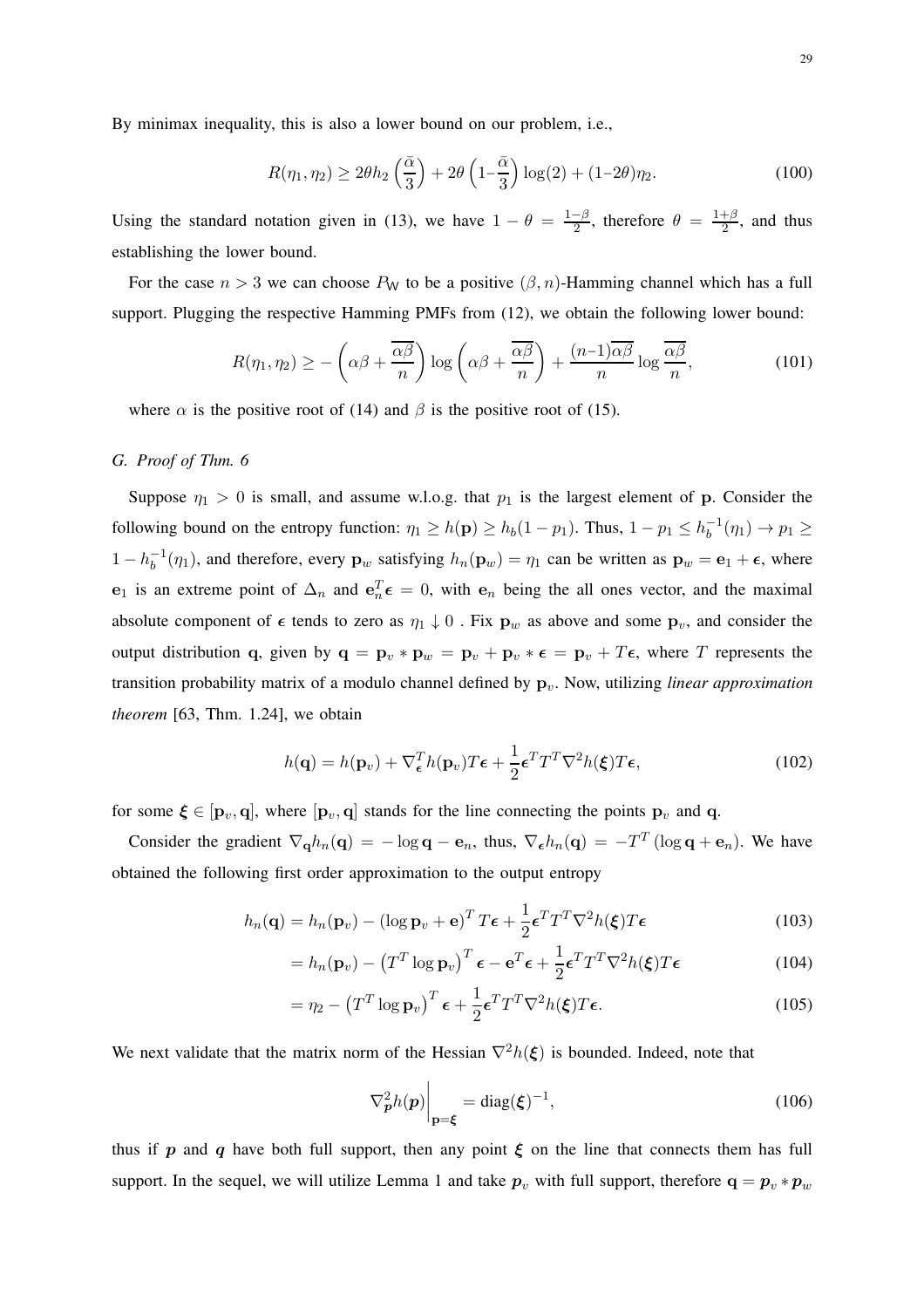also has full support (convolution of full support vector and nonnegative elements vector). Hence, the first-order approximation to the original optimization problem at asymptotically low values of  $\eta_1$  is

$$
f(\eta_1, \eta_2) = \max_{\substack{\mathbf{p}_v : \\ h(\mathbf{p}_v) = \eta_2}} \min_{\substack{\mathbf{\epsilon} : \\ h(\mathbf{e}_1 + \mathbf{\epsilon}) = \eta_1}} (T^T \log \mathbf{p}_v)^T \mathbf{\epsilon} + O(\|\mathbf{\epsilon}\|^2).
$$
 (107)

Note that the rows of the matrix  $T$  are cyclic permutations of  $\mathbf{p}_v$ , thus

$$
-[TT \log \mathbf{p}_v]_i = -(\Pi_i \mathbf{p}_v)^T \log \mathbf{p}_v
$$
\n(108)

$$
= -\mathbf{p}_v^{(i)^T} \log \mathbf{p}_v \tag{109}
$$

$$
= -\sum_{j=1}^{n} p_{v,i+j} \log p_{v,j} \tag{110}
$$

$$
k = i + j \to -\sum_{k=1}^{n} p_{v,k} \log p_{v,k-i}
$$
\n(111)

$$
=D(\mathbf{p}_v||\Pi_i\mathbf{p}_v)+h(\mathbf{p}_v).
$$
 (112)

Therefore,

$$
\left(T^T \log \mathbf{p}_v\right)^T \boldsymbol{\epsilon} = -\sum_{i=1}^n \epsilon_i \left[D(\mathbf{p}_v || \Pi_i \mathbf{p}_v) + h(\mathbf{p}_v)\right]
$$
(113)

$$
= -\sum_{i=1}^{n} \epsilon_i D(\mathbf{p}_v || \Pi_i \mathbf{p}_v), \qquad (114)
$$

and we have obtained the following relaxed optimization problem:

$$
g(\eta_1, \eta_2) = \min_{\mathbf{p}_v \colon h(\mathbf{p}_v) = \eta_2 \ \epsilon \colon h(\mathbf{e}_1 + \epsilon) = \eta_1} \sum_{i=1}^n \epsilon_i D(\mathbf{p}_v || \Pi_i \mathbf{p}_v).
$$
 (115)

Suppose that  $\mathbf{p}_v$  is  $(\alpha, n)$ -Hamming, then

$$
D(\mathbf{p}_v||\Pi_i \mathbf{p}_v) = \begin{cases} \alpha \log \left(1 + \frac{\alpha n}{1 - \alpha}\right), & i \neq 0 \\ 0, & i = 0. \end{cases}
$$
(116)

In such case, since the objective function is symmetric and convex, the optimal  $\epsilon$  will have the following form:

$$
\epsilon_i = \begin{cases} \theta, & i \neq 0 \\ -(n-1)\theta, & i = 0. \end{cases}
$$
 (117)

On the other hand, suppose that  $\epsilon$  satisfies (117) then, the objective function is given by  $\theta \sum_{i=1}^{n} D(\mathbf{p}_v || \Pi_i \mathbf{p}_v)$ , which is also minimized by a positive Hamming choice of  $\mathbf{p}_v$ . Since the point  $(\mathbf{p}_w, \mathbf{p}_v)$ , simultaneously minimizes the minimum problem and maximizes the maximum problem, then by Lemma 1, it is the solution to the minimax problem in (115).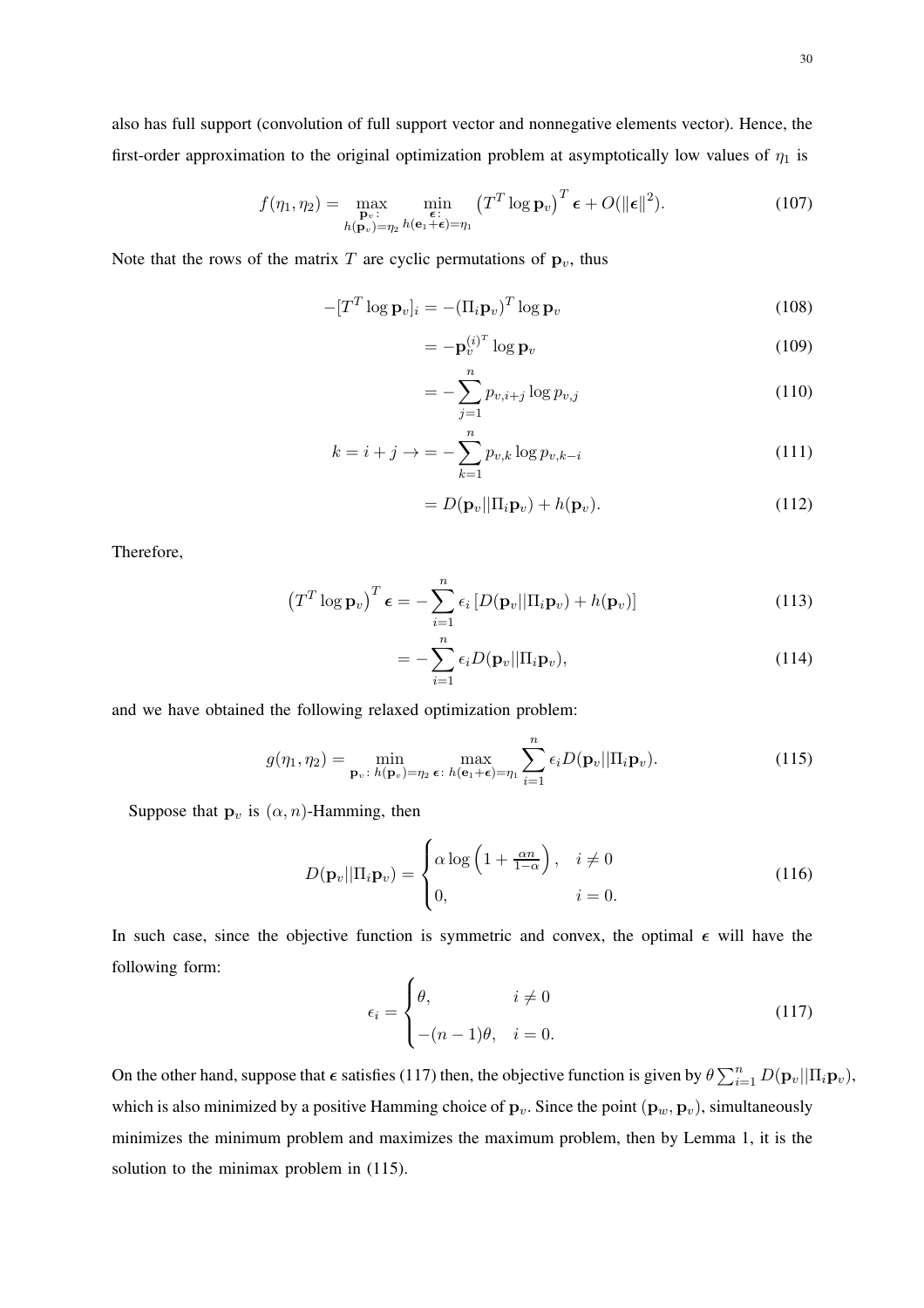To prove the lower bound, note that by the minimax inequality

$$
R(\delta, \eta_2) \ge \max_{\mathsf{P}_{\mathsf{W}} \colon d_{TV}(\mathsf{P}_{\mathsf{W}}, \mathsf{P}_{\mathsf{W}}^{(0)}) \le \delta} \min_{\mathsf{P}_{\mathsf{V}} \colon H(\mathsf{P}_{\mathsf{V}}) \ge \eta_2} H(\mathsf{P}_{\mathsf{W}} * \mathsf{P}_{\mathsf{V}}),\tag{118}
$$

and so any arbitrary choice of  $P_W$  with  $d_{TV}(P_W, P_W^{(0)}) \le \delta$  leads to a valid lower bound. Fix  $P_W$ and denote for brevity  $T \equiv T(P_W)$ . Then, the lower bound is given by  $R(\delta, \eta_2) \geq g_T(\eta_2)$ , where

$$
g_T(\eta) = \min_{\mathbf{p} \in \Delta_n \colon H(\mathbf{p}) \ge \eta} H(T\mathbf{p})
$$
(119)

is Witsenhausen's function from [44]. Let  $p^*$  the minimizer of  $g_T(\eta)$ . It then holds

$$
g_T(\eta) \stackrel{(a)}{\geq} \min_{\mathbf{p} \in \Delta_n \colon d_{TV}(\mathbf{p}, \mathbf{u}) \leq d_{TV}(\mathbf{p}^*, \mathbf{u})} H(T\mathbf{p})
$$
(120)

$$
\geq \min_{\mathbf{p}\in\Delta_n\colon d_{TV}(T\mathbf{p},T\mathbf{u})\leq\theta(T)\cdot d_{TV}(\mathbf{p}^*,\mathbf{u})} H(T\mathbf{p})
$$
\n(121)

$$
\overset{(c)}{\geq} \min_{\mathbf{q} \in \Delta_n \colon d_{TV}(\mathbf{q}, \mathbf{u}) \leq \theta(T) \cdot d_{TV}(\mathbf{p}^*, \mathbf{u})} H(\mathbf{q}) \tag{122}
$$

$$
\stackrel{(d)}{\geq} \min_{\mathbf{q} \in \Delta_n \colon d_{TV}(\mathbf{q}, \mathbf{u}) \leq \theta(T) \cdot D(\eta)} H(\mathbf{q}) \tag{123}
$$

$$
= \Gamma\left(\theta(T)\cdot D(\eta)\right),\tag{124}
$$

where (a) follows since  $p^*$  is optimal for  $g_T(\eta)$ , (b) follows from the definition of  $\theta(T)$ , (c) follows by setting  $\mathbf{q} = T\mathbf{p}$  and relaxing the constraint that  $\mathbf{q} = T\mathbf{p}$ , and (*d*) follows since  $H(\mathbf{p}^*) \ge \eta$ , so that

$$
d_{TV}(\mathbf{p}^*, \mathbf{u}) \le \max_{\mathbf{p} \in \Delta_n : H(\mathbf{p}) \ge \eta} d_{TV}(\mathbf{p}, \mathbf{u}) = D(\eta),
$$
\n(125)

where the last equality holds for  $\eta \in [0, \log n]$  by the definition of  $D(\eta)$  is the inverse of  $\Gamma(\delta)$ . This lower bound on  $g_T(\eta)$  then completes the proof of the lower bound for  $R(\eta_2)$ .

To prove the upper bound, choose an arbitrary  $P_V$  with  $H(P_V) = \eta_2$ , and let  $T \equiv T(P_V)$  be the corresponding channel matrix. Then,

$$
R(\delta, \eta_2) \le \max_{\mathbf{p} \in \Delta_n \colon d_{TV}(\mathbf{p}, \mathbf{p}^{(0)}) \le \delta} H(T\mathbf{p})
$$
\n(126)

$$
\stackrel{(a)}{\leq} \max_{\mathbf{p} \in \Delta_n \colon d_{TV}(T\mathbf{p}, T\mathbf{p}^{(0)}) \leq \theta(T) \cdot \delta} H(T\mathbf{p})
$$
\n(127)

$$
\stackrel{(b)}{\leq} \max_{\mathbf{q} \in \Delta_n \colon d_{TV}(\mathbf{q}, T\mathbf{p}^{(0)}) \leq \theta(T) \cdot \delta} H(q) \tag{128}
$$

$$
= \Phi\left(\theta(T) \cdot \delta; T\mathbf{p}^{(0)}\right),\tag{129}
$$

where (a) follows from the definition of  $\theta(T)$  and (b) follows by setting  $q = Tp$  and relaxing the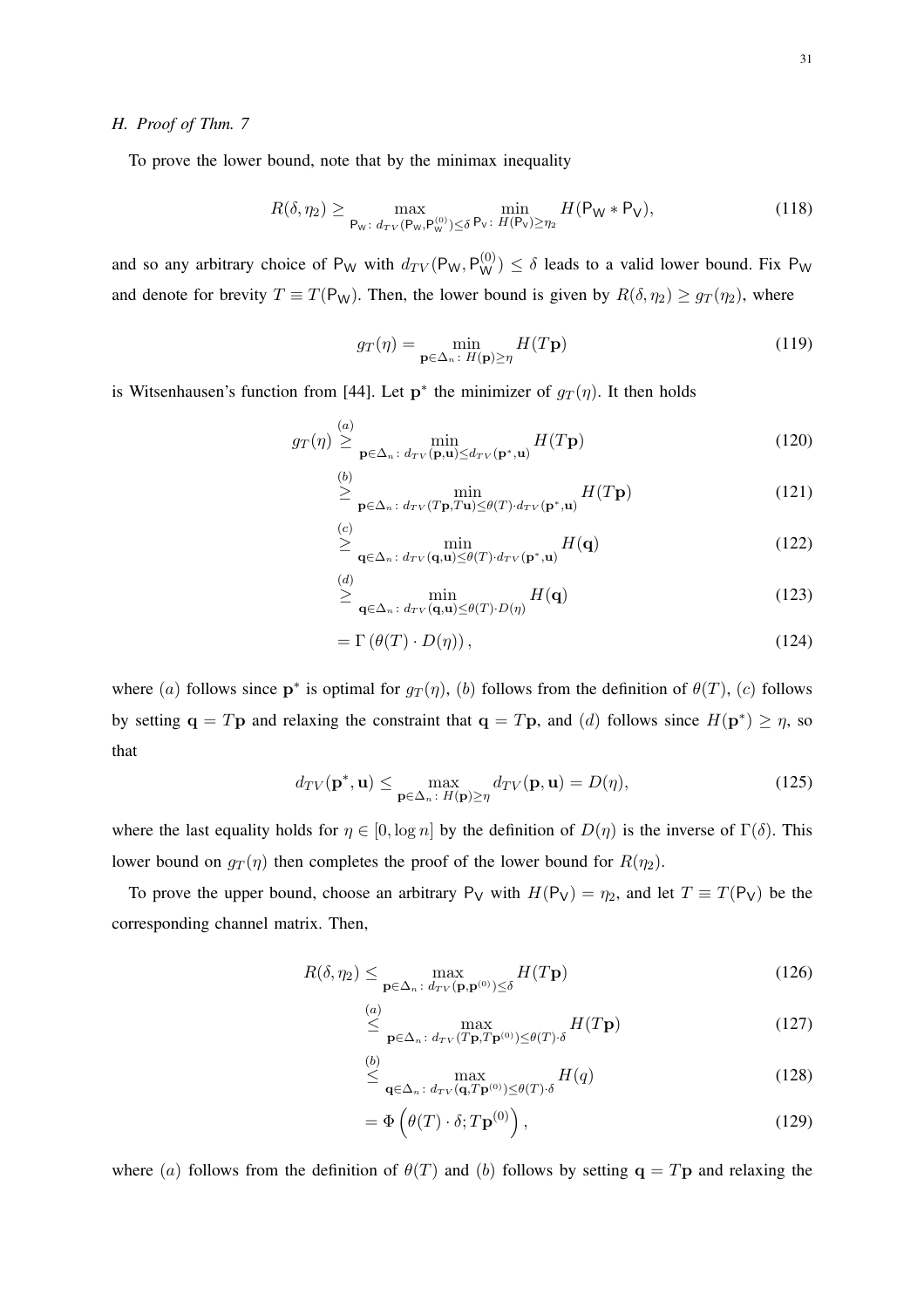constraint that  $q = Tp$ .

#### VIII. CONCLUDING REMARKS

In this paper we have introduced the COMIB programming problem. As for the regular, noncompound IB setting, the underlying optimization problem is non-convex, and no general closed form solution exists. We have thus obtained various characterizations for the binary setting, the Gaussian settings, and derived upper and lower bounds for modulo additive channels with PF constraints, and with TV constraints. Under some qualifying conditions, Gaussian distributions and Hamming channels were shown to be extermal. Finally, we have proposed an alternating optimization algorithm that finds a locally optimal solution.

Future research directly related to the results of this paper, calls for further tightening these bounds, and establishing additional settings in which the optimal channels and representations can be analytically characterized. In addition, convergence rates of IB, PF, and COMIB algorithms remains an open problem.

A plausible different research direction might be to extend the compound setting analysed here to a compound version of the distributed bottleneck problem [23], and in particular, one that examines a robust oblivious C-RAN with many users and many relays (where robustness is measured with respect to channel uncertainty). An open problem is whether the white noise channel is still optimal for the compound multiterminal Gaussian setting. In addition, the compound setting may be combined with the broadcast approach for the IB problem [64]. In this setting, the encoder's goal is to maximize the average serviceable rate, leveraging multilayer coding strategy, that is, to achieve differential communication rates – the better the channel is, the higher the rate to the specific user. This encoding strategy can be combined with the worst-case choice of representation studied here.

Finally, the compound setting discussed here may play a role in finite-sample analysis of deeplearning algorithms. As said, in real world applications, the true PMF  $P_{XY}$  is not known, but rather it is to be estimated from finite sample data [12]. Although the amount of data required to obtain a good estimation of  $P_{XY}$  is possibly enormous (due to the curse of dimensionality), it is possible that under some settings it is much smaller if only the solution to the IB problem is of interest. Compound methodology presented here might be beneficial in providing non-vacuous bounds and robust compression strategies for finite sample scenarios, in the setting where the total variation between the true joint distribution and the estimated distribution is non-vanishing.

## ACKNOWLEDGMENT

The work has been supported by the European Union's Horizon 2020 Research And Innovation Programme, grant agreement no. 694630, by the ISF under Grant 1791/17, and by the WIN consortium via the Israel minister of economy and science.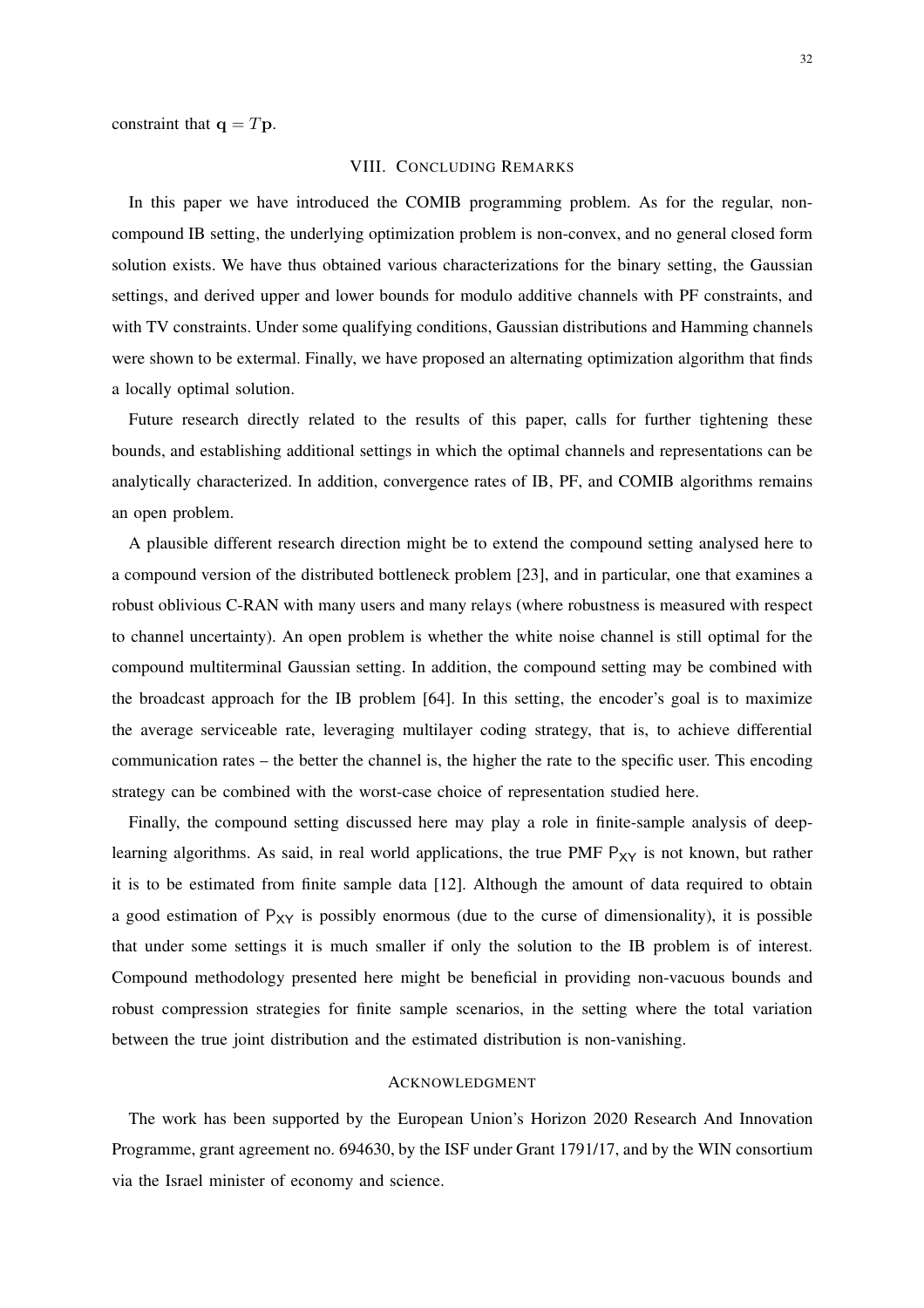#### **APPENDIX**

This section contains supplementary material that supports the paper "The Compound Information Bottleneck Outlook", and was less important to be included in the main body of the paper due to space limitations. We provide here a list of proofs and definitions that complement the results in the main article.

# *A. Auxiliary Results for the Gaussian setting*

The following auxiliary result is well known and mentioned here for self-sustainability. For alternative variant of this result, the interested reader is referred to [28]. The uniqueness of the result and the proof provided here is the specific application of the EPI on the IB problem (rather than I-MMSE on IC as in [28]).

*Lemma 3:* Suppose that  $X \rightarrow Y \rightarrow Z$  constitute a Markov chain, where X and Y are unit variance jointly Gaussian random variables with correlation  $\rho_1$ . Then, it holds that the value of the IB program is [1]

$$
R^{IB}(C_2) = \max_{\mathsf{P}_{\mathbf{Z}|\mathbf{Y}} \,:\, I(\mathsf{Y};\mathsf{Z}) = C_2} I(\mathsf{X};\mathsf{Z})\tag{130}
$$

$$
= \frac{1}{2} \log \frac{1}{1 - \rho_1^2 \rho_2^2},\tag{131}
$$

where  $\rho_2^2 = 1 - 2^{-2C_2}$ , and the optimizing distribution is a jointly Gaussian triplet  $(X, Y, Z)$  with covariance matrix

$$
\begin{pmatrix} 1 & \rho_1 & \rho_1 \rho_2 \\ \rho_1 & 1 & \rho_2 \\ \rho_1 \rho_2 & \rho_2 & 1 \end{pmatrix} . \tag{132}
$$

Proof. The main tools used in proof of the lemma are the Entropy Power Inequality (EPI) [27], and the scaling property of the differential entropy function [65]. The objective function has the following form in the Gaussian case:

$$
I(X;Z) = h(X) - h(X|Z)
$$
\n(133)

$$
= \frac{1}{2}\log 2\pi e - h\left(\rho_1 \mathsf{Y} + \sqrt{1-\rho_1^2} \cdot \mathsf{W}\middle| \mathsf{Z}\right). \tag{134}
$$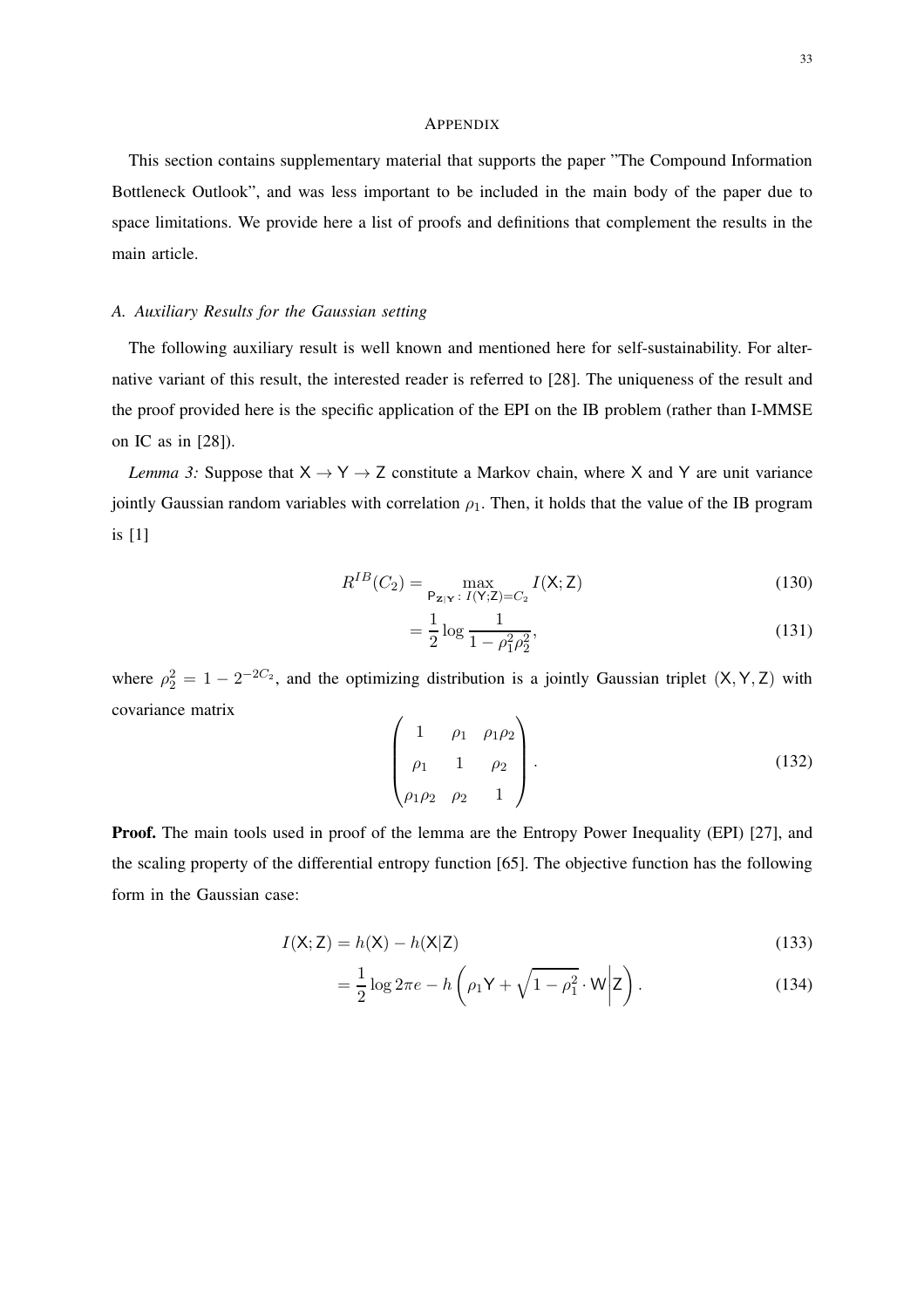The last term can be bounded from below using EPI,

$$
h\left(\rho_1 \mathsf{Y} + \sqrt{1 - \rho_1^2} \cdot \mathsf{W} \middle| \mathsf{Z}\right) \ge \frac{1}{2} \log \left( 2^{2h(\rho_1 \mathsf{Y} \middle| \mathsf{Z})} + 2^{2h\left(\sqrt{1 - \rho_1^2} \mathsf{W} \middle| \mathsf{Z}\right)}\right) \tag{135}
$$

$$
= \frac{1}{2} \log \left( \rho_1^2 \cdot 2^{2h(\mathsf{Y}|\mathsf{Z})} + (1 - \rho_1^2) \cdot 2^{2h(\mathsf{W})} \right) \tag{136}
$$

$$
= \frac{1}{2} \log \left( \rho_1^2 \cdot 2^{2(h(\mathsf{Y}) - I(\mathsf{Y}; \mathsf{Z}))} + (1 - \rho_1^2) 2\pi e \right) \tag{137}
$$

$$
\stackrel{\text{(a)}}{=} \frac{1}{2} \log 2\pi e \left( \rho_1^2 2^{-2C_2} + 1 - \rho_1^2 \right),\tag{138}
$$

where (a) follows since  $h(Y) = \frac{1}{2} \log 2\pi e$ . Thus,

$$
I(\mathsf{X}; \mathsf{Z}) \le \frac{1}{2} \log \frac{1}{1 - \rho_1^2 (1 - 2^{-2C_2})}.
$$
\n(139)

Since the inequality in (139) follows from EPI, it can be attained with equality if we choose Z  $\sim$  $\mathcal{N}(0, 1)$ ,  $V \sim \mathcal{N}(0, 1)$  and

$$
Y = \rho_2 Z + \sqrt{1 - \rho_2^2} V,
$$
\n(140)

such that

$$
X = \rho_1 \rho_2 Z + \rho_1 \sqrt{1 - \rho_2^2} V + \sqrt{1 - \rho_1^2} W,
$$
\n(141)

with  $\rho_2^2 = 1 - 2^{-2C_2}$ .

#### *B. Information Bottleneck for Jointly Gaussian Vectors*

*Theorem 9:* Suppose that **X** and **Y** are jointly Gaussian vectors, with positive-definite covariance matrices  $\Sigma_X$  and, respectively,  $\Sigma_Y$ , and a cross-covariance matrix  $\Sigma_{XY}$ . Let the *i*th eigenvalue of  $\Sigma_X^{-\frac{1}{2}} \Sigma_{\bf XY} \Sigma_Y^{-\frac{1}{2}}$  be  $d_i$ . Assume that  ${\bf X} \to {\bf Y} \to {\bf Z}$  constitute a Markov chain and consider the following optimization problem

$$
R^{IB}(C_2) = \underset{f_{Z|Y}}{\text{maximize}} \quad I(\mathbf{X}; \mathbf{Z})
$$
  
subject to  $I(\mathbf{Y}; \mathbf{Z}) \le C_2$ . (142)

Then the maximum is achieved by a jointly Gaussian triple  $(X, Y, Z)$  and

$$
R(C_2) = \frac{1}{2} \sum_{i=1}^{N} \log \left[ \frac{\nu - 1}{\nu (1 - d_i^2)} \right]^+,
$$
\n(143)

where the water-filling level  $\nu$  is chosen such that

$$
\sum_{i=1}^{N} \frac{1}{2} \log \left[ \frac{d_i^2(\nu - 1)}{1 - d_i^2} \right]^+ = C_2.
$$
 (144)

This result recovers the IB curve from [38, Sec. 2] and [66]. The proof we provide here has more information-theoretic flavor, which utilizes information measures, EPI, sufficient statistics and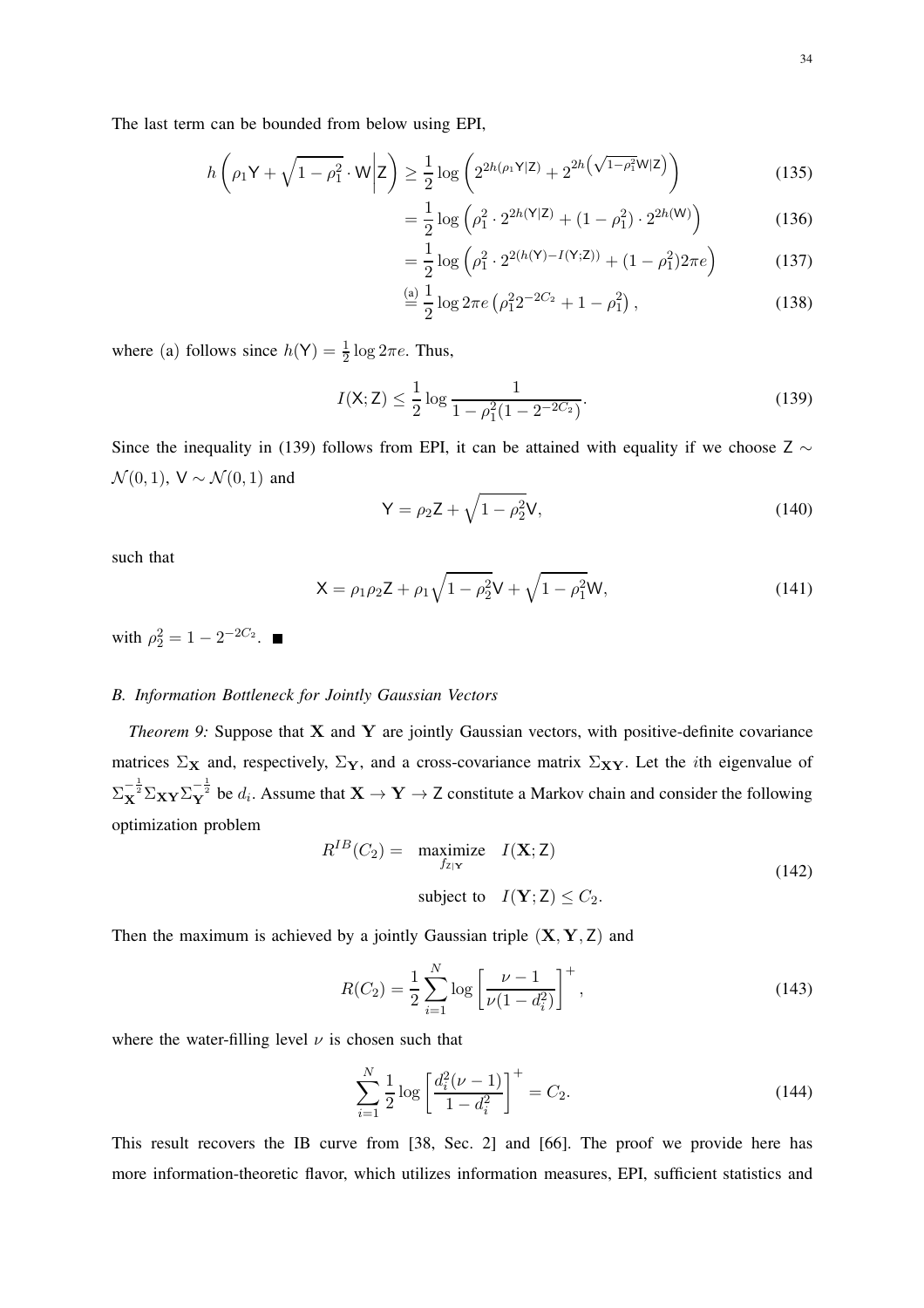diaganolization. Further, it is more easier generalizable to discrete and continuous time models. The proof is mainly based on ideas from [67] and we find it more rigorous opposite to [26].

**Proof.** Suppose X and Y are jointly Gaussian random vectors with covariance matrix  $\Sigma_{XY}$ . It is easy to verify that without loss of generality, we can write

$$
\mathbf{X} = K_{xy}\mathbf{Y} + \mathbf{W},\tag{145}
$$

where  $K_{xy} = \sum_{\mathbf{X} \mathbf{Y}} \sum_{\mathbf{Y}}^{-1}$  and  $\Sigma_{\mathbf{W}} = \sum_{\mathbf{X}} - \sum_{\mathbf{X} \mathbf{Y}} \sum_{\mathbf{Y}}^{-1} \sum_{\mathbf{X} \mathbf{Y}}^T$ .

By the Singular Value Decomposition (SVD) theorem [68], there exist unitary matrices  $U$  and  $V$ and a diagonal matrix D such that

$$
\Sigma_{\mathbf{X}}^{-\frac{1}{2}} \Sigma_{\mathbf{X}\mathbf{Y}} \Sigma_{\mathbf{Y}}^{-\frac{1}{2}} = U^T D V. \tag{146}
$$

Denote  $T_x \triangleq U \Sigma_X^{-\frac{1}{2}}$ ,  $T_y \triangleq V \Sigma_Y^{-\frac{1}{2}}$  and let  $\tilde{\mathbf{X}} \triangleq T_x \mathbf{X}$ . Thus, the mapping from  $\tilde{\mathbf{X}}$  to  $\mathbf{X}$  is a bijection. Furthermore  $\Sigma_{\tilde{\mathbf{X}}} = I$ , implying  $\tilde{\mathbf{X}}$  is a random Gaussian vector with independent unit variance entries. Similarly defining  $\tilde{\bf Y} = T_y {\bf Y}$  where  $T_y = V \Sigma_{\bf Y}^{-\frac{1}{2}}$ , we obtain  $\tilde{\bf Y}$  a random Gaussian vector with unit-variance independent entries, i.e,  $\Sigma_{\tilde{Y}} = I$ .

Further note that,

$$
\tilde{\mathbf{X}} = T_x \mathbf{X} \tag{147}
$$

$$
=U\Sigma_{\mathbf{X}}^{-\frac{1}{2}}\left(K_{xy}\mathbf{Y}+\mathbf{W}\right)
$$
\n(148)

$$
=U\Sigma_{\mathbf{X}}^{-\frac{1}{2}}\left(\Sigma_{\mathbf{X}\mathbf{Y}}\Sigma_{\mathbf{Y}}^{-1}\mathbf{Y}+\mathbf{W}\right)
$$
 (149)

$$
=U\Sigma_{\mathbf{X}}^{-\frac{1}{2}}\Sigma_{\mathbf{X}\mathbf{Y}}\Sigma_{\mathbf{Y}}^{-\frac{1}{2}}V^{T}V\Sigma_{\mathbf{Y}}^{-\frac{1}{2}}\mathbf{Y}+U\Sigma_{\mathbf{X}}^{-\frac{1}{2}}\mathbf{W}
$$
\n(150)

$$
=UU^T D V V^T \tilde{\mathbf{Y}} + U \Sigma_{\mathbf{X}}^{-\frac{1}{2}} \mathbf{W}
$$
 (151)

$$
= D\tilde{\mathbf{Y}} + U\Sigma_{\mathbf{X}}^{-\frac{1}{2}}\mathbf{W}.
$$
 (152)

Defining  $\tilde{W} \triangleq U \Sigma_X^{-\frac{1}{2}} W$ , we obtain

$$
\Sigma_{\tilde{\mathbf{W}}} = \mathbb{E}\left[\tilde{\mathbf{W}}\tilde{\mathbf{W}}^T\right]
$$
\n(153)

$$
=U\Sigma_{\mathbf{X}}^{-\frac{1}{2}}\Sigma_{\mathbf{W}}\Sigma_{\mathbf{X}}^{-\frac{1}{2}}U^{T}
$$
\n(154)

$$
= U\Sigma_{\mathbf{X}}^{-\frac{1}{2}} \left( \Sigma_{\mathbf{X}} - \Sigma_{\mathbf{X}\mathbf{Y}} \Sigma_{\mathbf{Y}}^{-1} \Sigma_{\mathbf{X}\mathbf{Y}}^{T} \right) \Sigma_{\mathbf{X}}^{-\frac{1}{2}} U^{T}
$$
(155)

$$
= I - D^2. \tag{156}
$$

Thus,

$$
\tilde{\mathbf{X}}_i = d_i \tilde{\mathbf{Y}}_i + \sqrt{1 - d_i^2} \tilde{\mathbf{W}}_i.
$$
\n(157)

Consider the mutual information constraint on the pair  $(Y, Z)$ . Since the transform  $T_y$  is full rank,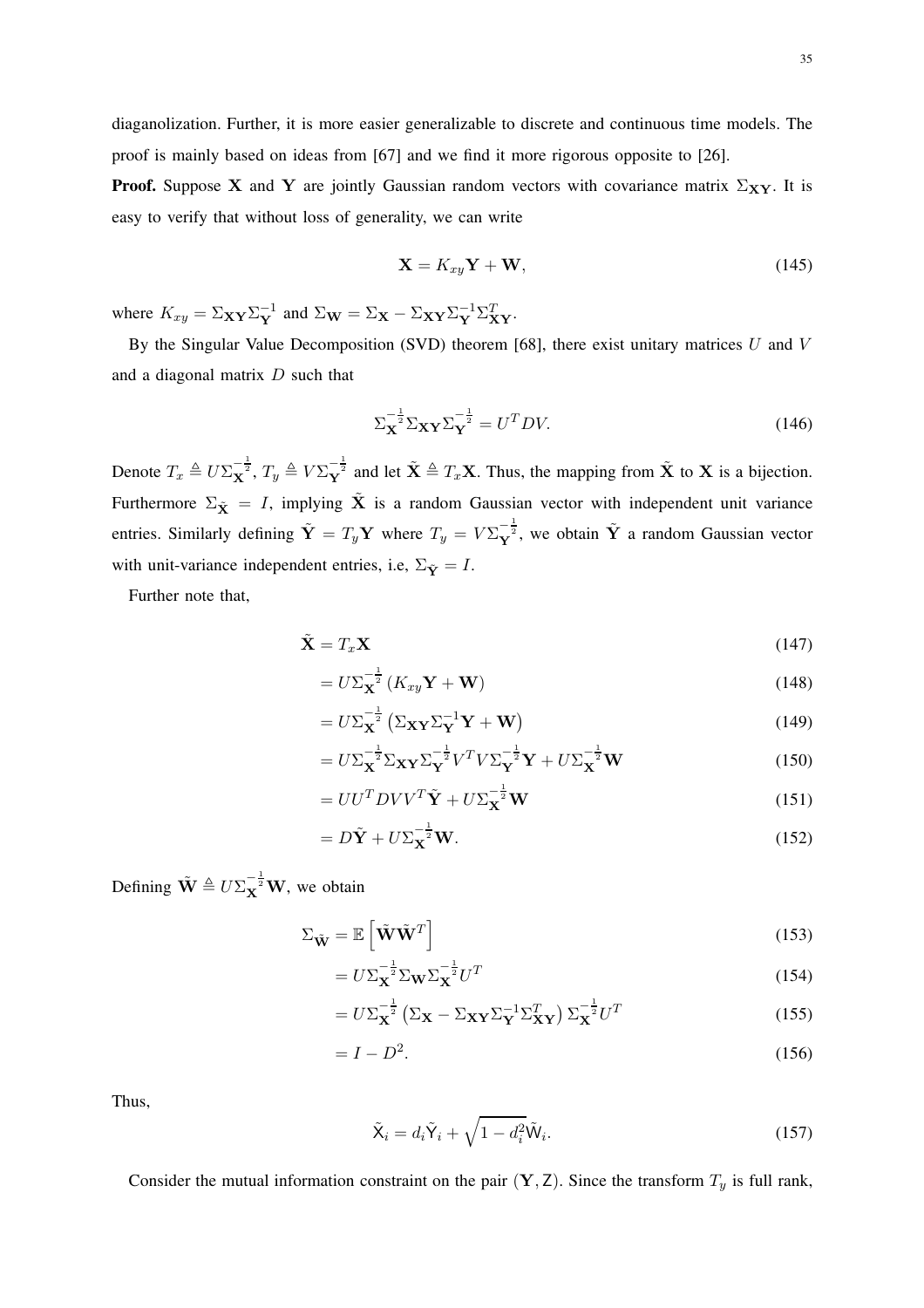there is no loss of information, i.e.,

$$
I(\mathbf{Y}; \mathbf{Z}) = I(\tilde{\mathbf{Y}}; \mathbf{Z})
$$
\n(158)

$$
= h(\tilde{\mathbf{Y}}) - h(\tilde{\mathbf{Y}}|\mathbf{Z})
$$
\n(159)

$$
=\sum_{i=1}^{N} h(\tilde{\mathsf{Y}}_i) - h(\tilde{\mathsf{Y}}_i|\tilde{\mathsf{Y}}^{i-1}, \mathsf{Z}).\tag{160}
$$

Identifying  $Z_i \triangleq (Z, \tilde{Y}^{i-1})$  and denoting  $C_{2,i} = I(\tilde{Y}_i; Z_i)$  we obtain the following representation of the bottleneck constraint  $\overline{v}$ 

$$
\sum_{i=1}^{n_y} C_{2,i} \le C_2, \qquad C_{2,i} = I(\tilde{Y}_i; Z_i). \tag{161}
$$

Now consider the objective function. Similarly, since  $T_x$  has full rank, there is no loss of information,

$$
I(\mathbf{X}; \mathbf{Z}) = I(\tilde{\mathbf{X}}; \mathbf{Z})
$$
\n(162)

$$
= h(\tilde{\mathbf{X}}) - h(\tilde{\mathbf{X}}|\mathbf{Z})
$$
\n(163)

$$
=\sum_{i=1}^{N} h(\tilde{\mathbf{X}}_i) - h(\tilde{\mathbf{X}}_i | \tilde{\mathbf{X}}^{i-1}, \mathbf{Z})
$$
\n(164)

$$
\overset{\text{(a)}}{\leq} \sum_{i=1}^{N} h(\tilde{\mathbf{X}}_i) - h(\tilde{\mathbf{X}}_i | \tilde{\mathbf{X}}^{i-1}, \tilde{\mathbf{Y}}^{i-1}, \mathbf{Z}) \tag{165}
$$

$$
\stackrel{\text{(b)}}{=} \sum_{i=1}^{N} h(\tilde{\mathbf{X}}_i) - h(\tilde{\mathbf{X}}_i | \tilde{\mathbf{Y}}^{i-1}, \mathbf{Z}) \tag{166}
$$

$$
=\sum_{i=1}^{N} h(\tilde{\mathbf{X}}_i) - h(\tilde{\mathbf{X}}_i | \mathbf{Z}_i)
$$
\n(167)

$$
=\sum_{i=1}^{N} I(\tilde{\mathbf{X}}_i; \mathbf{Z}_i),\tag{168}
$$

where (a) follows since conditioning reduces differential entropy, and equality in (b) is due to Markov chain  $\tilde{X}_i \rightarrow (\tilde{Y}^{i-1}, Z) \rightarrow \tilde{X}^{i-1}$ . Further, by Lemma 3,

$$
I(\tilde{\mathbf{X}}_i; \mathbf{Z}_i) \le \frac{1}{2} \log \frac{1}{1 - d_i^2 (1 - 2^{-2C_{2i}})},
$$
\n(169)

and equality is achieved for  $Z_i \sim \mathcal{N}(0, 1)$ ,  $V_i \sim \mathcal{N}(0, 1)$  and

$$
\tilde{\mathsf{Y}}_i = \rho_2 \mathsf{Z}_i + \sqrt{1 - \rho_2^2} \mathsf{V}_i,\tag{170}
$$

where  $\rho_2^2 = 1 - 2^{-2C_{2i}}$ . Thus, we have relaxed our original optimization problem to the following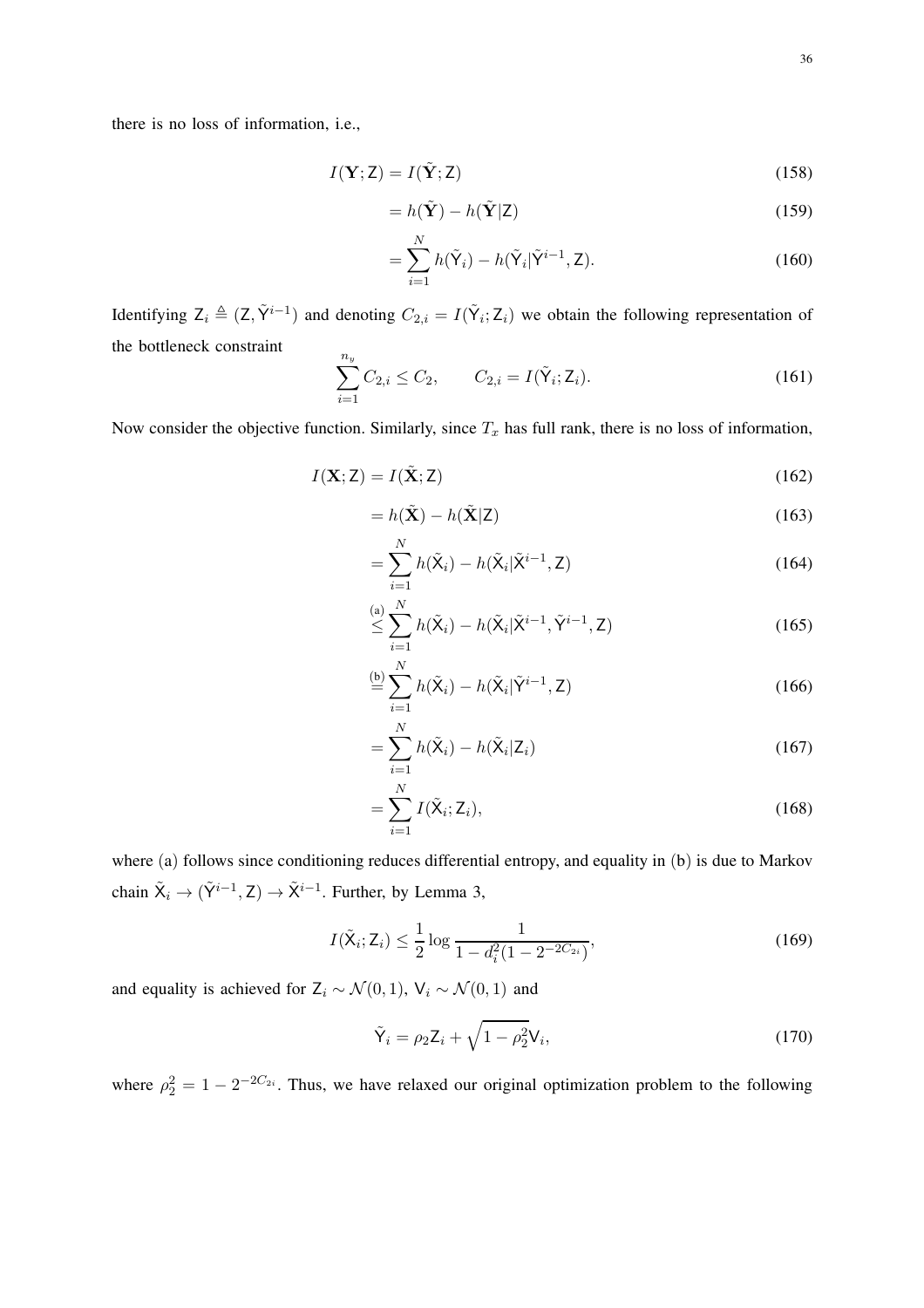$$
R(C_2) = \underset{\{C_{2,i}\}}{\text{maximize}} \quad \sum_{i=1}^{N} \frac{1}{2} \log \frac{1}{1 - d_i^2 (1 - 2^{-2C_{2i}})}
$$
\n
$$
\text{subject to} \quad \sum_{i=1}^{N} C_{2i} \le C_2. \tag{171}
$$

We apply KKT conditions to solve the underlying optimization problem. The respective Lagrangian is given by

$$
L(\{C_{2i}\}, \lambda) = \sum_{i=1}^{N} \frac{1}{2} \log \frac{1}{1 - d_i^2 (1 - e^{-2C_{2i}})} - \lambda \left(\sum_{i=1}^{N} C_{2i} - C_2\right).
$$
 (172)

The KKT conditions are given by:

• Stationarity:

$$
\frac{\partial L}{\partial C_{2i}} = \frac{d_i^2 e^{-2C_{2i}}}{1 - d_i^2 (1 - e^{-2C_{2i}})} - \lambda = 0.
$$
\n(173)

Thus,

$$
e^{2C_{2i}}(1-d_i^2) + d_i^2 = \frac{d_i^2}{\lambda} \to C_{2i} = \frac{1}{2} \ln \frac{d_i^2(1-\lambda)}{\lambda(1-d_i^2)}.
$$
 (174)

• Complementary Slackness:

$$
\lambda \left( \sum_{i=1}^{N} C_{2i} - C_2 \right) = 0.
$$
 (175)

• Constraints:

$$
C_{2i} \ge 0,\tag{176}
$$

$$
\sum_{i=1}^{N} C_{2,i} \le C_2. \tag{177}
$$

Since  $\lambda = 0$  is infeasible solution, therefore  $\lambda^* > 0$  and the last constraint must be satisfied with equality, then  $\lambda$  is chosen as the solution to

$$
\sum_{i=1}^{N} C_{2i} = C_2.
$$
\n(178)

Further denote  $\nu = \frac{1}{\lambda}$  $\frac{1}{\lambda}$ , the optimal solution has the following water-filling form:

$$
C_{2i} = \frac{1}{2} \log \left[ \frac{d_i^2(\nu - 1)}{1 - d_i^2} \right]^+.
$$
 (179)

Thus,

$$
R(C_2) = \sum_{i=1}^{N} \frac{1}{2} \log \frac{1}{1 - d_i^2 \left( 1 - \left[ \frac{1 - d_i^2}{d_i^2(\nu - 1)} \right]^-\right)},
$$
(180)

where  $\nu$  is chosen to satisfy the rate constraint with equality.  $\blacksquare$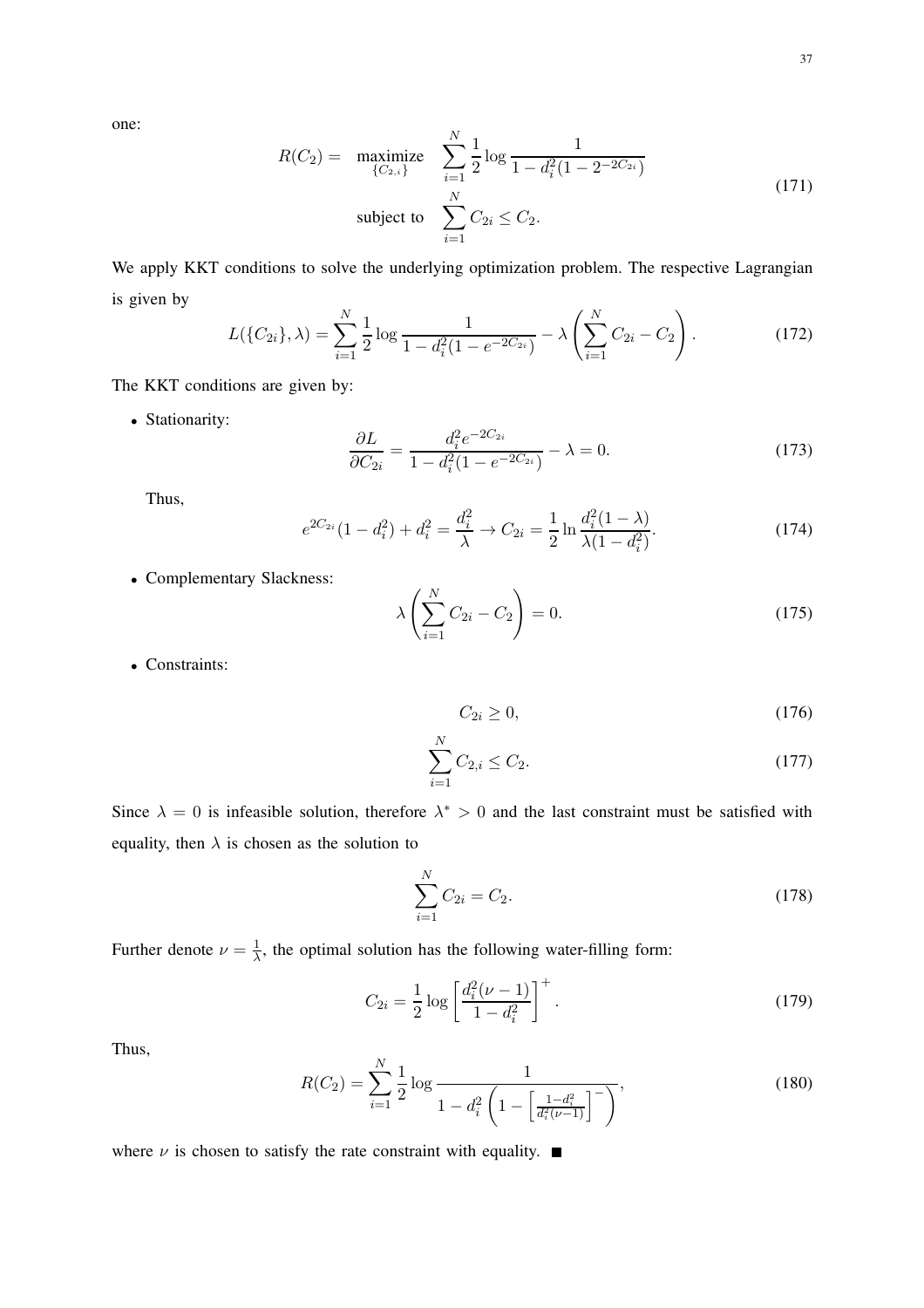#### *C. Proof of Thm. 3*

We begin with an upper bound. Due to maximin inequality [55, Sec. 5.4.1], we have the following bound:

$$
R(\epsilon_1, C_2) = \max_{f_{Z|Y}: I(Y; Z) \le C_2} \min_{W: D(W||N_0) \le \epsilon_1} I(X; Z) \le \min_{W: D(W||N_0) \le \epsilon_1} \max_{f_{Z|Y}: I(Y; Z) \le C_2} I(X; Z).
$$
 (181)

Thus, choosing a specific W that satisfies the constraint will also provide an upper bound. We choose W as a Gaussian random variable, namely, W  $\sim \mathcal{N}(0, \sigma^2)$ . It follows from the standard scalar Gaussian IB, that it is optimal to choose  $(X, Y, Z)$  jointly Gaussian. In particular, there exist Z ~  $\mathcal{N}(0, 1)$ ,  $V \sim \mathcal{N}(0, 1)$ , such that  $X = Y + W = \rho_2 Z + \sqrt{1 - \rho_2^2} V + W$ , where  $\rho_2 = 1 - 2^{-2C_2}$ . The upper bound in such case is given by

$$
R(\epsilon_1, C_2) \le \min_{\sigma^2 \colon D(\mathsf{W}||\mathsf{N}_0) \le \epsilon_1} \frac{1}{2} \log \left( \frac{1}{1 - (1 - 2^{-2C_2}) \frac{1}{1 + \sigma^2}} \right). \tag{182}
$$

Note that the expression on the RHS of (182) is decreasing in  $\sigma^2$ , and so it remains to minimize over the choice of  $\sigma^2$ . Consider the relative entropy constraint with W ~  $\mathcal{N}(0, \sigma_W)^2$ . We have

$$
\epsilon_1 \ge D(W||N_0) = \frac{1}{2} \log \frac{\sigma^2}{\sigma_0^2} + \frac{\sigma^2}{2\sigma_0^2} - \frac{1}{2}.
$$
 (183)

Letting  $\sigma_*^2$  be the solution of (183) with equality, it then follows that

$$
R(\epsilon_1, C_2) \le \frac{1}{2} \log \left( \frac{1}{1 - (1 - 2^{-2C_2}) \frac{1}{1 + \sigma_*^2}} \right).
$$
 (184)

We proceed to develop a lower bound. First note that

$$
R(\epsilon_1, C_2) \ge \min_{\mathsf{W}: \ D(\mathsf{W}||\mathsf{N}_0) \le \epsilon_1} I(\mathsf{X}; \mathsf{Z}),\tag{185}
$$

for some  $f_{Z|Y}$  that satisfies the IB constraint. We further choose  $Y = \rho_2 Z + \sqrt{1 - \rho_2^2} V$ , where  $Z \sim \mathcal{N}(0, 1)$ ,  $V \sim \mathcal{N}(0, 1)$ , and  $\rho_2^2 = 1 - 2^{-2C_2}$ . Consider the objective function,

$$
I(X; Z) = h(Y + W) - h(\sqrt{1 - \rho_2^2}V + W)
$$
\n(186)

$$
=\frac{1}{2}\log\frac{1+\sigma^2}{1-\rho_2^2+\sigma^2}
$$
\n(187)

$$
\geq \frac{1}{2} \log \frac{1}{1 - \frac{\rho_2^2}{1 + \sigma_*^2}}.
$$
\n(188)

Thus,  $R(\epsilon_1, C_2) \geq -\frac{1}{2} \log \left( 1 - \frac{\rho_2^2}{1 + \sigma_*^2} \right)$ .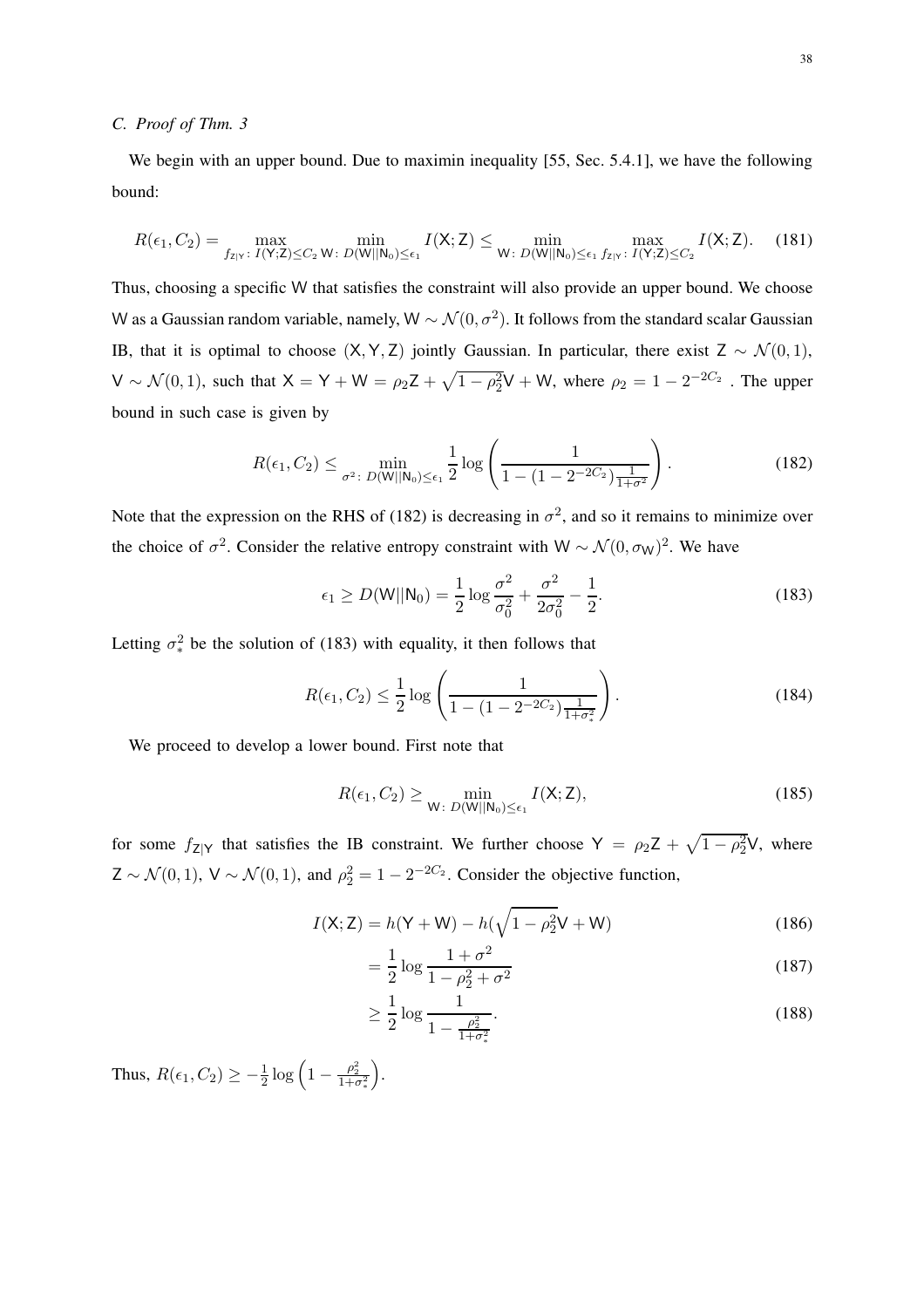#### *D. Proof of Prop. 3*

Let  $T$  be the transition probability matrix from  $Y$  to  $X$  and consider the following optimization problem

$$
R_T^{\text{CEB}}(\eta) = \underset{\mathbf{p}_z, q_z}{\text{minimize}} \sum_{z \in \mathcal{Z}} h_n(T_{\mathbf{p}_z}) q_z
$$
  
subject to 
$$
\sum_{z \in \mathcal{Z}} h_n(\mathbf{p}_z) q_z \ge \eta,
$$

$$
\sum_{z \in \mathcal{Z}} \mathbf{p}_z q_z = \mathbf{u}_n.
$$
 (189)

By [18],  $R(\eta)$  is convex and it suffices to consider  $|\mathcal{Z}| \leq n+1$ .

The Lagrangian of the respective problem is given by

$$
L(\{\mathbf{p}_z\}, \mathbf{q}, \lambda) = \sum_{z \in \mathcal{Z}} h_n(T\mathbf{p}_z)q_z + \lambda \left(\eta - \sum_{z \in \mathcal{Z}} h_n(\mathbf{p}_z)q_z\right)
$$
(190)

$$
= \sum_{z \in \mathcal{Z}} \left[ h_n(T \mathbf{p}_z) - \lambda h_n(\mathbf{p}_z) \right] q_z + \lambda \eta,
$$
\n(191)

where  $\lambda \geq 0$  and the set of the Lagrangian parameters is defined over:

$$
\mathcal{F} \triangleq \left\{ \{ \mathbf{p}_z \}_{z \in \mathcal{Z}} \in \Delta_n, \mathbf{q} \in \Delta_n : \sum_{z \in \mathcal{Z}} \mathbf{p}_z q_z = \mathbf{u}_n \right\}.
$$
 (192)

The respective dual objective function is given by

$$
q(\lambda) = \min_{(\mathbf{p}_z, \mathbf{q}) \in \mathcal{F}} \{ L(\{\mathbf{p}_z\}, \mathbf{q}, \lambda) \}
$$
(193)

$$
= \min_{(\mathbf{p}_z, \mathbf{q}) \in \mathcal{F}} \left\{ \sum_{z \in \mathcal{Z}} \left[ h_n(T\mathbf{p}_z) - \lambda h_n(\mathbf{p}_z) \right] q_z \right\} + \lambda \eta. \tag{194}
$$

*Proposition 13:* The solution of the minimization problem defining  $q(\lambda)$  is a modulo additive channel from Z to Y.

*Proof:* Let  $\{\hat{\mathbf{p}}_z\}_{z\in\mathcal{Z}}$  be the solution of the minimization problem above, and assume on the contrary that it does not represents a modulo additive channel. Consider the following function:

$$
\phi_{\lambda}(\mathbf{p}) \triangleq h_n(\mathbf{Tp}) - \lambda h_n(\mathbf{p}).
$$
\n(195)

Suppose that  $p^*$  minimizes  $\phi_{\lambda}(p)$  over the set  $\{\hat{p}_z\}_{z \in \mathcal{Z}}$ , namely,

$$
\mathbf{p}^* \triangleq \underset{\mathbf{p}: \{\hat{\mathbf{p}}_z\}_{z \in \mathcal{Z}}}{\arg \min} \phi_\lambda(\mathbf{p}). \tag{196}
$$

Since  $T$  is the transition matrix of modulo additive channel it has a symmetry group of size  $n$  that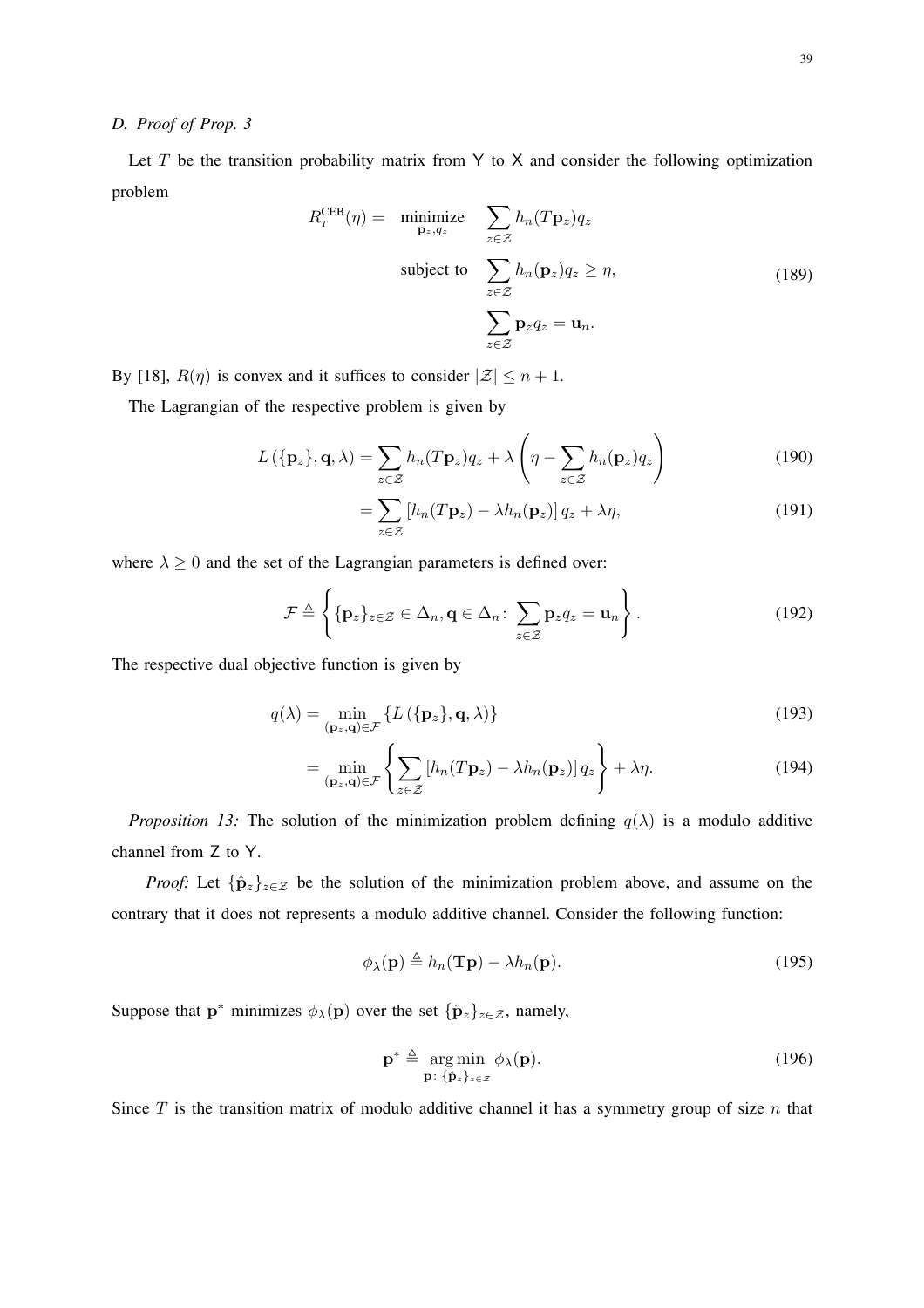consists of cyclic permutation matrices  $\{\Pi_k\}_{k=1}^n$ . We construct the following set:

$$
\mathbf{p}_k^* \triangleq \Pi_k \mathbf{p}^* \quad \forall k \in [n]. \tag{197}
$$

Note that since  $T\Pi_k = \Pi_k T$ , we obtain

$$
h_n(T\mathbf{p}_k^*) = h_n(T\Pi_k \mathbf{p}^*) = h_n(\Pi_k T \mathbf{p}^*) = h_n(T\mathbf{p}^*),\tag{198}
$$

and

$$
h_n(\mathbf{p}_k^*) = h_n(\Pi_k \mathbf{p}^*) = h_n(\mathbf{p}^*).
$$
\n(199)

Therefore

$$
\phi_{\lambda}(\mathbf{p}_k^*) = \phi_{\lambda}(\mathbf{p}^*), \quad \forall k \in [n]. \tag{200}
$$

Furthermore, since

$$
\sum_{k=1}^{n} \frac{1}{n} \mathbf{p}_k^* = \mathbf{u}_n,
$$
\n(201)

then  $(\{\mathbf{p}_k^*\}_{k=1}^n, \mathbf{u}) \in \mathcal{F}$ , and also satisfy

$$
\sum_{k\in[n]} \frac{1}{n} \left[ h_n(T\mathbf{p}_k^*) - \lambda h_n(\mathbf{p}_k^*) \right] = \phi_\lambda(\mathbf{p}^*) \le \sum_{z\in\mathcal{Z}} \left[ h_n(T\hat{\mathbf{p}}_z) - \lambda h_n(\hat{\mathbf{p}}_z) \right] q_z,\tag{202}
$$

that is, achieve the minimal objective. This contradicts our initial assumption, therefore implying optimality of the modulo additive channels.  $\blacksquare$ 

Returning to the proof of Prop. 3, we have the following equivalent dual objective function:

$$
q(\lambda) = \min_{\mathbf{p} \in \Delta_n} \{ \phi_{\lambda}(\mathbf{p}) \} + \lambda \eta = \min_{\mathbf{p} \in \Delta_n} \{ h_n(\mathbf{T}\mathbf{p}) - \lambda h_n(\mathbf{p}) \} + \lambda \eta.
$$
 (203)

Denote  $\psi(\lambda) \triangleq \min_{\mathbf{p} \in \Delta_n} {\{\phi_{\lambda}(\mathbf{p})\}}$  and consider the dual problem, given by

$$
\tilde{R}(\eta) = \max_{\lambda \ge 0} \psi(\lambda) + \lambda \eta.
$$
\n(204)

Note that by definition  $\tilde{R}(\eta)$  is the conjugate function of  $\psi(\lambda)$ , and therefore convex in  $\eta$  [55, Ch. 3.3]. Furthermore, as was shown in [18], strong duality holds for the general  $T$  and in particular for modulo additive T. Thus,  $R(\eta) = \tilde{R}(\eta)$ .

The next question is whether for every  $\lambda \in [0,1]$  we have a unique  $\eta \in [0, \log n]$ . Since  $\lambda$  is the slope of the tangent to  $\tilde{R}(\eta)$  at  $\eta$ , this is equivalent to  $\tilde{R}(\eta)$  being *strictly* convex. Note that this is not always the case. For example consider a deterministic channel, i.e.,  $T = I$ , we have

$$
\min_{\mathbf{p}\in\Delta_n} \left\{ \phi_{\lambda}(\mathbf{p}) \right\} = \min_{\mathbf{p}\in\Delta_n} \left\{ h_n(\mathbf{p}) - \lambda h_n(\mathbf{p}) \right\} \tag{205}
$$

$$
= \min_{\mathbf{p} \in \Delta_n} \left\{ (1 - \lambda) h_n(\mathbf{p}) \right\} = 0,
$$
\n(206)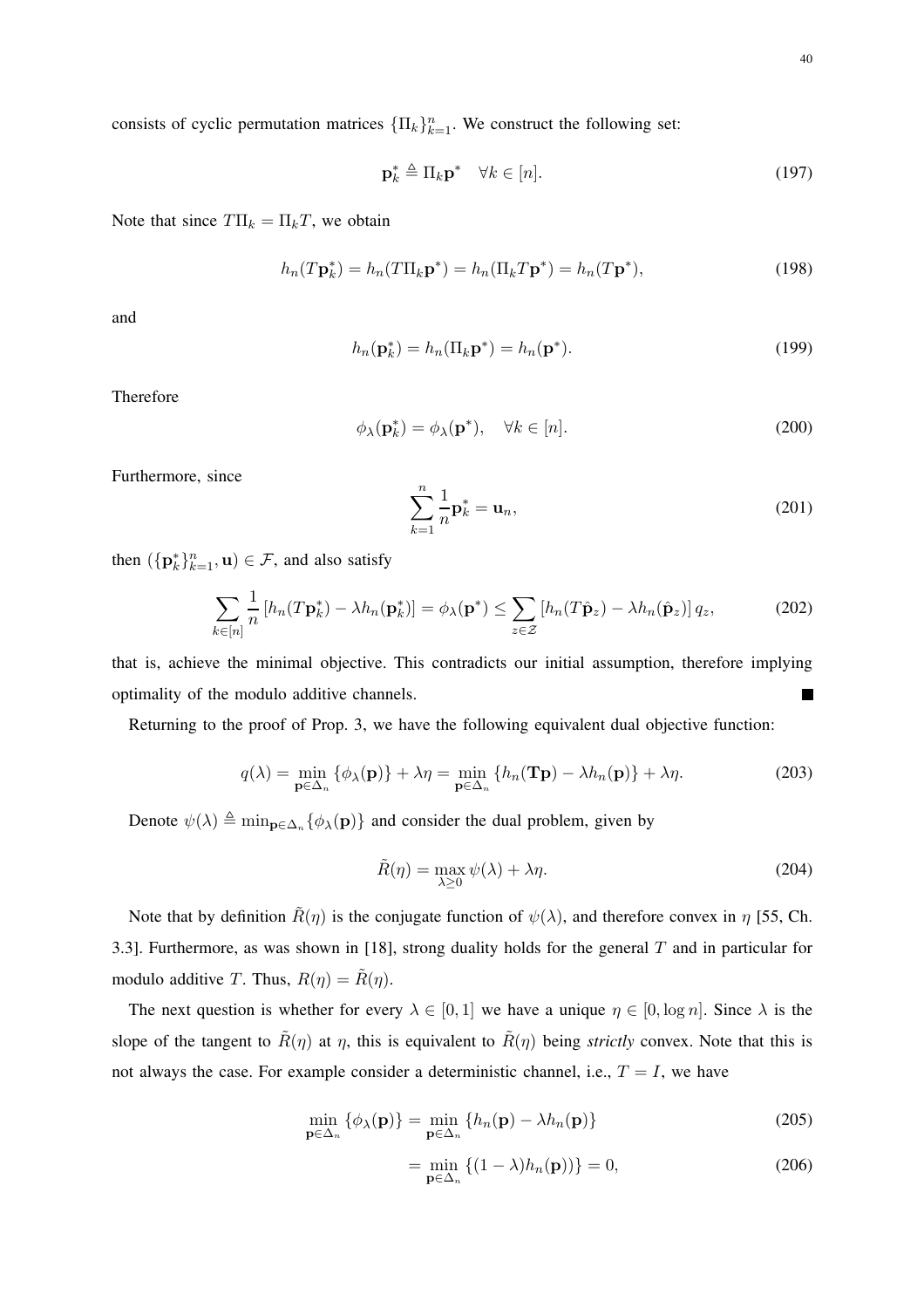with

$$
\mathbf{p}^* = \begin{cases} \mathbf{e}_k, & \lambda \neq 1 \\ \Delta_n, & \lambda = 1, \end{cases}
$$
 (207)

and then  $\tilde{R}(\eta) = \lambda \eta$ , which is not strictly convex.

To conclude, we may restrict the channel from Y to Z to be a modulo-additive channel without loss of optimality, for regions in which the function  $R(\eta)$  is strictly convex. In particular, for every  $\eta$  there exists  $\lambda$  that solves (204). A problem arises when a specific  $\lambda$  corresponds to two (or more) different values of  $\eta$ , and when this does holds it implies that a modulo-additive channel is possibly sub-optimal. More explicitly, we have shown that for some  $\lambda$ ,  $q(\lambda)$  is obtained by modulo-additive channels, and for each  $\lambda$  we obtain a unique  $\eta$  which is generated by modulo-additive channels. If  $g_T(\eta)$  is not strictly convex, then there exists a set of values of  $\eta$  that are generated with channels that are not modulo-additive.

#### *E. Properties of Hamming Channels*

The entropy of  $(\alpha, n)$ -Hamming distribution is given by

$$
h_n(\mathbf{p}) = -\left(\alpha + \frac{\bar{\alpha}}{n}\right) \log\left(\alpha + \frac{\bar{\alpha}}{n}\right) - \frac{(n-1)\bar{\alpha}}{n} \log\frac{\bar{\alpha}}{n}.\tag{208}
$$

Alternatively, if  $h_n(\mathbf{p}) = \eta$ , then  $\alpha$  is the root of

$$
\eta + \left(\alpha + \frac{\bar{\alpha}}{n}\right) \log\left(\alpha + \frac{\bar{\alpha}}{n}\right) + \frac{(n-1)\bar{\alpha}}{n} \log\frac{\bar{\alpha}}{n} = 0. \tag{209}
$$

The  $(\alpha, n)$  Hamming channel is defined by a transition matrix which rows are cyclic permutations of the  $(\alpha, n)$  Hamming PMF, i.e.,

$$
T = T_{\alpha} = \alpha I_n + \frac{(1 - \alpha)}{n} E_n,
$$
\n(210)

where  $I_n$  is the  $n \times n$  identity matrix and  $E_n$  is the all ones  $n \times n$  matrix.

Now assume that V is a regular Hamming with parameter  $\alpha$  and W is a regular Hamming with parameter  $\beta$  then Y = V + W is a regular Hamming with parameter  $\alpha \cdot \beta$ . This is true since we can represent the transition matrix from W to Y as

$$
T = \alpha I + \frac{\bar{\alpha}}{n} E,\tag{211}
$$

and so

$$
\mathbf{q} = T\mathbf{p} = \alpha \mathbf{p} + \bar{\alpha}\mathbf{u} = \alpha\beta\mathbf{e} + \alpha\bar{\beta}\mathbf{u} + \bar{\alpha}\mathbf{u} = \alpha\beta\mathbf{e} + \overline{\alpha\beta}\mathbf{u}.
$$
 (212)

Next assume that V is a regular Hamming with parameter  $\alpha$  and W is a negative Hamming with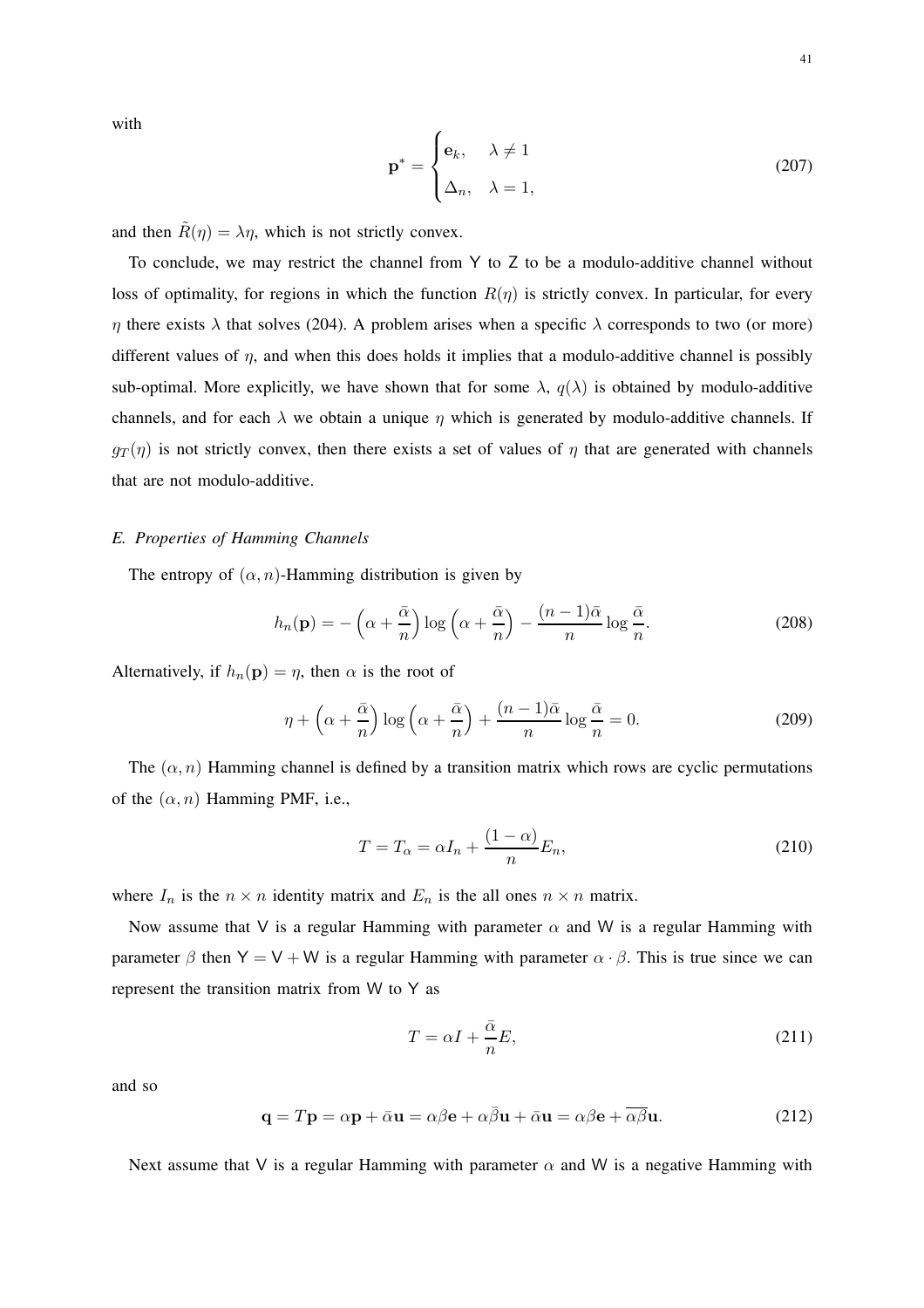parameters  $(\beta, n, k)$  then Y = V + W has the following PMF

$$
\mathbf{q} = T\mathbf{p} = \alpha \mathbf{p} + \bar{\alpha} \mathbf{u}_n = [\alpha \beta \cdot \mathbf{e}_k + \alpha \bar{\beta} \mathbf{u}_k, \mathbf{0}_{n-k}] + \bar{\alpha} \mathbf{u}_n. \tag{213}
$$

Note that for  $n = k$ , i.e., the PMF of W has a full support, then the PMF of Y is also  $(\alpha \cdot \beta, n)$ Hamming. However, when  $1 < k < n$ , then the resulting PMF has no specific structure. The output entropy for the latter is given by

$$
h_n(\mathbf{q}) = -\left(\alpha\beta + \frac{\alpha\bar{\beta}}{k} + \frac{\bar{\alpha}}{n}\right) \log\left(\alpha\beta + \frac{\alpha\bar{\beta}}{k} + \frac{\bar{\alpha}}{n}\right)
$$

$$
-(k-1)\left(\frac{\alpha\bar{\beta}}{k} + \frac{\bar{\alpha}}{n}\right) \log\left(\frac{\alpha\bar{\beta}}{k} + \frac{\bar{\alpha}}{n}\right) - (n-k)\left(\frac{\bar{\alpha}}{n}\right) \log\left(\frac{\bar{\alpha}}{n}\right). (214)
$$

If **p** is a negative Hamming distribution with parameters  $(\beta, n, k)$ , then its entropy is given by

$$
h_n(\mathbf{p}) = -\left(\beta + \frac{\bar{\beta}}{k}\right) \log\left(\beta + \frac{\bar{\beta}}{k}\right) - \frac{(k-1)\bar{\beta}}{k} \log\frac{\bar{\beta}}{k}.\tag{215}
$$

# *F. Alternating Algorithm Proof*

Proof of Lagrangian minimization. Since

$$
I(X; Z) = \sum_{x \in \mathcal{X}, z \in \mathcal{Z}} P_{\mathsf{X}Z}(x, z) \log \frac{P_{\mathsf{X}Z}(x, z)}{P_{\mathsf{X}}(x) P_{\mathsf{Z}}(z)}
$$
(216)

$$
= \sum_{\substack{x \in \mathcal{X} \\ y \in \mathcal{Y}}} \mathsf{P}_{\mathsf{XYZ}}(x, y, z) \log \frac{\sum_{y' \in \mathcal{Y}} \mathsf{P}_{\mathsf{XYZ}}(x, y', z)}{\mathsf{P}_{\mathsf{X}}(x) \mathsf{P}_{\mathsf{Z}}(z)} \tag{217}
$$

$$
z \in \mathcal{Z}
$$
  
= 
$$
\sum_{\substack{x \in \mathcal{X} \\ y \in \mathcal{Y} \\ z \in \mathcal{Z}}} P_{XY}(x, y) P_{Z|Y}(z|y) \log \frac{\sum_{y' \in \mathcal{Y}} P_{XY}(x, y') P_{Z|Y}(z|y')}{P_X(x) P_Z(z)},
$$
 (218)

then

$$
\frac{\partial I(\mathsf{X};\mathsf{Z})}{\partial \mathsf{P}_{\mathsf{XY}}(x,y)} = \sum_{z \in \mathcal{Z}} \mathsf{P}_{\mathsf{Z}|\mathsf{Y}}(z|y) \log \frac{\mathsf{P}_{\mathsf{X}\mathsf{Z}}(x,z)}{\mathsf{P}_{\mathsf{X}}(x)\mathsf{P}_{\mathsf{Z}}(z)} + \sum_{z \in \mathcal{Z}} \frac{\mathsf{P}_{\mathsf{X}\mathsf{Z}}(x,z)}{\mathsf{P}_{\mathsf{X}\mathsf{Z}}(x,z)} \cdot \mathsf{P}_{\mathsf{Z}|\mathsf{Y}}(z|y) \tag{219}
$$

$$
=\sum_{z\in\mathcal{Z}}\mathsf{P}_{\mathsf{Z}|\mathsf{Y}}(z|y)\log\frac{\mathsf{P}_{\mathsf{Z}|\mathsf{X}}(z|x)}{\mathsf{P}_{\mathsf{Z}}(z)}+1\tag{220}
$$

$$
= \sum_{z \in \mathcal{Z}} \mathsf{P}_{\mathsf{Z}|\mathsf{Y}}(z|y) \log \frac{\mathsf{P}_{\mathsf{Z}|\mathsf{X}}(z|x) \cdot \mathsf{P}_{\mathsf{Z}|\mathsf{Y}}(z|y)}{\mathsf{P}_{\mathsf{Z}}(z) \cdot \mathsf{P}_{\mathsf{Z}|\mathsf{Y}}(z|y)} + 1 \tag{221}
$$

$$
= I(y, \mathbf{Z}) - D\left(\mathsf{P}_{\mathbf{Z}|\mathbf{Y}}(\cdot|y)||\mathsf{P}_{\mathbf{Z}|\mathbf{X}}(\cdot|x)\right) + 1.
$$
\n(222)

Similarly, since

$$
I(X;Y) = \sum_{x \in \mathcal{X}, y \in \mathcal{Y}} P_{XY}(x, y) \log \frac{P_{XY}(x, y)}{P_X(x)P_Y(y)},
$$
\n(223)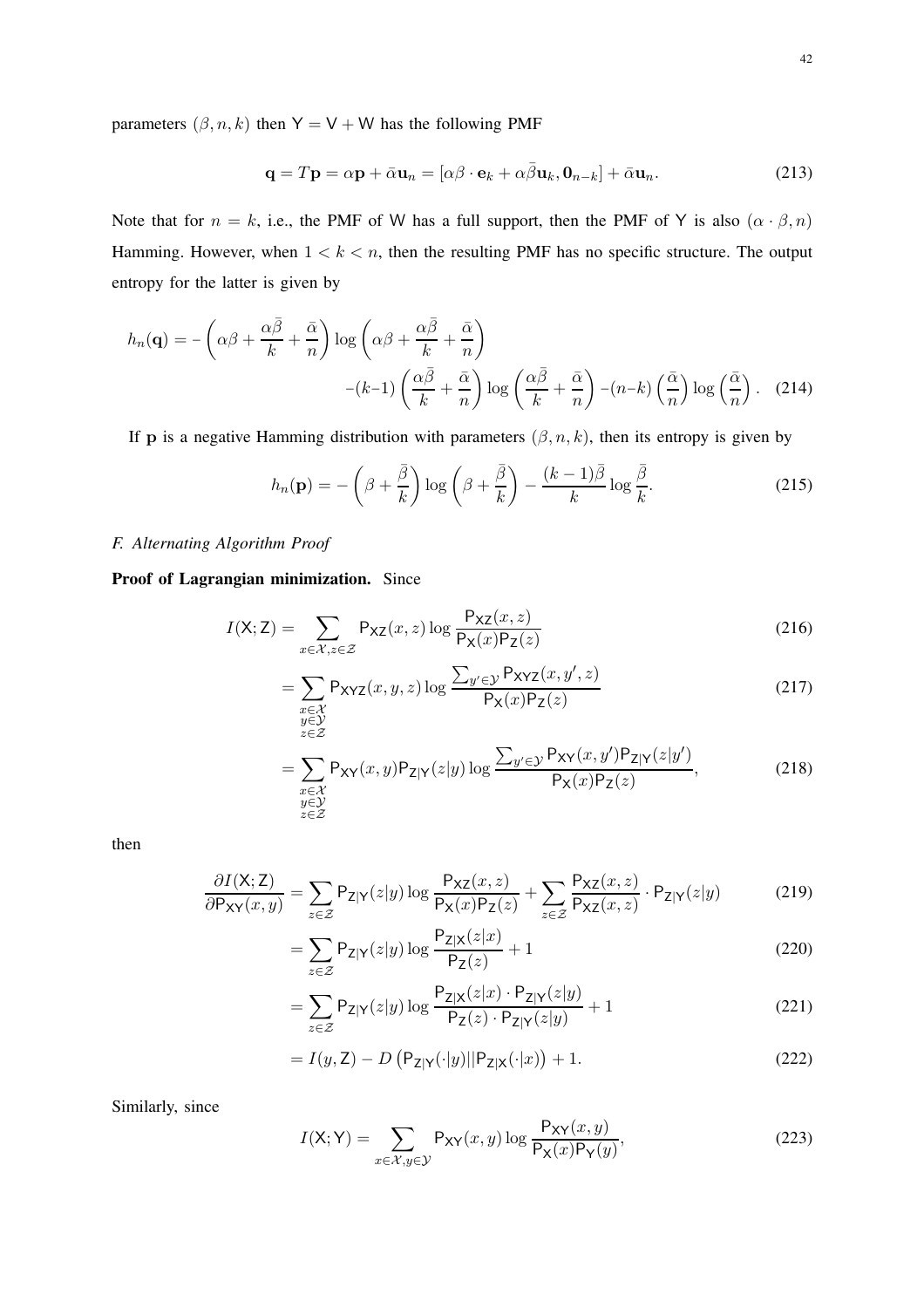then

$$
\frac{\partial I(\mathsf{X}; \mathsf{Y})}{\partial \mathsf{P}_{\mathsf{X}\mathsf{Y}}(x, y)} = \log \frac{\mathsf{P}_{\mathsf{X}\mathsf{Y}}(x, y)}{\mathsf{P}_{\mathsf{X}}(x)\mathsf{P}_{\mathsf{Y}}(y)} + 1.
$$
\n(224)

Thus, stationarity implies

$$
0 = \frac{\partial \mathcal{L}_{\min}}{\partial P_{XY}(x, y)}
$$
(225)

$$
= I(y, Z) - D \left( P_{Z|Y}(\cdot|y) || P_{Z|X}(\cdot|x) \right) + 1 - \lambda_1 \left( \log \frac{P_{XY}(x, y)}{P_X(x)P_Y(y)} + 1 \right) + \mu_x + \nu_y = 0. \tag{226}
$$

Since  $I(y, Z)$  is a function of y only, it can be absorbed in  $\nu_y$  along with 1 and  $\lambda_1$ , i.e.,  $\tilde{\nu}_y \triangleq$  $\nu_y + 1 + I(y, Z) - \lambda_1$ . Therefore we obtain

$$
P_{XY}(x,y) = P_X(x)P_Y(y) \cdot e^{-\frac{1}{\lambda_1}(D(P_{Z|Y}(\cdot|y)||P_{Z|X}(\cdot|x) - \mu_x - \tilde{\nu}_y))},
$$
\n(227)

which can be further simplified to the following form:

$$
P_{XY}(x,y) = \frac{P_X(x)P_Y(y)e^{-\beta_1 D(P_{Z|Y}(\cdot|y)||P_{Z|X}(\cdot|x))}}{Z(x,y,\beta_1)},
$$
\n(228)

where  $\beta_1 \triangleq \frac{1}{\lambda_1}$  and  $Z(x, y, \beta_1)$  is the normalization constant, that assures correct marginalization of the joint PMF, i.e.,

$$
\sum_{x \in \mathcal{X}} \mathsf{P}_{\mathsf{XY}}(x, y) = \mathsf{P}_{\mathsf{Y}}(y) \qquad \sum_{y \in \mathcal{Y}} \mathsf{P}_{\mathsf{XY}}(x, y) = \mathsf{P}_{\mathsf{X}}(x). \tag{229}
$$

Utilizing Bayes' law, the conditional distribution  $P_{Z|X}(z|x)$  is given by

$$
P_{Z|X}(z|x) = \frac{1}{P_X(x)} \sum_{y \in \mathcal{Y}} P_{Z|Y}(z|y) P_{XY}(x, y).
$$
 (230)

 $\blacksquare$ 

Proof of Lagrangian maximization. Consider the Lagrangian of the maximization problem:

$$
\mathcal{L}_{\text{max}}(\mathsf{P}_{\mathsf{Z}|\mathsf{Y}}, \lambda) = -I(\mathsf{X}; \mathsf{Z}) + \lambda (I(\mathsf{Y}; \mathsf{Z}) - C_2). \tag{231}
$$

Since

$$
I(X; Z) = \sum_{x \in \mathcal{X}, z \in \mathcal{Z}} P_{\mathsf{X}Z}(x, z) \log \frac{P_{\mathsf{X}Z}(x, z)}{P_{\mathsf{X}}(x) P_{\mathsf{Z}}(z)}
$$
(232)

$$
= \sum_{\substack{x \in \mathcal{X} \\ y \in \mathcal{Y}}} \mathsf{P}_{\mathsf{XYZ}}(x, y, z) \log \frac{\sum_{y' \in \mathcal{Y}} \mathsf{P}_{\mathsf{XYZ}}(x, y', z)}{\mathsf{P}_{\mathsf{X}}(x) \mathsf{P}_{\mathsf{Z}}(z)}
$$
(233)

$$
z \in \mathcal{Z}
$$
  
= 
$$
\sum_{\substack{x \in \mathcal{X} \\ y \in \mathcal{Y}}} P_{XY}(x, y) P_{Z|Y}(z|y) \log \frac{\sum_{y' \in \mathcal{Y}} P_{XY}(x, y') P_{Z|Y}(z|y')}{P_X(x) P_Z(z)},
$$
 (234)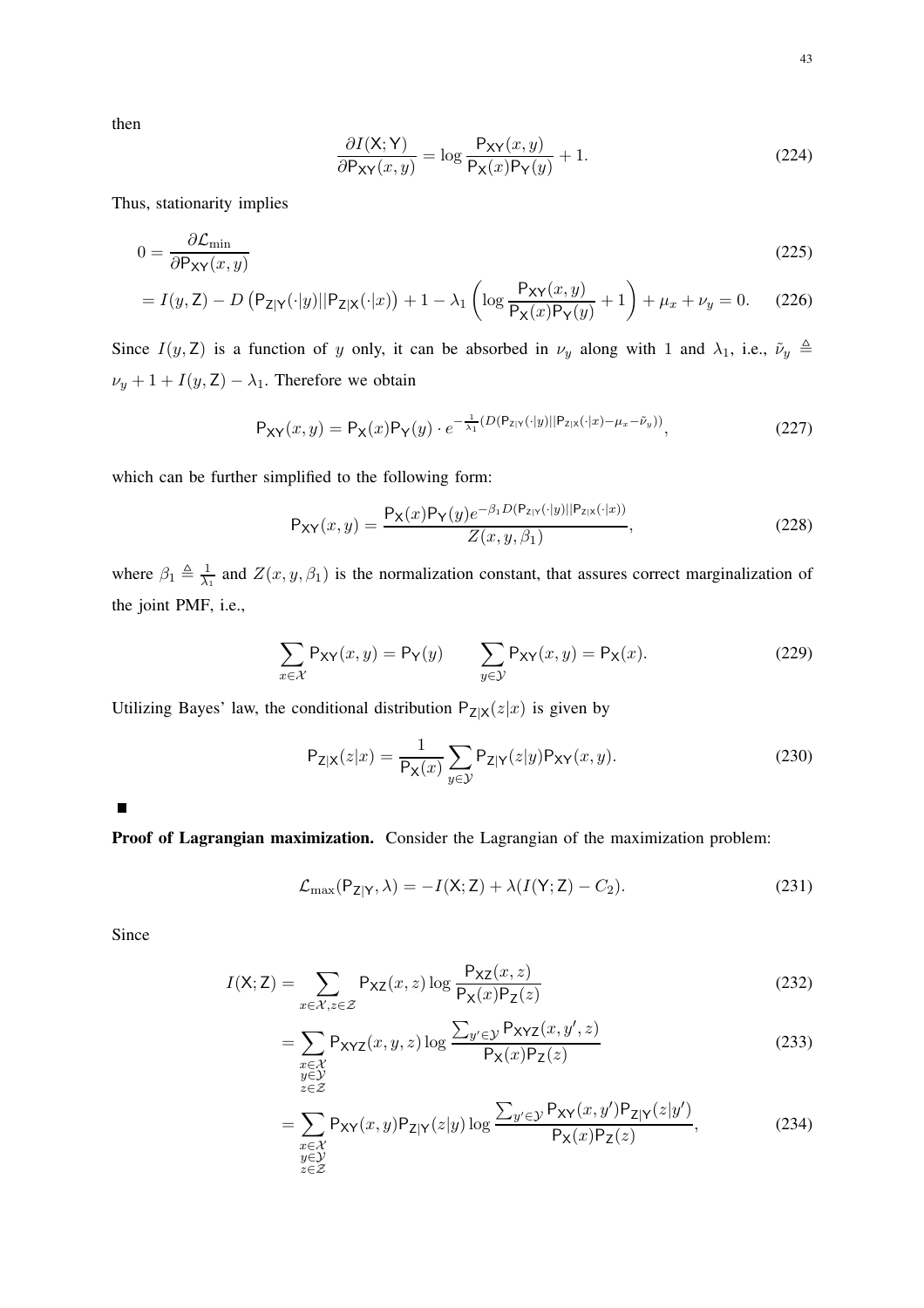then

$$
\frac{\partial I(\mathsf{X};\mathsf{Z})}{\partial \mathsf{P}_{\mathsf{Z}|\mathsf{Y}}(z|y)} = \sum_{x \in \mathcal{X}} \mathsf{P}_{\mathsf{X}\mathsf{Y}}(x,y) \log \frac{\mathsf{P}_{\mathsf{X}|\mathsf{Z}}(x|z)}{\mathsf{P}_{\mathsf{X}}(x)} + \sum_{x \in \mathcal{X}} \frac{\mathsf{P}_{\mathsf{X}\mathsf{Z}}(x,z)}{\mathsf{P}_{\mathsf{X}\mathsf{Z}}(x,z)} \mathsf{P}_{\mathsf{X}\mathsf{Y}}(x,y) - \sum_{x \in \mathcal{X}} \frac{\mathsf{P}_{\mathsf{X}\mathsf{Z}}(x,z)}{\mathsf{P}_{\mathsf{Z}}(z)} \mathsf{P}_{\mathsf{Y}}(y) \tag{235}
$$

$$
=P_Y(y)\sum_{x\in\mathcal{X}}P_{X|Y}(x|y)\log\frac{P_{X|Z}(x|z)}{P_X(x)}\cdot\frac{P_{X|Y}(x|y)}{P_{X|Y}(x|y)}
$$
(236)

$$
= \mathsf{P}_{\mathsf{Y}}(y) \left( I(y, \mathsf{X}) - D(\mathsf{P}_{\mathsf{X}|\mathsf{Y}}(\cdot|y)||\mathsf{P}_{\mathsf{X}|\mathsf{Z}}(\cdot|z)) \right). \tag{237}
$$

Similarly, since

$$
I(Y; Z) = \sum_{y \in \mathcal{Y}, z \in \mathcal{Z}} \mathsf{P}_{\mathsf{YZ}}(y, z) \log \frac{\mathsf{P}_{\mathsf{YZ}}(y, z)}{\mathsf{P}_{\mathsf{Y}}(y)\mathsf{P}_{\mathsf{Z}}(z)},
$$
(238)

then

$$
\frac{\partial I(\mathsf{Y};\mathsf{Z})}{\partial \mathsf{P}_{\mathsf{Z}|\mathsf{Y}}(z|y)} = \mathsf{P}_{\mathsf{Y}}(y) \log \frac{\mathsf{P}_{\mathsf{Z}|\mathsf{Y}}(z|y)}{\mathsf{P}_{\mathsf{Z}}(z)} + \sum_{y \in \mathcal{Y}} \frac{\mathsf{P}_{\mathsf{Y}\mathsf{Z}}(y,z)}{\mathsf{P}_{\mathsf{Y}\mathsf{Z}}(y,z)} \mathsf{P}_{\mathsf{Y}}(y) - \sum_{y \in \mathcal{Y}} \frac{\mathsf{P}_{\mathsf{Y}\mathsf{Z}}(y,z)}{\mathsf{P}_{\mathsf{Z}}(z)} \mathsf{P}_{\mathsf{Y}}(y) \tag{239}
$$

$$
= \mathsf{P}_{\mathsf{Y}}(y) \log \frac{\mathsf{P}_{\mathsf{Z}|\mathsf{Y}}(z|y)}{\mathsf{P}_{\mathsf{Z}}(z)}.
$$
 (240)

Thus, stationarity implies

$$
0 = \frac{\partial \mathcal{L}_{\text{max}}}{\partial P_{\text{Z}|Y}(z|y)}\tag{241}
$$

$$
= \mathsf{P}_{\mathsf{Y}}(y) \left[ -I(y, \mathsf{X}) + D(\mathsf{P}_{\mathsf{X}|\mathsf{Y}}(\cdot|y)||\mathsf{P}_{\mathsf{X}|\mathsf{Z}}(\cdot|z)) + \lambda_2 \log \frac{\mathsf{P}_{\mathsf{Z}|\mathsf{Y}}(z|y)}{\mathsf{P}_{\mathsf{Z}}(z)} + \theta_y \right].
$$
 (242)

Since  $I(y, X)$  is a function of y only, it can be absorbed in  $\theta_y$ , i.e.,  $\tilde{\theta}_y \triangleq \theta_y + I(y, X)$ . Therefore we obtain

$$
P_{Z|Y}(z|y) = P_Z(z) \cdot e^{-\frac{1}{\lambda_1} \left( D(P_{X|Y}(\cdot|y)||P_{X|Z}(\cdot|z)) - \tilde{\theta}_y \right)}.
$$
 (243)

The last equation can be further simplified to the following form:

$$
P_{Z|Y}(z|y) = \frac{P_Z(z)}{Z(y,\beta_2)} \cdot e^{-\beta_2 D(P_{X|Y}(\cdot|y)||P_{X|Z}(\cdot|z))},
$$
\n(244)

where  $\beta_2 \triangleq \frac{1}{\lambda_2}$  and  $Z(y, \beta_2)$  is the normalization constant.

The conditional distribution  $P_{X|Z}(x|z)$  is given by

$$
P_{X|Z}(x|z) = \frac{1}{P_Z(z)} \sum_{y \in \mathcal{Y}} P_{Z|Y}(z|y) P_{XY}(x,y).
$$
 (245)

П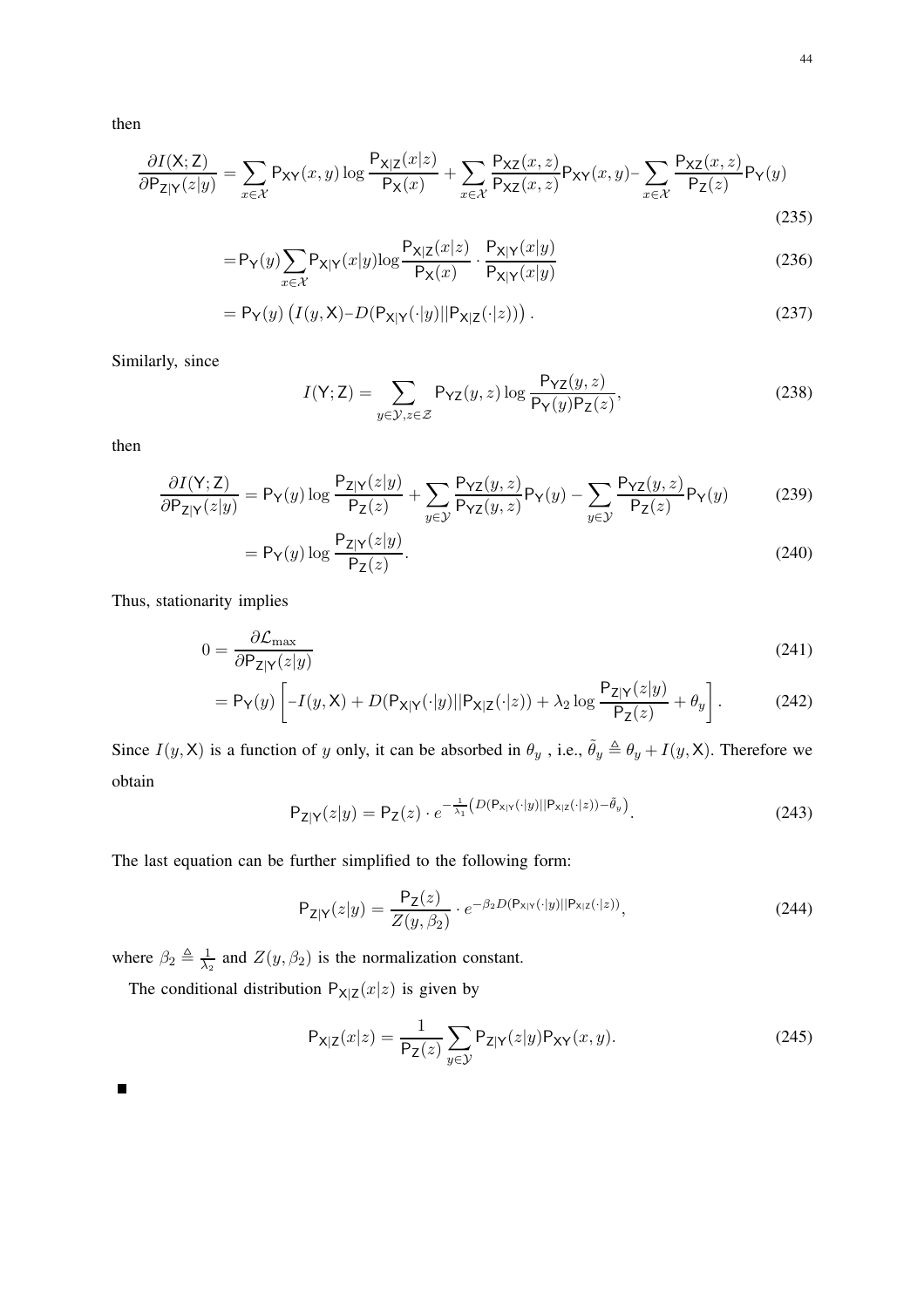Consider the Lagrangian

$$
L^{\varphi}(\mathbf{p}, \lambda_1) = -h(T_v \mathbf{p}) + \lambda_1 (h(\mathbf{p}) - \eta_1).
$$
 (246)

Its stationary point satisfies,

$$
\nabla_{\mathbf{p}} L = T_v^T \log(T\mathbf{p}) - \lambda \log \mathbf{p} + (\mu + 1 - \lambda)\mathbf{e} = \mathbf{0}.
$$
 (247)

Therefore,  $\mathbf{p}_w^*$  satisfies the following equation:

$$
\mathbf{p}_{w}^{*} = \frac{e^{\beta_{1}T_{v}^{T}\log\mathbf{q}_{w}}}{Z(\beta_{1})},\tag{248}
$$

where  $\beta_1 \triangleq \frac{1}{\lambda_1}$ ,  $\mathbf{q}_w \triangleq T_v^T \mathbf{p}_w^*$ , and  $Z_1(\beta_1)$  is the normalization (partition) function.

Due to similarity of Lagrangians the the proof is similar and is omitted due to space limitations.

#### **REFERENCES**

- [1] N. Tishby, F. C. N. Pereira, and W. Bialek, "The information bottleneck method," in *Proc. 37th Annu. Allerton Conf. Commun. Control Comput.*, Sep. 1999, p. 368–377.
- [2] N. Tishby and N. Zaslavsky, "Deep learning and the information bottleneck principle," in *Proc. IEEE Inf. Theory Workshop (ITW)*, Jerusalem, Israel, Apr. 2015, pp. 1–5.
- [3] R. Fontana, "On universal coding for classes of composite and remote sources with memory (corresp.)," *IEEE Transactions on Information Theory*, vol. 27, no. 6, pp. 784–786, 1981.
- [4] A. Dembo and T. Weissman, "The minimax distortion redundancy in noisy source coding," *IEEE Transactions on Information Theory*, vol. 49, no. 11, pp. 3020–3030, 2003.
- [5] T. Weissman, "Universally attainable error exponents for rate-distortion coding of noisy sources," *IEEE Transactions on Information Theory*, vol. 50, no. 6, pp. 1229–1246, 2004.
- [6] R. Dobrushin and B. Tsybakov, "Information transmission with additional noise," *IRE Trans. Inf. Theory*, vol. 8, no. 5, pp. 293–304, Sep. 1962.
- [7] J. Wolf and J. Ziv, "Transmission of noisy information to a noisy receiver with minimum distortion," *IEEE Trans. Inf. Theory*, vol. 16, pp. 406–411, Jul. 1970.
- [8] A. Lapidoth, "On the role of mismatch in rate distortion theory," *IEEE Transactions on Information Theory*, vol. 43, no. 1, pp. 38–47, 1997.
- [9] I. Estella Aguerri, A. Zaidi, G. Caire, and S. Shamai Shitz, "On the capacity of cloud radio access networks with oblivious relaying," *IEEE Trans. Inform. Theory*, vol. 65, no. 7, pp. 4575–4596, Jul. 2019.
- [10] A. Makhdoumi, S. Salamatian, N. Fawaz, and M. Médard, "From the information bottleneck to the privacy funnel," in *Proc. IEEE Inf. Theory Workshop (ITW)*, Nov. 2014, pp. 501–505.
- [11] A. Painsky, M. Feder, and N. Tishby, "Nonlinear canonical correlation analysis:a compressed representation approach," *Entropy*, vol. 22, no. 2, 2020. [Online]. Available: https://www.mdpi.com/1099-4300/22/2/208
- [12] O. Shamir, S. Sabato, and N. Tishby, "Learning and generalization with the information bottleneck," *Theoretical Computer Science*, vol. 411, no. 29, pp. 2696–2711, 2010, algorithmic Learning Theory (ALT 2008). [Online]. Available: https://www.sciencedirect.com/science/article/pii/S030439751000201X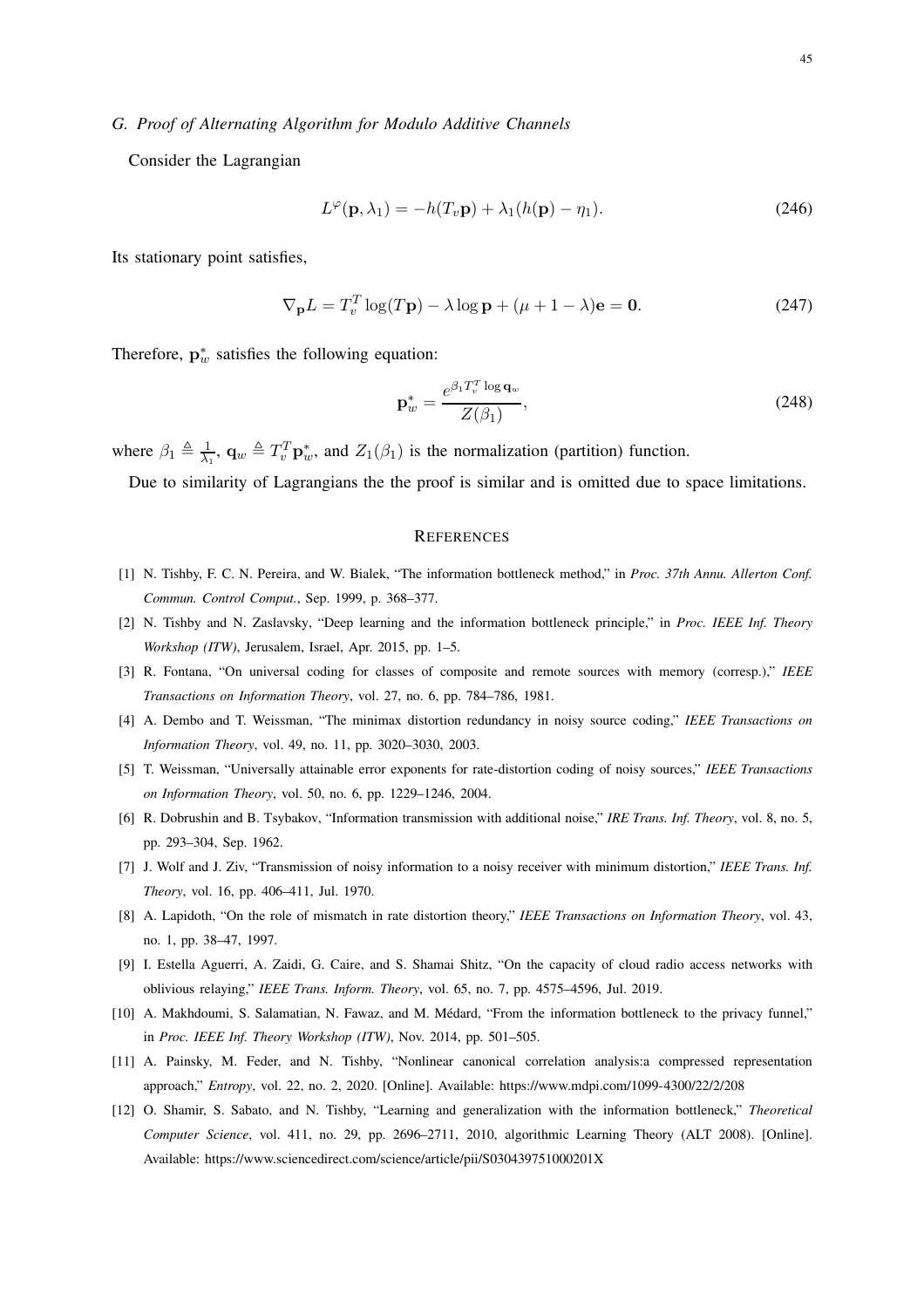- [13] G. J. McLachlan, *The EM algorithm and extensions*, 2nd ed., ser. Wiley series in probability and statistics. Hoboken, N.J: Wiley-Interscience, Jun. 2008.
- [14] S.-i. Amari and H. Nagaoka, *Methods of information geometry*. American Mathematical Soc., 2000, vol. 191.
- [15] B. C. Levy, "Robust hypothesis testing with a relative entropy tolerance," *IEEE Trans. Inf. Theory*, vol. 55, no. 1, pp. 413–421, Jan. 2009.
- [16] A. Dytso, M. Fauß, A. M. Zoubir, and H. V. Poor, "MMSE bounds for additive noise channels under Kullback–Leibler divergence constraints on the input distribution," *IEEE Trans. Signal Process.*, vol. 67, no. 24, pp. 6352–6367, Dec. 2019.
- [17] W. Cao, A. Dytso, M. Fauß, G. Feng, and H. V. Poor, "Robust power allocation for parallel Gaussian channels with approximately Gaussian input distributions," *IEEE Trans. Wireless Commun.*, vol. 19, no. 6, pp. 3685–3699, Jun. 2020.
- [18] H. S. Witsenhausen and A. D. Wyner, "A conditional entropy bound for a pair of discrete random variables," *IEEE Trans. Inf. Theory*, vol. 21, no. 5, pp. 493–501, Sep. 1975.
- [19] P. Gács and J. Körner, "Common information is far less than mutual information," *Probl. Contr. Inform. Theory*, vol. 2, no. 2, pp. 149–162, 1973.
- [20] F. du Pin Calmon, A. Makhdoumi, M. Médard, M. Varia, M. Christiansen, and K. R. Duffy, "Principal inertia components and applications," *IEEE Trans. Inf. Theory*, vol. 63, no. 8, pp. 5011–5038, Aug. 2017.
- [21] S. Shamai, "The information bottleneck: A unified information theoretic view," National Conference on Communications (NCC2021), Jul. 2021, plenary Address.
- [22] A. Wyner and J. Ziv, "The rate-distortion function for source coding with side information at the decoder," *IEEE Trans. Inform. Theory*, vol. 22, no. 1, pp. 1–10, Jan. 1976.
- [23] A. Zaidi, I. E. Aguerri, and S. S. (Shitz), "On the information bottleneck problems: Models, connections, applications and information theoretic views," *Entropy*, vol. 22, no. 2, p. 151, Feb. 2020.
- [24] A. Wyner and J. Ziv, "A theorem on the entropy of certain binary sequences and applications I," *IEEE Trans. Inf. Theory*, vol. 19, pp. 769–772, Nov. 1973.
- [25] I. Sutskover, S. Shamai, and J. Ziv, "Extremes of information combining," *IEEE Trans. Inf. Theory*, vol. 51, no. 4, pp. 1313–1325, Apr. 2005.
- [26] G. Chechik, A. Globerson, N. Tishby, and Y. Weiss, "Information bottleneck for Gaussian variables," *J. Mach. Learn. Res.*, vol. 6, pp. 165–188, Dec. 2005.
- [27] A. Dembo, T. Cover, and J. Thomas, "Information theoretic inequalities," *IEEE Trans. Inf. Theory*, vol. 37, no. 6, pp. 1501–1518, Nov. 1991.
- [28] D. Guo, S. Shamai (Shitz), and S. Verdú, "The interplay between information and estimation measures," *Found. Trends Signal Process.*, vol. 6, no. 4, pp. 243–429, 2012.
- [29] R. Bustin, M. Payaro, D. P. Palomar, and S. Shamai (Shitz), "On MMSE crossing properties and implications in parallel vector Gaussian channels," *IEEE Trans. Inf. Theory*, vol. 59, no. 2, pp. 818–844, Feb. 2013.
- [30] R. Blahut, "Computation of channel capacity and rate-distortion functions," *IEEE Transactions on Information Theory*, vol. 18, no. 4, pp. 460–473, Jul. 1972.
- [31] S. Arimoto, "An algorithm for computing the capacity of arbitrary discrete memoryless channels," *IEEE Trans. Inf. Theory*, vol. 18, pp. 14–20, Jan. 1972.
- [32] S. Hassanpour, D. Wuebben, and A. Dekorsy, "Overview and investigation of algorithms for the information bottleneck method," in *Proc. 11th Int. ITG Conf. Syst., Commun. Coding (SCC)*, Feb. 2017, pp. 1–6.
- [33] I. Estella-Aguerri and A. Zaidi, "Distributed variational representation learning," *IEEE Trans. Pattern Anal. Mach. Intell.*, vol. 43, no. 1, pp. 120–138, Jan. 2021.
- [34] N. Slonim, "The information bottleneck: Theory and applications," Ph.D. dissertation, Hebrew University of Jerusalem, Jerusalem, Israel, 2002.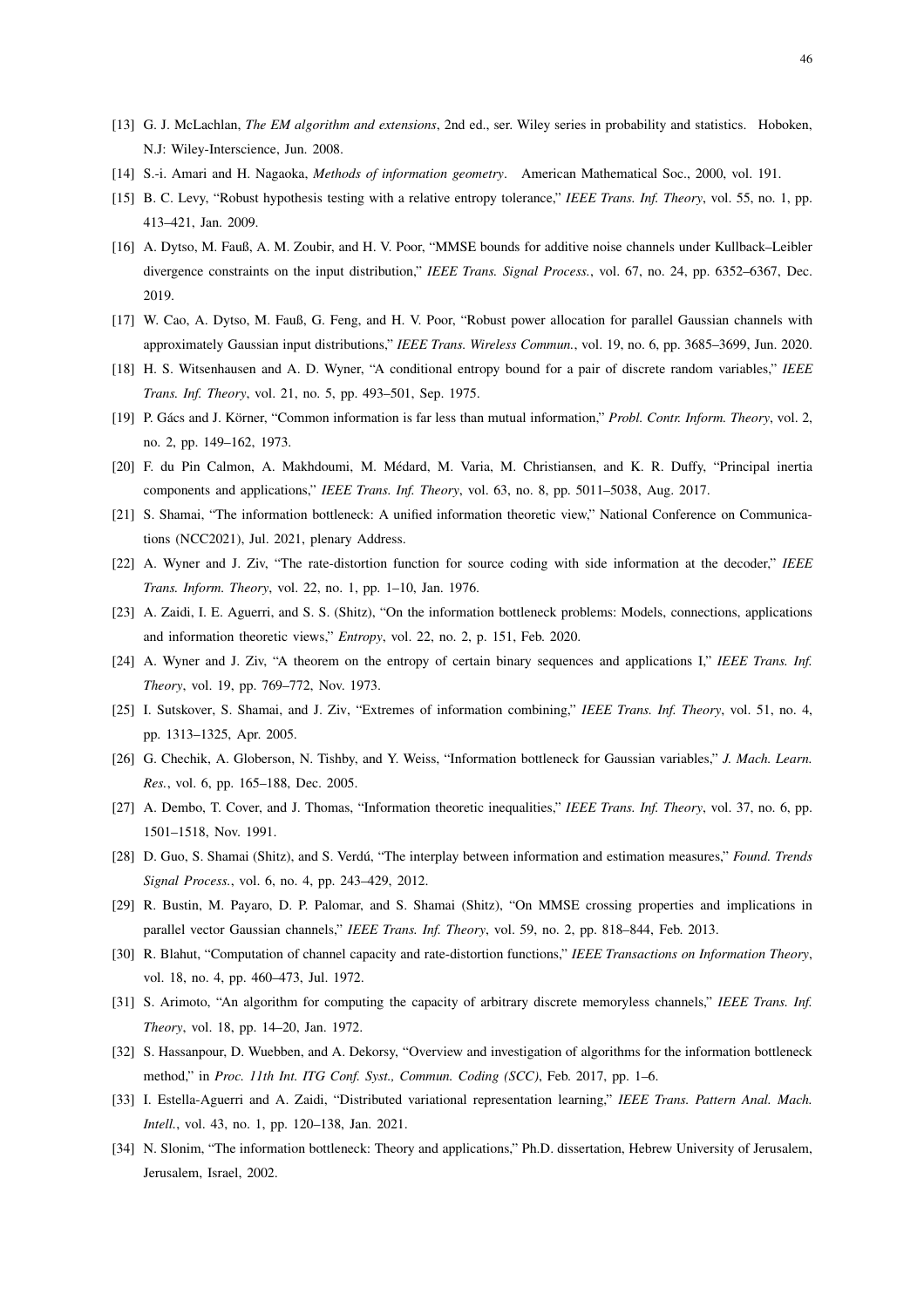- [35] Y. Steinberg, "Coding and common reconstruction," *IEEE Trans. Inf. Theory*, vol. 55, no. 11, pp. 4995–5010, Nov. 2009.
- [36] I. Land and J. Huber, "Information combining," *Found. Trends Commun. Inf. Theory*, vol. 3, no. 3, pp. 227–330, Nov. 2006.
- [37] P. Farajiparvar, A. Beirami, and M. Nokleby, "Information bottleneck methods for distributed learning," in *Proc. 56th Annu. Allerton Conf. Commun., Control Comput.*, 2018, pp. 24–31.
- [38] Z. Goldfeld and Y. Polyanskiy, "The information bottleneck problem and its applications in machine Learning," *IEEE J. Sel. Areas Inf. Theory*, vol. 1, no. 1, pp. 19–38, May 2020.
- [39] J. Lewandowsky, M. Stark, and G. Bauch, "Information bottleneck graphs for receiver design," in *Proc. IEEE Int. Symp. Inf. Theory*, Barcelona, Spain, Jul. 2016, pp. 2888–2892.
- [40] M. Stark, G. Bauch, L. Wang, and R. D. Wesel, "Information bottleneck decoding of rate-compatible 5G-LDPC codes," in *Proc. IEEE Inter. Conf. on Comm. (ICC)*, Jun. 2020, pp. 1–6.
- [41] A. Bhatt, B. Nazer, O. Ordentlich, and Y. Polyanskiy, "Information-distilling quantizers," *IEEE Trans. Inf. Theory*, vol. 67, no. 4, pp. 2472–2487, 2021.
- [42] M. Stark, A. Shah, and G. Bauch, "Polar code construction using the information bottleneck method," in *Proc. IEEE Wireless Comm. Netw. Conf. Workshops (WCNCW)*. IEEE, 2018, pp. 7–12.
- [43] S. A. A. Shah, M. Stark, and G. Bauch, "Design of quantized decoders for polar codes using the information bottleneck method," in *12th International ITG Conference on Systems, Communications and Coding 2019 (SCC'2019)*, 2019, pp. 1–6.
- [44] ——, "Coarsely quantized decoding and construction of polar codes using the information bottleneck method," *Algorithms*, vol. 12, no. 9, p. 192, Sep. 2019.
- [45] B. M. Kurkoski, "On the relationship between the KL means algorithm and the information bottleneck method," in *Proc. 11th International ITG Conference on Systems, Communications and Coding (SCC)*, Feb. 2017, pp. 1–6.
- [46] A. Pensia, V. Jog, and P.-L. Loh, "Extracting robust and accurate features via a robust information bottleneck," *IEEE Journal on Selected Areas in Information Theory*, vol. 1, no. 1, pp. 131–144, 2020.
- [47] E. Kazıklı, S. Gezici, and S. Yüksel, "Quadratic privacy-signaling games and the MMSE Gaussian information bottleneck problem," *arXiv preprint arXiv:2005.05743*, 2020.
- [48] E. Erkip and T. M. Cover, "The efficiency of investment information," *IEEE Trans. Inf. Theory*, vol. 44, no. 3, pp. 1026–1040, May 1998.
- [49] A. Alemi, I. Fischer, J. Dillon, and K. Murphy, "Deep variational information bottleneck," in *Proc. Int. Conf. Learn. Represent. (ICLR)*, 2017.
- [50] R. Shwartz-Ziv and N. Tishby, "Opening the black box of deep neural networks via information," *CoRR*, vol. abs/1703.00810, 2017. [Online]. Available: http://arxiv.org/abs/1703.00810
- [51] M. Gabrié, A. Manoel, C. Luneau, J. Barbier, N. Macris, F. Krzakala, and L. Zdeborová, "Entropy and mutual information in models of deep neural networks," *J. Stat. Mech. Theory Exp.*, vol. 2019, no. 12, Dec. 2019.
- [52] Z. Goldfeld, E. van den Berg, K. H. Greenewald, I. Melnyk, N. Nguyen, B. Kingsbury, and Y. Polyanskiy, "Estimating information flow in deep neural networks," *CoRR*, vol. abs/1810.05728, 2018. [Online]. Available: http://arxiv.org/abs/1810.05728
- [53] H. Cheng, D. Lian, S. Gao, and Y. Geng, "Evaluating capability of deep neural networks for image classification via information plane," in *Proc. Eur. Conf. Comput. Vis. (ECCV)*, Munich, Germany, Sep. 2018, pp. 168–182.
- [54] S. Yu, K. Wickstrøm, R. Jenssen, and J. C. Príncipe, "Understanding convolutional neural networks with information theory: An initial exploration," *IEEE Trans. Neural Netw. Learn. Syst.*, vol. 32, no. 1, pp. 435–442, Jan. 2021.
- [55] S. P. Boyd and L. Vandenberghe, *Convex Optimization*. New York, NY, USA.: Cambridge University Press, 2014.
- [56] D. P. Bertsekas and J. N. Tsitsiklis, *Introduction to probability*. Belmont, MA: Athena Scientific, 2002.